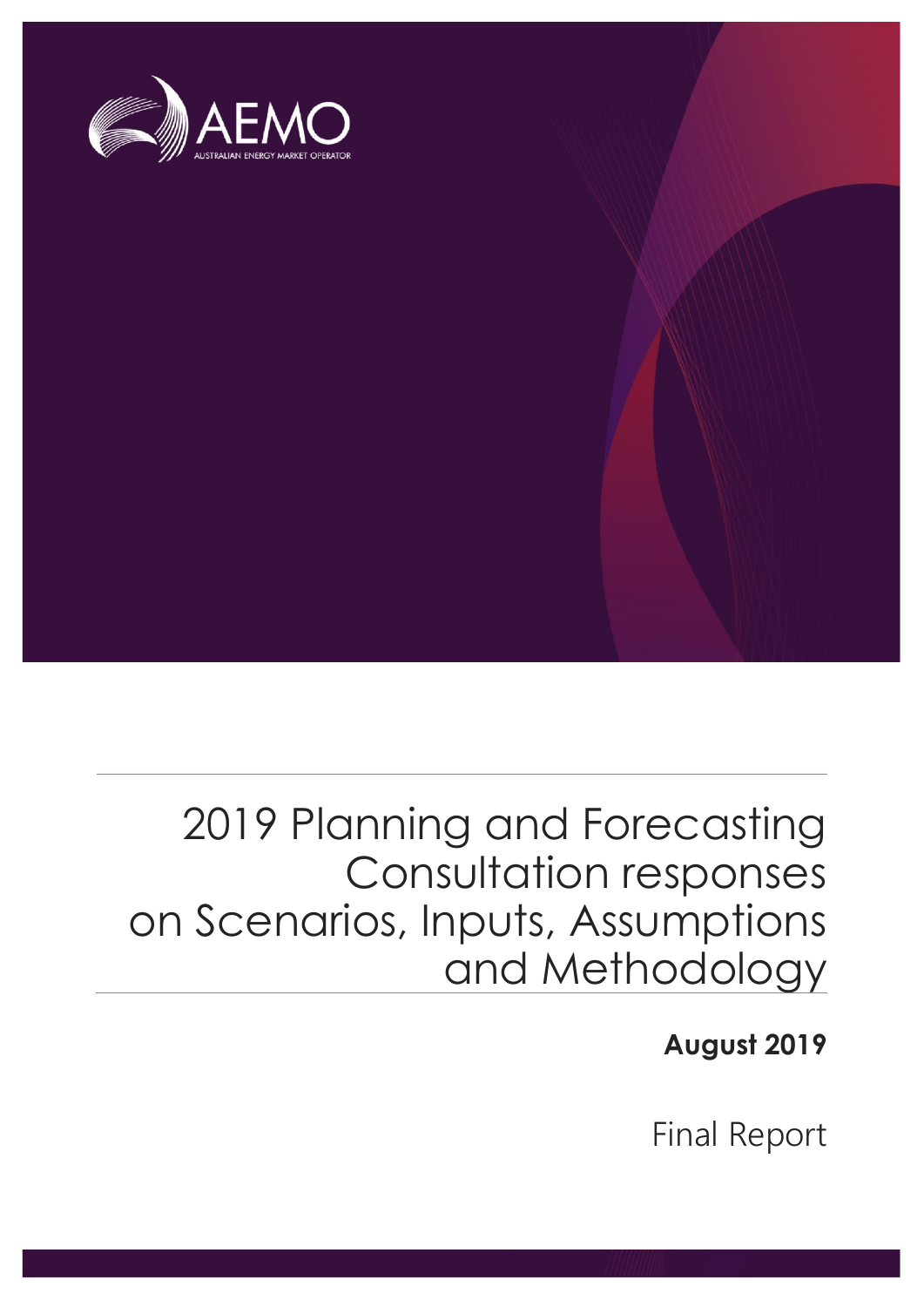# **Important notice**

#### **PURPOSE**

The publication of this Final Report concludes the consultation on AEMO's planning and forecasting inputs, scenarios and assumptions for use in its 2019-20 publications for the National Electricity Market (NEM). This report outlines the scenarios to be used by AEMO in 2019-20 publications, informing the Integrated System Plan (ISP) and Electricity Statement of Opportunities (ESOO).

#### **DISCLAIMER**

This document or the information in it may be subsequently updated or amended.

AEMO has made every reasonable effort to ensure the quality of the information in this document but cannot guarantee its accuracy or completeness.

Anyone proposing to use the information in this document should independently verify and check its accuracy, completeness and suitability for purpose, and obtain independent and specific advice from appropriate experts.

Accordingly, to the maximum extent permitted by law, AEMO and its officers, employees and consultants involved in the preparation of this document:

- make no representation or warranty, express or implied, as to the currency, accuracy, reliability or completeness of the information in this document; and
- are not liable (whether by reason of negligence or otherwise) for any statements or representations in this document, or any omissions from it, or for any use or reliance on the information in it.

#### **VERSION CONTROL**

| Version | Release date | Changes             |
|---------|--------------|---------------------|
| $#^1$   | 16/8/2019    | Initial publication |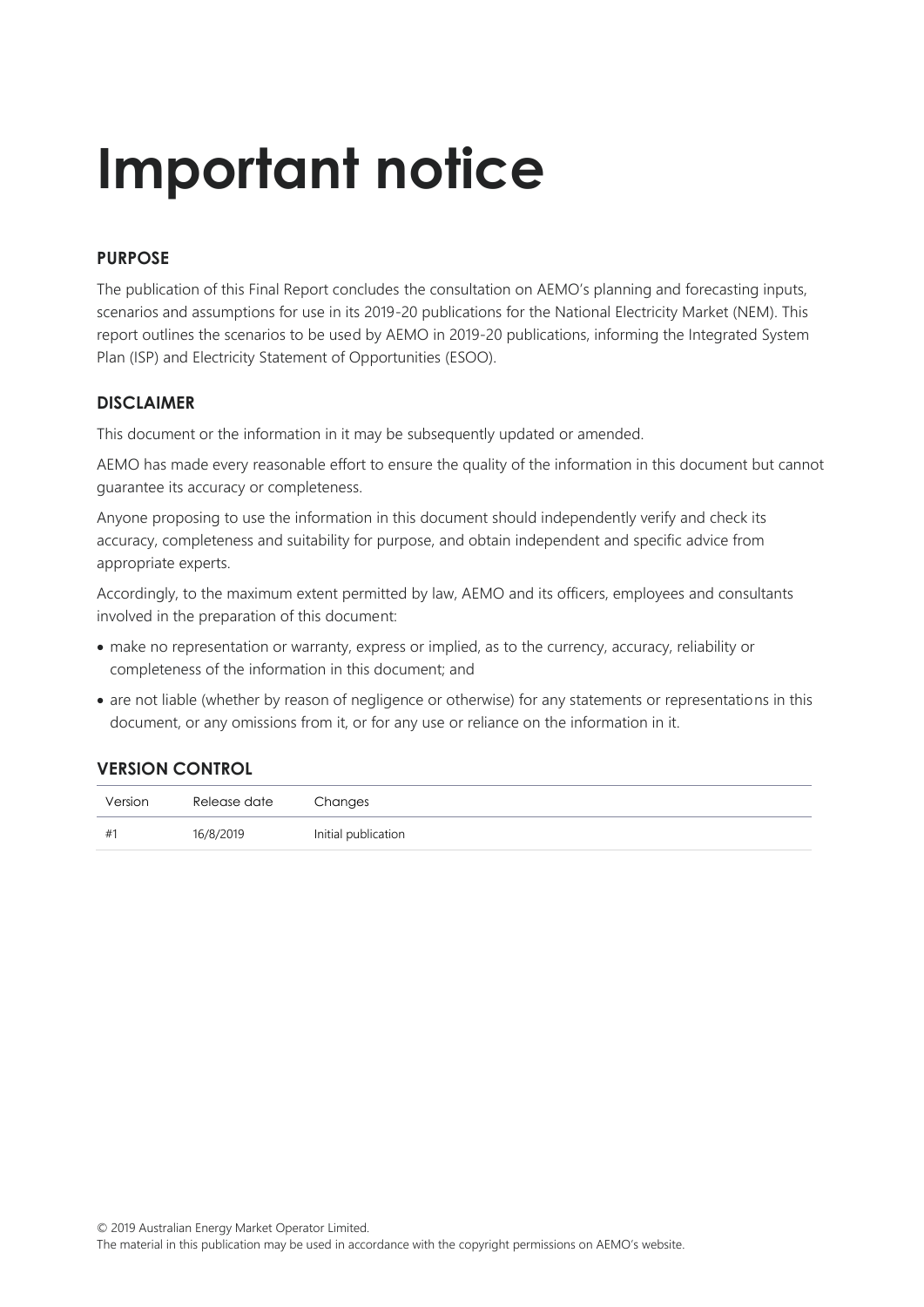## <span id="page-2-0"></span>**Executive summary**

The publication of this Final Report concludes the consultation on planning and forecasting inputs, scenarios, and assumptions for use in AEMO's 2019-20 Integrated System Plan (ISP) and Electricity Statement of Opportunities (ESOO) publications for the National Electricity Market (NEM).

This Final Report discusses stakeholder submissions to the 2019 Planning and Forecasting Consultation Paper<sup>1</sup>, published on 5 February 2019, and explains the amendments AEMO has made in response.

AEMO began the consultation process by publishing the Consultation Paper to seek stakeholder feedback on the scenarios, inputs, assumptions, methodology, timeline, and consultation process proposed to support AEMO's key publications. A key focus was whether the scenarios outlined provided sufficient breadth and internal consistency to inform decision-making supported through AEMO's planning and forecasting publications.

AEMO invited written submissions until 20 March 2019, and held briefings, workshops, and webinars in February, April, May, and June 2019 to solicit feedback from a broad range of stakeholders including consumer representatives, network service providers, generators, market bodies, and jurisdictions.

AEMO received 25 submissions from stakeholders, and attendance was high at each workshop and briefing. AEMO appreciates the valuable submissions and engagement throughout the process, which have helped refine the key inputs used to assess the future development needs of the energy industry.

Substantial changes from the Consultation Paper, based on stakeholder feedback, include:

- Increasing scenario breadth:
	- $-$  Adoption of a fifth scenario that would meet the long-term goal of the Paris Agreement<sup>2</sup>.
	- Varying technology cost improvements across scenarios.
- Increasing transparency:
	- Application of a carbon budget approach to emissions abatement, rather than using coal retirement timing variations as an input to drive emission reductions.
	- Inclusion of additional data in consultant reports and published supplementary material.
- Increasing internal consistency:

- Adjustment to the correlation of distributed energy resource development to be positive with economic and population growth, rather than inversely correlated.
- Refining renewable energy zones (REZ) representation:
	- Addition of new REZs in Queensland, New South Wales, and Victoria.
	- Resource build limits now incorporate generator investment interest.
- Capturing physical symptoms of climate change:
	- Inclusion of rainfall inflow variability, including forecast rainfall change affected by climate change.
	- Inclusion of variations in future extreme temperature rise under different scenarios.

<sup>&</sup>lt;sup>1</sup> For a copy of the Consultation Paper, non-confidential submissions, and other related information, see [https://www.aemo.com.au/Stakeholder-](https://www.aemo.com.au/Stakeholder-Consultation/Consultations/2019-Planning-and-Forecasting-Consultation)[Consultation/Consultations/2019-Planning-and-Forecasting-Consultation.](https://www.aemo.com.au/Stakeholder-Consultation/Consultations/2019-Planning-and-Forecasting-Consultation)

<sup>&</sup>lt;sup>2</sup> The Paris Agreement's aim is to limit global temperature rises to no more than 2 degrees Celsius (<sup>o</sup>C) and ideally less than 1.5<sup>o</sup>C.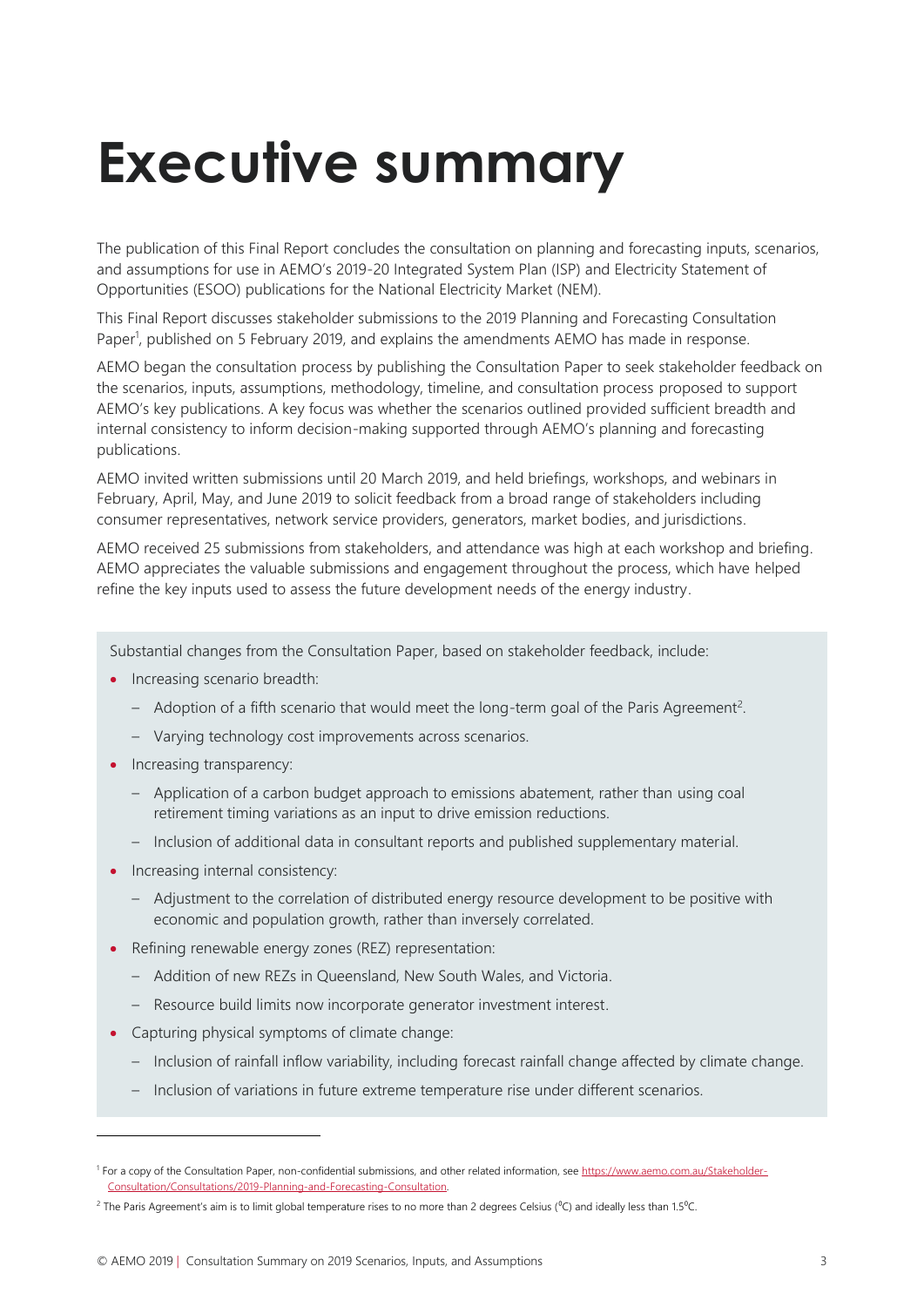- Updating key inputs:
	- Equivalent weighted average cost of capital (WACC) and discount rate to apply, in accordance with the Regulatory Investment Test for Transmission (RIT-T).
	- Use of generator-submitted closure years, rather than the broad 50-year asset technical life approach.
	- Expanding the proposed generation alternatives to include thermal, renewable, and storage options such as 4-hour battery storages, offshore wind, and greater pumped hydro storage diversity from six hours to 48 hours in depth.
	- Updates to the Marginal Loss Factors and shadow connection points of new entry generators.

AEMO has published the 2019 Forecasting and Planning Scenarios, Inputs, And Assumptions Report (2019 Scenarios Report)<sup>3</sup> and Inputs and Assumptions Workbook<sup>4</sup> to accompany this Final Report on the consultation process. The 2019 Scenarios Report provides further details on the broad inputs, assumptions, and methodologies to be adopted in AEMO's 2019-20 planning and forecasting publications.

<sup>&</sup>lt;sup>3</sup> AEMO 2019 Forecasting and Planning Scenarios, Inputs and Assumptions Report, a[t https://www.aemo.com.au/-](https://www.aemo.com.au/-/media/Files/Electricity/NEM/Planning_and_Forecasting/Inputs-Assumptions-Methodologies/2019/2019-20-Forecasting-and-Planning-Scenarios-Inputs-and-Assumptions-Report.pdf) [/media/Files/Electricity/NEM/Planning\\_and\\_Forecasting/Inputs-Assumptions-Methodologies/2019/2019-20-Forecasting-and-Planning-Scenarios-Inputs](https://www.aemo.com.au/-/media/Files/Electricity/NEM/Planning_and_Forecasting/Inputs-Assumptions-Methodologies/2019/2019-20-Forecasting-and-Planning-Scenarios-Inputs-and-Assumptions-Report.pdf)[and-Assumptions-Report.pdf](https://www.aemo.com.au/-/media/Files/Electricity/NEM/Planning_and_Forecasting/Inputs-Assumptions-Methodologies/2019/2019-20-Forecasting-and-Planning-Scenarios-Inputs-and-Assumptions-Report.pdf)

<sup>&</sup>lt;sup>4</sup> AEMO, 2019 Inputs and Assumptions Workbook, a[t https://aemo.com.au/Electricity/National-Electricity-Market-NEM/Planning-and-forecasting/Inputs-](https://aemo.com.au/Electricity/National-Electricity-Market-NEM/Planning-and-forecasting/Inputs-Assumptions-and-Methodologies)[Assumptions-and-Methodologies.](https://aemo.com.au/Electricity/National-Electricity-Market-NEM/Planning-and-forecasting/Inputs-Assumptions-and-Methodologies)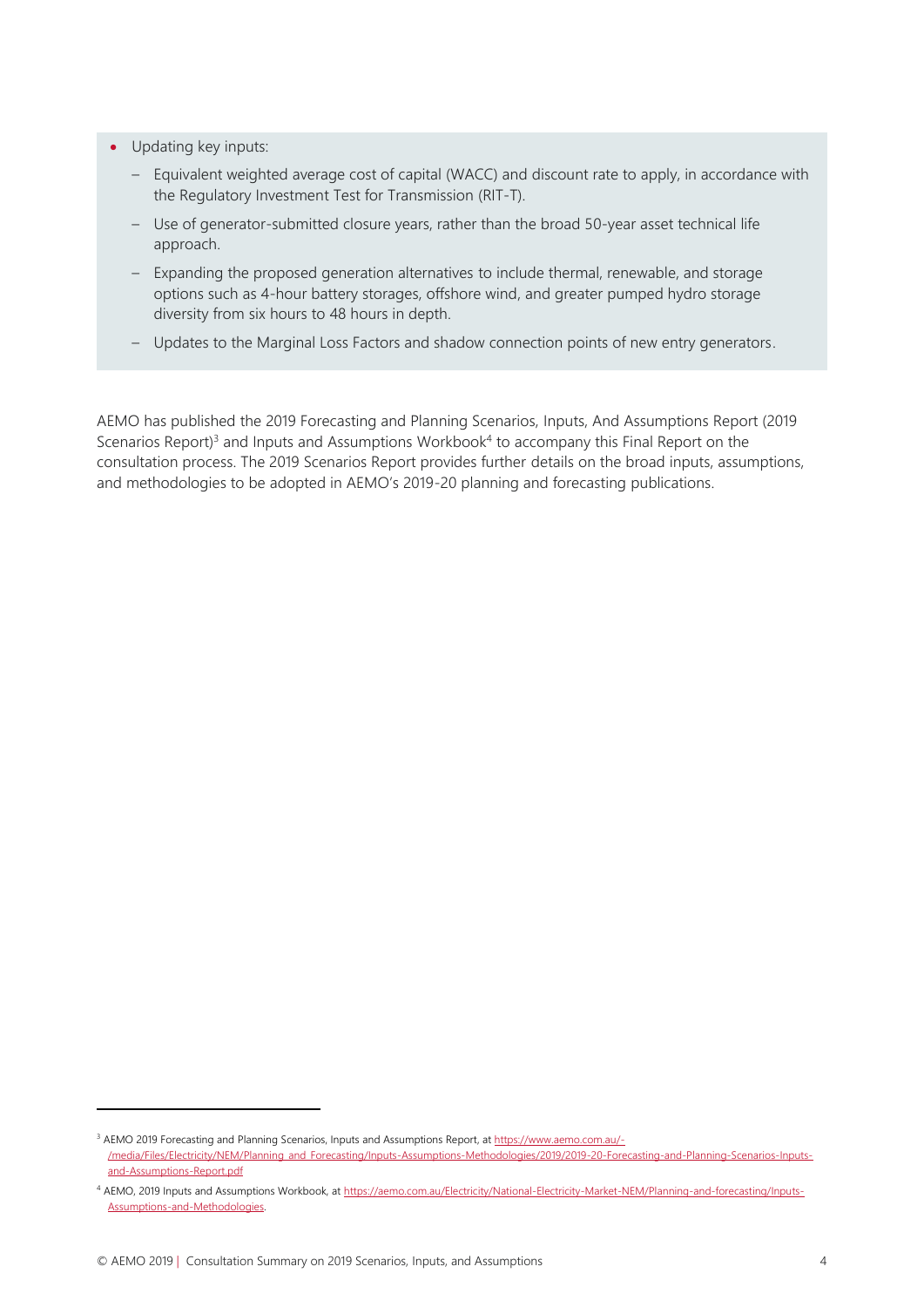## **Contents**

| <b>Executive summary</b> |                                                             | 3                       |
|--------------------------|-------------------------------------------------------------|-------------------------|
| 1.                       | <b>Stakeholder consultation process</b>                     | $\boldsymbol{6}$        |
| 2.                       | <b>Background</b>                                           | $\overline{\mathbf{z}}$ |
| 2.1                      | Purpose of AEMO's consultation                              | 8                       |
| 3.                       | <b>Summary of issues</b>                                    | 10                      |
| 4.                       | <b>Discussion of scenarios and sensitivities</b>            | 12                      |
| 4.1                      | 2019 scenarios to apply in AEMO publications                | 12                      |
| 4.2                      | DER correlation to growth in the scenarios                  | 16                      |
| 4.3                      | 2019 sensitivities to investigate                           | 18                      |
| 5.                       | Discussion of assumptions and inputs                        | 20                      |
| 5.1                      | Approach to emissions policy and coal generator retirements | 20                      |
| 5.2                      | Distributed energy resources                                | 25                      |
| 5.3                      | Discount rate and the weighted average cost of capital      | 28                      |
| 5.4                      | Renewable energy zones (REZs)                               | 29                      |
| 5.5                      | Generator technologies to consider, and their build limits  | 32                      |
| 5.6                      | Storage modelling considerations                            | 34                      |
| 5.7                      | Marginal Loss Factors                                       | 36                      |
| 5.8                      | ISP publication of data                                     | 38                      |
| 6.                       | Methodologies and other matters                             | 40                      |
| 6.1                      | Modelling energy system resilience                          | 40                      |
| 6.2                      | Sector coupling                                             | 44                      |
| 6.3                      | Ancillary services                                          | 46                      |
| 6.4                      | Inertia, system strength, and synchronous condensers        | 46                      |
| 6.5                      | Revenue sufficiency                                         | 47                      |

## **Tables**

| Table 1 | Consultation timeline                                                                          | 6  |
|---------|------------------------------------------------------------------------------------------------|----|
| Table 2 | Consultation timeline for AEMO's forecasting and planning scenarios, inputs and<br>assumptions | 10 |
| Table 3 | Key themes emerging from stakeholder submissions                                               | 10 |
| Table 4 | List of stakeholders who provided written feedback                                             | 11 |
| Table 5 | Scenario dimensions as proposed in the Consultation Paper                                      | 12 |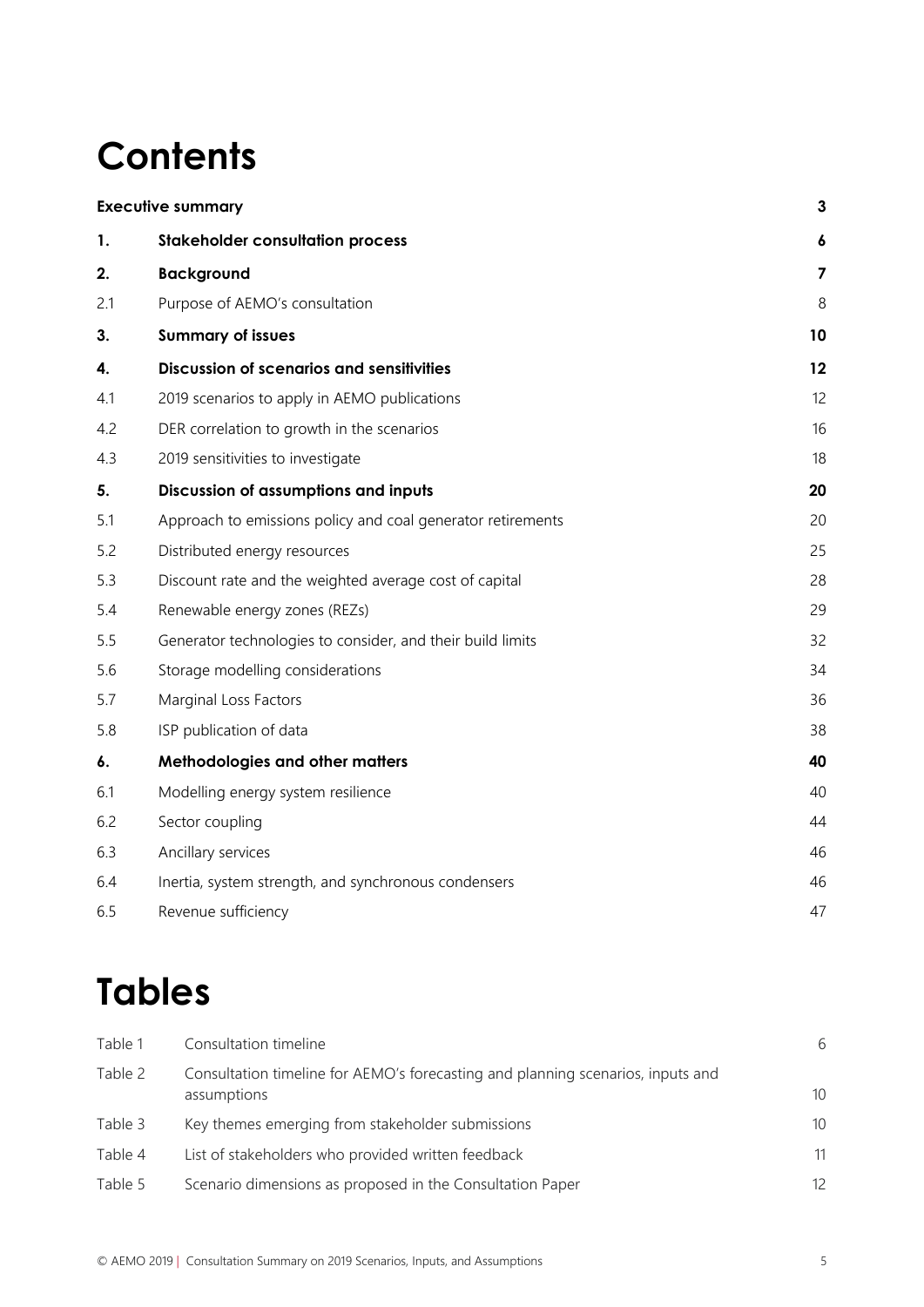## <span id="page-5-0"></span>**1. Stakeholder consultation process**

AEMO has been consulting on scenarios, inputs, assumptions, and methodologies for use in planning and forecasting activities to support:

- AEMO's 2019 Electricity Statement of Opportunities (ESOO) and 2019-20 Integrated System Plan (ISP) for the National Electricity Market (NEM), and
- 2020 Gas Statement of Opportunities (GSOO) for eastern and south-eastern Australia.

The table below outlines the consultation steps AEMO has undertaken.

#### <span id="page-5-1"></span>**Table 1 Consultation timeline**

| <b>Consultation steps</b>                           | <b>Dates</b>                                        |  |
|-----------------------------------------------------|-----------------------------------------------------|--|
| <b>Consultation Paper published</b>                 | 5 February 2019                                     |  |
| Stakeholder workshop                                | 19 February 2019                                    |  |
| <b>Submissions due on Consultation Paper</b>        | 20 March 2019 (with one late submission 8 May 2019) |  |
| Submission summary briefing                         | 3 April 2019                                        |  |
| Stakeholder workshop (Sydney)                       | 12 April 2019                                       |  |
| Consumer engagement approach and ISP workshop       | 21 May 2019                                         |  |
| ISP scenario and assumptions briefing               | 3 June 2019                                         |  |
| 2019 Scenarios, Inputs and Assumptions Final Report | 16 August 2019                                      |  |

Written submissions to AEMO's Consultation Paper have been published on AEMO's website with this Final Report<sup>5</sup>. One submission and one submission's supporting materials have not been published due to confidentiality reasons.

The publication of this Final Report, and the 2019 Forecasting and Planning Scenarios, Inputs, and Assumptions Report (2019 Scenarios Report), marks the completion of the consultation and presents AEMO's response to the feedback received.

<sup>5</sup> A[t https://www.aemo.com.au/Stakeholder-Consultation/Consultations/2019-Planning-and-Forecasting-Consultation](https://www.aemo.com.au/Stakeholder-Consultation/Consultations/2019-Planning-and-Forecasting-Consultation) and a[t https://www.aemo.com.au/](https://www.aemo.com.au/Electricity/National-Electricity-Market-NEM/Planning-and-forecasting/Inputs-Assumptions-and-Methodologies) [Electricity/National-Electricity-Market-NEM/Planning-and-forecasting/Inputs-Assumptions-and-Methodologies.](https://www.aemo.com.au/Electricity/National-Electricity-Market-NEM/Planning-and-forecasting/Inputs-Assumptions-and-Methodologies)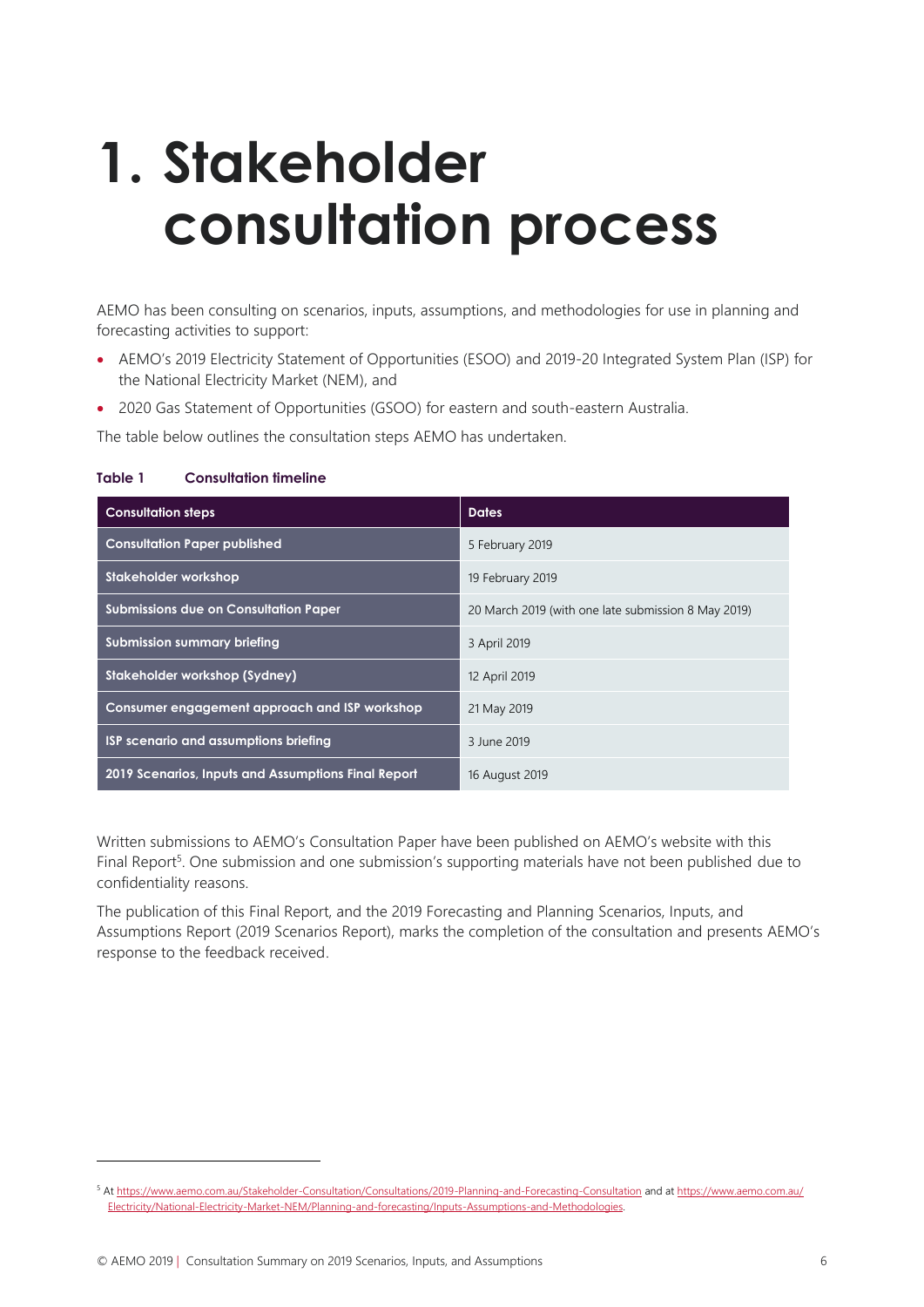# <span id="page-6-0"></span>**2. Background**

AEMO uses detailed models to support its efforts in identifying the short-term, medium-term, and long-term needs for the maintenance of security and reliability in the NEM. AEMO uses a scenario analysis approach to investigate the direction and magnitude of shifts impacting the energy sector, and the economically efficient level of infrastructure necessary to support the future energy needs of consumers.

The energy sector is undergoing transformative change:

- The power supply mix is rapidly evolving as both distributed energy resources (DER) and variable renewable energy (VRE) expand, coupled with the retirement of conventional plant.
- Sector coupling is expanding, as complex co-dependencies between multiple sectors such as gas, heating, electricity and transport, water and hydrogen develop.
- Energy markets and regulatory frameworks are struggling to keep pace with the rate and scale of technological change in some instances.
- Climate change and extreme weather is testing the resilience of the NEM in new ways, which are likely to increase further in the future.
- Consumers are playing new roles in the energy ecosystem, and also gaining new rights to their data.
- The global explosion in data volumes and digitalisation is requiring an increasing need for machine learning and artificial intelligence.

AEMO has prepared the Corporate Plan 2020-23<sup>6</sup> to inform stakeholders of its plan to shape a better energy future for all Australians within this rapidly changing energy landscape.

Consistent with its market obligations and the corporate plan, AEMO produces several publications that inform the decision support function for members, stakeholders, and industry partners, and are coordinated and integrated in AEMO's modelling to provide its forecasting and planning advice:

- **Electricity Statement of Opportunities (ESOO)** the ESOO provides technical and market data that informs the decision-making processes of market participants, new investors, and jurisdictional bodies as they assess opportunities in the NEM over a 10-year outlook period.
- **Gas Statement of Opportunities (GSOO)** the GSOO provides AEMO's forecast of annual gas consumption and maximum gas demand, and reports on the adequacy of eastern and south-eastern Australian gas markets to supply forecast demand over a 20-year outlook period.
- **Integrated System Plan (ISP)** the ISP is a whole-of-system plan that provides an integrated roadmap for the efficient development of the NEM over the next 20 years and beyond. Its primary objective is to maximise value to end consumers by designing the lowest cost secure and reliable energy system capable of meeting any emissions trajectory determined by policy makers at an acceptable level of risk. It fully utilises the opportunities provided from existing technologies and anticipated innovations in DER, large-scale generation, networks, and coupled sectors such as gas and transport.

This report outlines responses to stakeholder submissions on the appropriate scenarios, inputs, assumptions, and methodologies AEMO consulted on to support the above publications.

<sup>&</sup>lt;sup>6</sup> At https://www.aemo.com.au/About-AEMO/Our-vision-mission-and-values.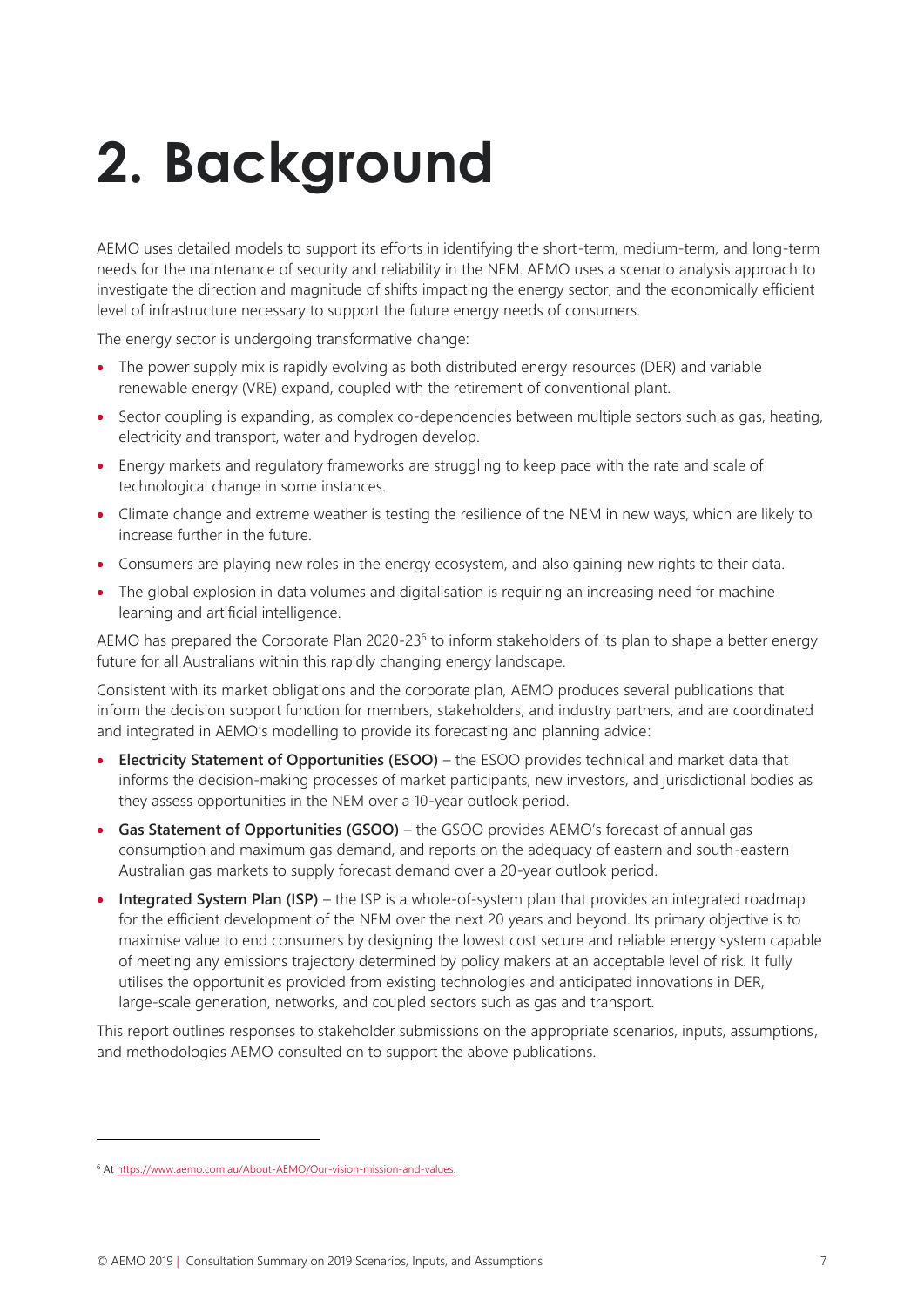It is complemented by AEMO's:

- 2019 Forecasting and Planning Scenarios, Inputs, and Assumptions Report<sup>7</sup>.
- 2019 Inputs and Assumptions Workbook<sup>8</sup>.
- 2019 Market Modelling Methodology Paper<sup>9</sup>.
- 2018 Demand Forecasting Methodology Information Paper<sup>10</sup>.

## <span id="page-7-0"></span>2.1 Purpose of AEMO's consultation

The scenarios, inputs, and assumptions are a critical input to AEMO's scenario analysis approach to developing its forecasts of consumer demand and development needs. These scenarios are fundamental to AEMO's planning and forecasting publications to help inform decision-makers of risks and opportunities.

AEMO has been consulting with all interested stakeholders on the scenarios, inputs, and assumptions, to ensure the forecasting approach appropriately considers the plausible range of futures to support each publication. AEMO aims to maximise data transparency to stakeholders prior to modelling commencing, and has made supplementary materials available to complement the key documentation delivered as part of this consultation. These materials are available on AEMO's website<sup>11</sup>.

The Consultation Paper invited stakeholder feedback on any relevant issue related to AEMO's planning and forecasting. It also invited submissions to respond to the following specific questions.

#### **Engagement**

Q1 How could AEMO further improve stakeholder engagement and confidence in the results of the 2019-20 ISP and 2019 ESOO?

#### **Scenarios**

- Q2 Do you agree that the proposed scenarios outlined in this section provide plausible and internally consistent future worlds for use in network planning and forecasting publications? Do they provide sufficient stretch for forecasting and planning publications?
- Q3 What additional sensitivities should be explored in the 2019-20 ISP or 2019 ESOO, that could materially impact power system planning?

#### **Inputs and assumptions**

- Q4 Do the proposed inputs and assumptions provide a reasonable basis for assessing the value and direction of the future energy market transition? If not, please provide suggestions for improvement, particularly with regard to consumer embedded investments, large-scale generation technologies, and network and non-network options to support Australia's future energy system?
- Q5 Do you have any other feedback on AEMO's proposed input and assumptions?

<sup>7</sup> At [https://www.aemo.com.au/-/media/Files/Electricity/NEM/Planning\\_and\\_Forecasting/Inputs-Assumptions-Methodologies/2019/2019-20-Forecasting-and-](https://www.aemo.com.au/-/media/Files/Electricity/NEM/Planning_and_Forecasting/Inputs-Assumptions-Methodologies/2019/2019-20-Forecasting-and-Planning-Scenarios-Inputs-and-Assumptions-Report.pdf)[Planning-Scenarios-Inputs-and-Assumptions-Report.pdf.](https://www.aemo.com.au/-/media/Files/Electricity/NEM/Planning_and_Forecasting/Inputs-Assumptions-Methodologies/2019/2019-20-Forecasting-and-Planning-Scenarios-Inputs-and-Assumptions-Report.pdf) 

<sup>8</sup> A[t https://www.aemo.com.au/-/media/Files/Electricity/NEM/Planning\\_and\\_Forecasting/Inputs-Assumptions-Methodologies/2019/2019-Input-and-](https://www.aemo.com.au/-/media/Files/Electricity/NEM/Planning_and_Forecasting/Inputs-Assumptions-Methodologies/2019/2019-Input-and-Assumptions-workbook.xlsx)[Assumptions-workbook.xlsx.](https://www.aemo.com.au/-/media/Files/Electricity/NEM/Planning_and_Forecasting/Inputs-Assumptions-Methodologies/2019/2019-Input-and-Assumptions-workbook.xlsx) 

<sup>9</sup> A[t https://www.aemo.com.au/-/media/Files/Electricity/NEM/Planning\\_and\\_Forecasting/Inputs-Assumptions-Methodologies/2019/Market-Modelling-](https://www.aemo.com.au/-/media/Files/Electricity/NEM/Planning_and_Forecasting/Inputs-Assumptions-Methodologies/2019/Market-Modelling-Methodology-Paper.pdf)[Methodology-Paper.pdf.](https://www.aemo.com.au/-/media/Files/Electricity/NEM/Planning_and_Forecasting/Inputs-Assumptions-Methodologies/2019/Market-Modelling-Methodology-Paper.pdf) 

<sup>&</sup>lt;sup>10</sup> A[t https://www.aemo.com.au/-/media/Files/Electricity/NEM/Planning\\_and\\_Forecasting/NEM\\_ESOO/2018/Electricity-Demand-Forecasting-Methodology-](https://www.aemo.com.au/-/media/Files/Electricity/NEM/Planning_and_Forecasting/NEM_ESOO/2018/Electricity-Demand-Forecasting-Methodology-Information-Paper.pdf)[Information-Paper.pdf.](https://www.aemo.com.au/-/media/Files/Electricity/NEM/Planning_and_Forecasting/NEM_ESOO/2018/Electricity-Demand-Forecasting-Methodology-Information-Paper.pdf) 

<sup>&</sup>lt;sup>11</sup> AEMO's planning and forecasting input, assumptions and methodology documents are a[t https://www.aemo.com.au/Electricity/National-Electricity-](https://www.aemo.com.au/Electricity/National-Electricity-Market-NEM/Planning-and-forecasting/Inputs-Assumptions-and-Methodologies)[Market-NEM/Planning-and-forecasting/Inputs-Assumptions-and-Methodologies.](https://www.aemo.com.au/Electricity/National-Electricity-Market-NEM/Planning-and-forecasting/Inputs-Assumptions-and-Methodologies)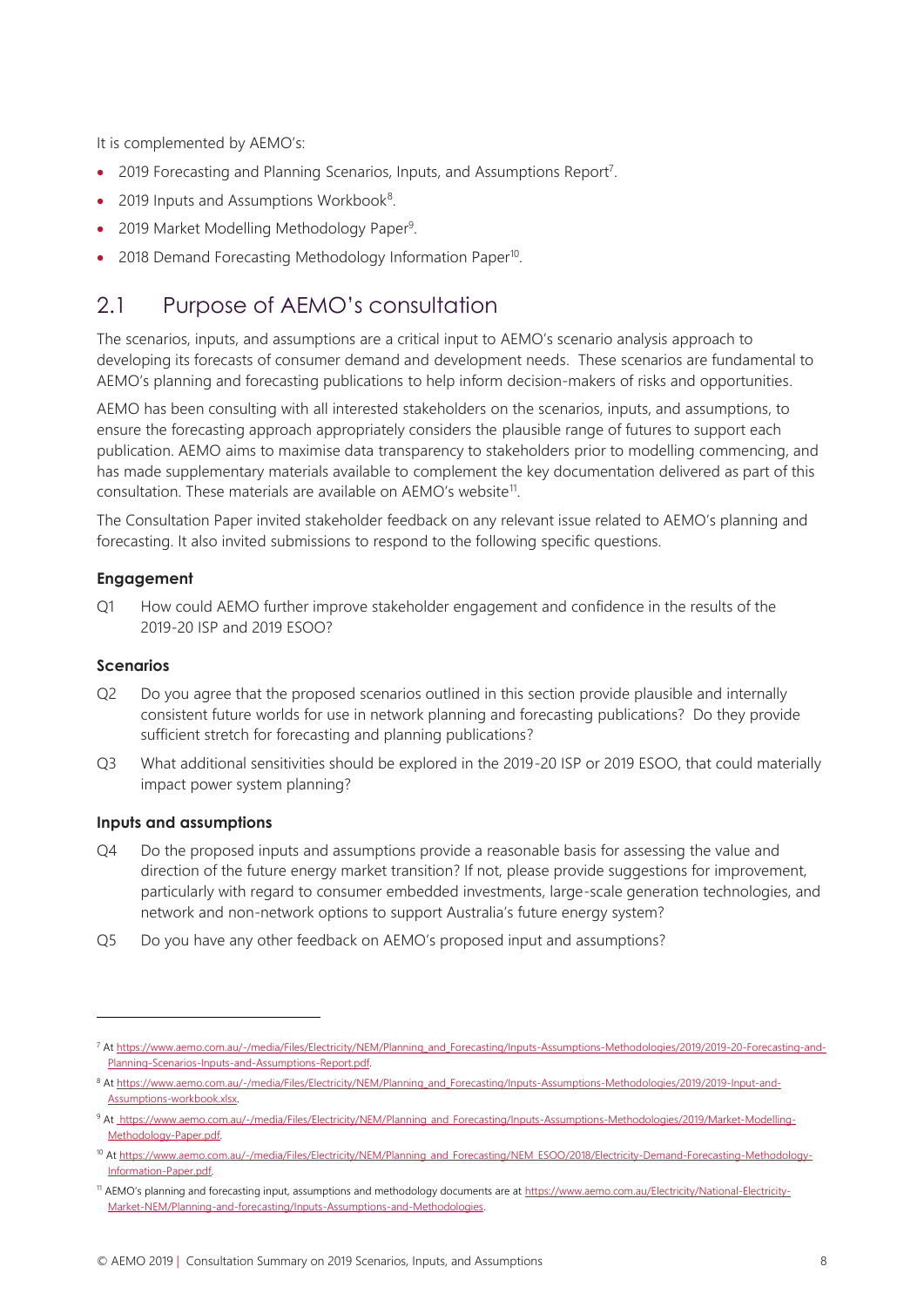*Specific consultation requests*

- Q6 Do you have specific feedback and data to support AEMO on:
	- a. The list of candidate generation technologies for assessment?
	- b. The current and future generation technology costs assumed?
	- c. Generator fixed O&M costs, noting the inclusion of fixed costs associated with mines?
	- d. The appropriateness of AEMO's assumptions around various storage technologies?
	- e. The approach on generator retirements, including appropriate costs to convert existing CCGTs to OCGTs providing a peaking, rather than major energy production role?

#### **Material issues for 2019**

- Q7 For 2019 planning and forecasting activities, what, if any, material issues should be prioritised ahead of the issues proposed by AEMO?
- Q8 What other material HILP events should be considered in assessing resilience?
- Q9 What mitigation options could be considered to increase grid resilience, and how should these options be evaluated? Is AEMO's proposed approach reasonable?

#### **System strength and inertia requirements methodologies**

Q10 What other factors should be considered in the methodologies or proposed 2019 improvements to determine future inertia or system strength requirements?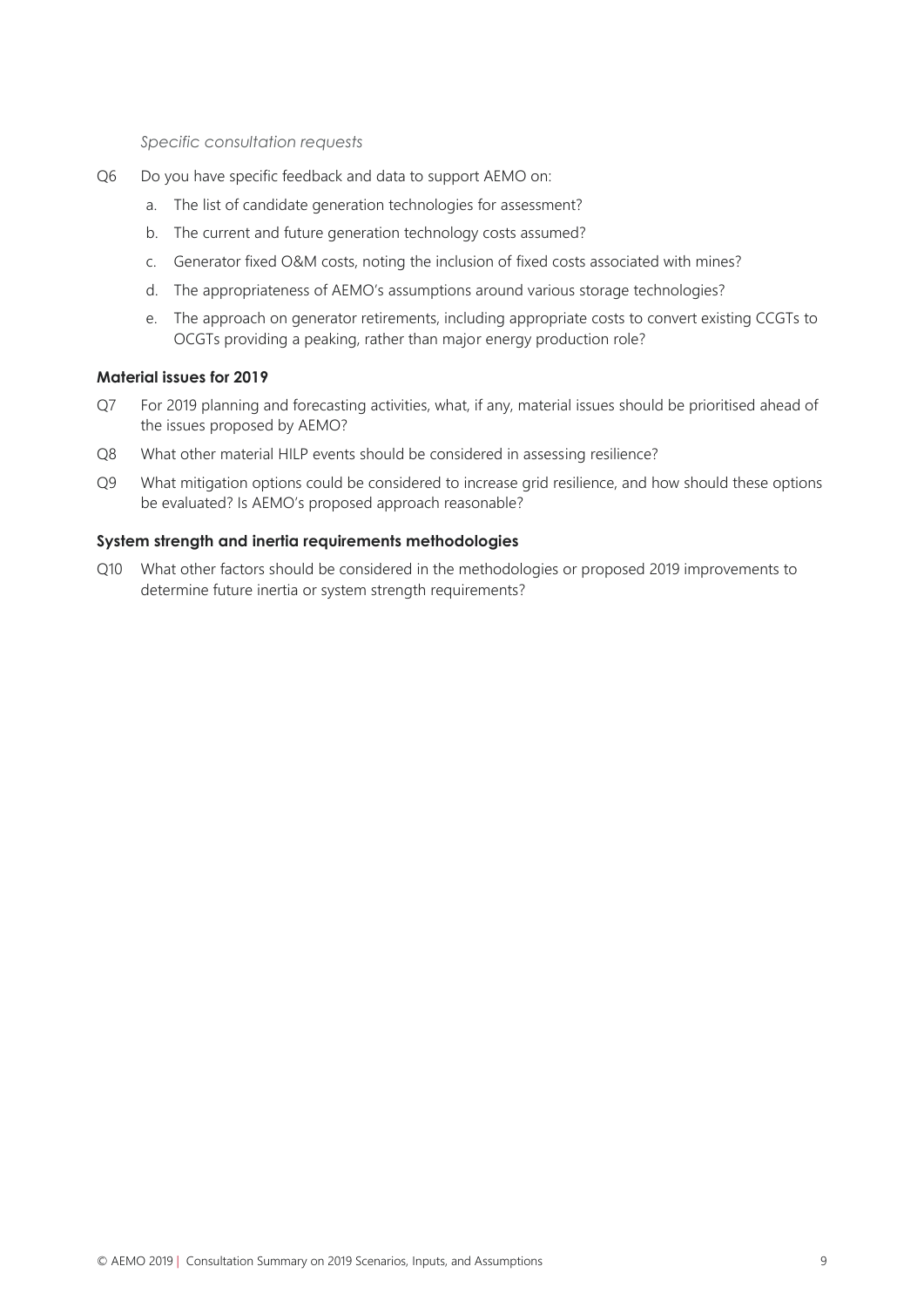# <span id="page-9-0"></span>**3. Summary of issues**

AEMO received written feedback from 25 stakeholders (see [Table 4](#page-10-0) on the next page) during the consultation period. Except for one submission that was confidential, these submissions are available on AEMO's website<sup>12</sup>. AEMO was also informed by additional feedback through workshops and one-on-one discussions. The formal consultation milestones are listed in [Table 2](#page-9-1) below.

#### <span id="page-9-1"></span>**Table 2 Consultation timeline for AEMO's forecasting and planning scenarios, inputs and assumptions**

| Key milestone                                                            | Indicative date          |
|--------------------------------------------------------------------------|--------------------------|
| <b>Forecasting and Planning Consultation published</b>                   | Tuesday 5 February 2019  |
| Stakeholder workshop to address any questions of clarification conducted | Tuesday 19 February 2019 |
| Submissions on Forecasting and Planning Consultation received            | Wednesday 20 March 2019  |
| Briefing webinar to summarise submissions                                | Wednesday 3 April 2019   |
| Stakeholder workshop to explore scenarios and resolve issues conducted   | Friday 12 April 2019     |
| <b>Consumer Engagement workshop</b>                                      | Tuesday 21 May 2019      |
| Forecasting and Planning scenarios briefing                              | Monday 3 June 2019       |
| Final scenario and assumptions report published                          | Friday 16 August 2019    |

AEMO would like to thank all who provided feedback throughout this process. Submissions covered a broad range of issues, providing AEMO with valuable perspective on stakeholders' collective view of the various proposed settings from the Consultation Paper. While there was broad coverage of issues, there were also common themes (although not necessarily consensus), as shown in the table below.

#### <span id="page-9-2"></span>**Table 3 Key themes emerging from stakeholder submissions**

| <b>Theme</b>                                                                                                                                  | Frequency     | <b>Consensus</b> |
|-----------------------------------------------------------------------------------------------------------------------------------------------|---------------|------------------|
| The <b>consultation process</b> and the efforts being made to increase engagement with stakeholders are<br>positive                           | <b>High</b>   | High             |
| <b>Emissions reduction modelling</b> needs to explicitly incorporate policies and account for stricter<br>trajectories                        | High          | <b>High</b>      |
| The current <b>scenarios</b> do not sufficiently capture the range of possible energy futures                                                 | High          | Medium           |
| The modelling of <b>generator retirements</b> needs to account for earlier retirements, and be based on<br>more than technical retirement age | High          | Medium           |
| Improvements can be made to the <b>distributed energy resources</b> modelling approach                                                        | <b>High</b>   | Low              |
| A commercial <b>discount rate</b> should be used, as opposed to a social discount rate below the WACC                                         | <b>Medium</b> | <b>High</b>      |
| Increase the transparency and dynamism of <b>Marginal Loss Factor</b> modelling                                                               | Medium        | Medium           |

<sup>12</sup> A[t https://www.aemo.com.au/Stakeholder-Consultation/Consultations/Reliability-Forecasting-Methodology-Issues-Paper](https://www.aemo.com.au/Stakeholder-Consultation/Consultations/Reliability-Forecasting-Methodology-Issues-Paper)

 $\overline{a}$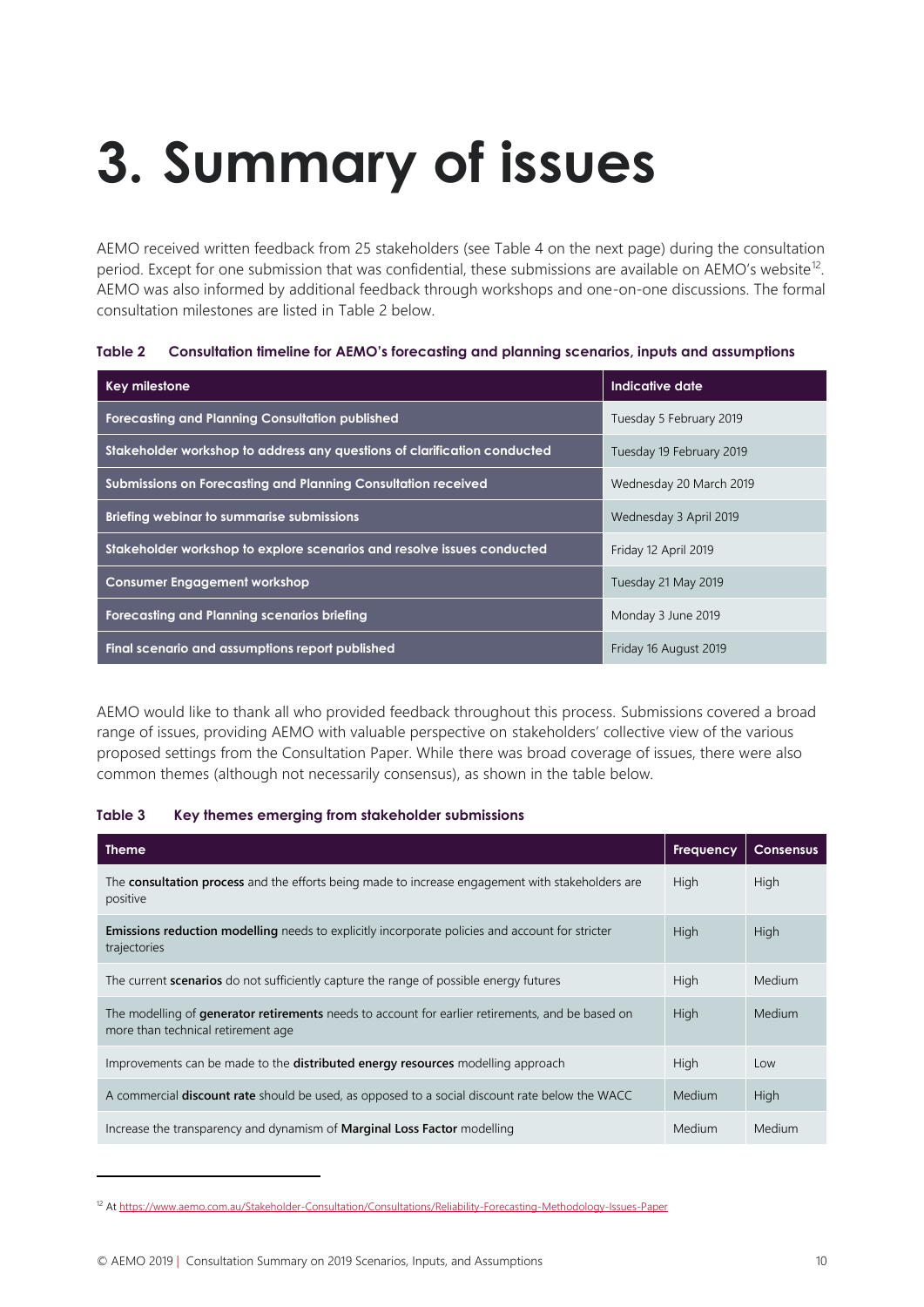| Theme                                                                                                                                    | <b>Frequency</b> | <b>Consensus</b> |
|------------------------------------------------------------------------------------------------------------------------------------------|------------------|------------------|
| The establishment of more <b>renewable energy zones</b> and their modelling                                                              | Medium           | Low              |
| When modelling benefits, incorporate ancillary benefits and services, or establish a market for these<br>services                        | Low              | High             |
| System strength is an important issue, and improvements need to be made in terms of how to<br>incorporate it effectively into the models | Low              | Medium           |
| Resilience modelling approach: both HILP and mitigation options                                                                          | Low              | Low              |

This Final Report contains a detailed summary of these themes and specific issues raised in submissions and at meetings/forums, together with AEMO's considered responses as follows:

- Section 4 outlines material issues related to scenarios and sensitivities
- Section 5 outlines material issues related to inputs and assumptions
- Section 6 outlines material issues related to methodology.

#### <span id="page-10-0"></span>**Table 4 List of stakeholders who provided written feedback**

| <b>Organisations</b>                    |                                      |  |
|-----------------------------------------|--------------------------------------|--|
| AGL Energy (AGL)                        | Infigen Energy                       |  |
| <b>Ausnet Services</b>                  | Meridian Energy                      |  |
| Australian Energy Council (AEC)         | Origin Energy                        |  |
| Australian Energy Regulator (AER)       | Snowy Hydro                          |  |
| Clean Energy Council (CEC)              | Stanwell Corporation (Stanwell)      |  |
| Energy Australia (EA)                   | Tasmanian Networks (TasNetworks)     |  |
| Energy Networks Australia (ENA)         | Tesla Motors Australia (Tesla)       |  |
| <b>ENGIE</b>                            | TransGrid                            |  |
| Ergon Energy                            | University of Melbourne              |  |
| <b>ERM Power</b>                        | Walcha Energy                        |  |
| Ernst & Young                           | <b>WSP Australia</b>                 |  |
| Hydro Tasmania                          | 1 additional confidential submission |  |
| Investor Group on Climate Change (IGCC) |                                      |  |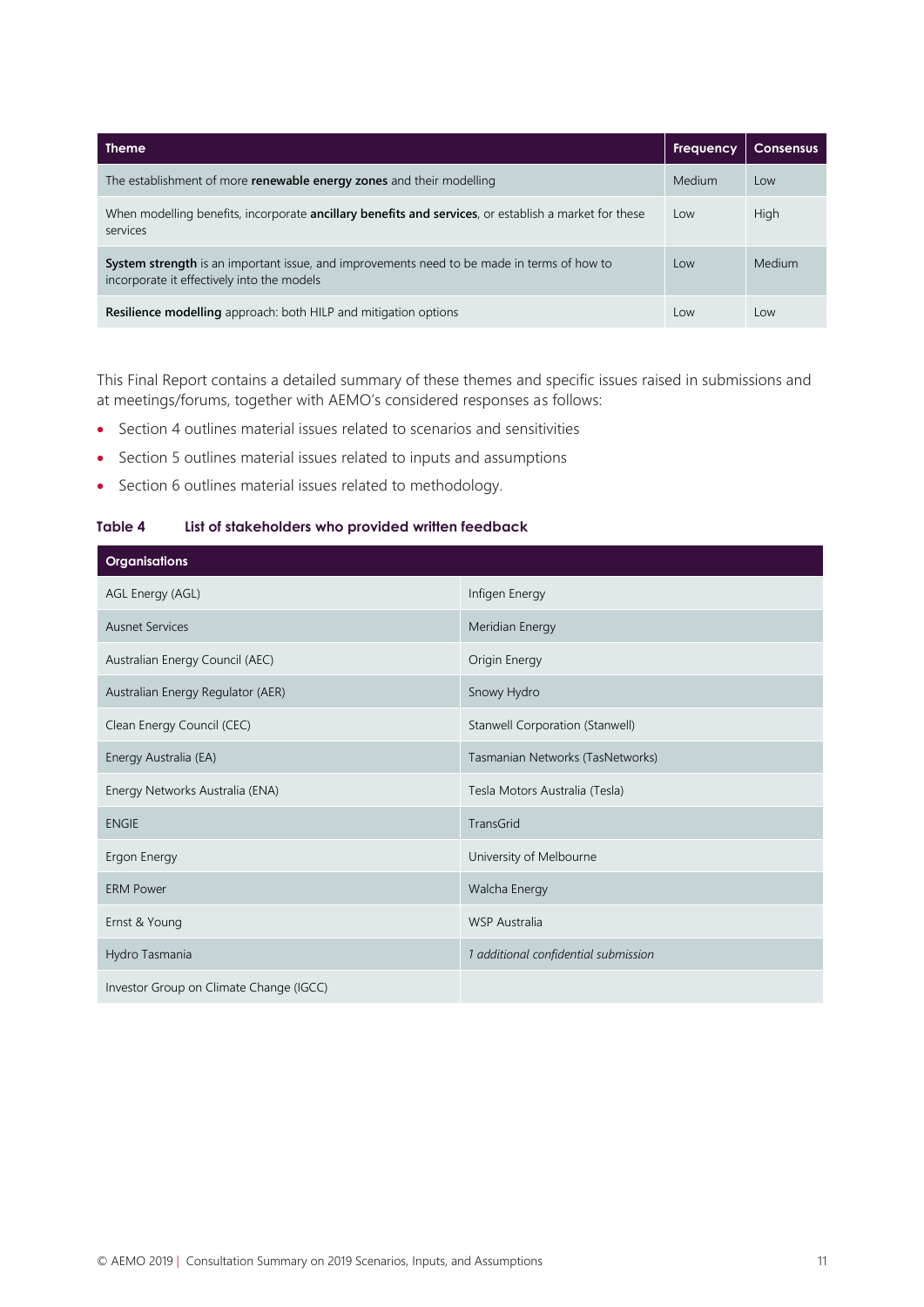## <span id="page-11-0"></span>**4. Discussion of scenarios and sensitivities**

#### This section:

- Discusses the material issues raised in relation to the scenarios, inputs, and assumptions proposed by AEMO for the 2019 ESOO, 2019-20 ISP, and 2020 GSOO.
- <span id="page-11-1"></span>• Outlines submissions, AEMO's response, and AEMO's conclusions.

## 4.1 2019 scenarios to apply in AEMO publications

#### 4.1.1 Issues summary and submissions

The original proposed scenarios for 2019-20 were framed around the rate of transformation of the energy sector, and vary in three key dimensions, as shown in [Table 5:](#page-11-2)

- 1. Level of distributed energy resources (DER), including electric vehicle uptake.
- 2. Uptake of utility-scale renewable generation (as the lowest cost and least risk form of new generation to replace retiring thermal generators).
- 3. Growth of energy demand.

Refer to the Consultation Paper<sup>13</sup> for full details of the scenarios initially proposed.

<span id="page-11-2"></span>**Table 5 Scenario dimensions as proposed in the Consultation Paper**

| Scenario              | <b>DER</b> uptake | Large-scale renewable<br>generation uptake | <b>Energy demand</b> |
|-----------------------|-------------------|--------------------------------------------|----------------------|
| <b>Gradual change</b> | Medium            | <b>Medium</b>                              | Medium               |
| <b>Fast change</b>    | Medium-high       | High                                       | <b>Medium</b>        |
| Slow change           | Low               | Low                                        | Low                  |
| <b>High DER</b>       | High              | Medium or High                             | <b>Medium</b>        |

#### 4.1.2 Scenario breadth and emissions abatement ambition

#### **Emissions abatement ambition**

 $\overline{a}$ 

The overwhelming theme that dominated almost all submissions was for AEMO to consider scenarios with stronger ambitions for emission abatement, consistent with the aim of the Paris Agreement to limit global warming to well below 2 degrees Celsius  $(^{0}C)$ .

Stakeholders also considered that the proposed scenarios did not sufficiently capture the range of possible energy futures affecting the NEM more generally.

<sup>13</sup> A[t https://www.aemo.com.au/Stakeholder-Consultation/Consultations/2019-Planning-and-Forecasting-Consultation.](https://www.aemo.com.au/Stakeholder-Consultation/Consultations/2019-Planning-and-Forecasting-Consultation)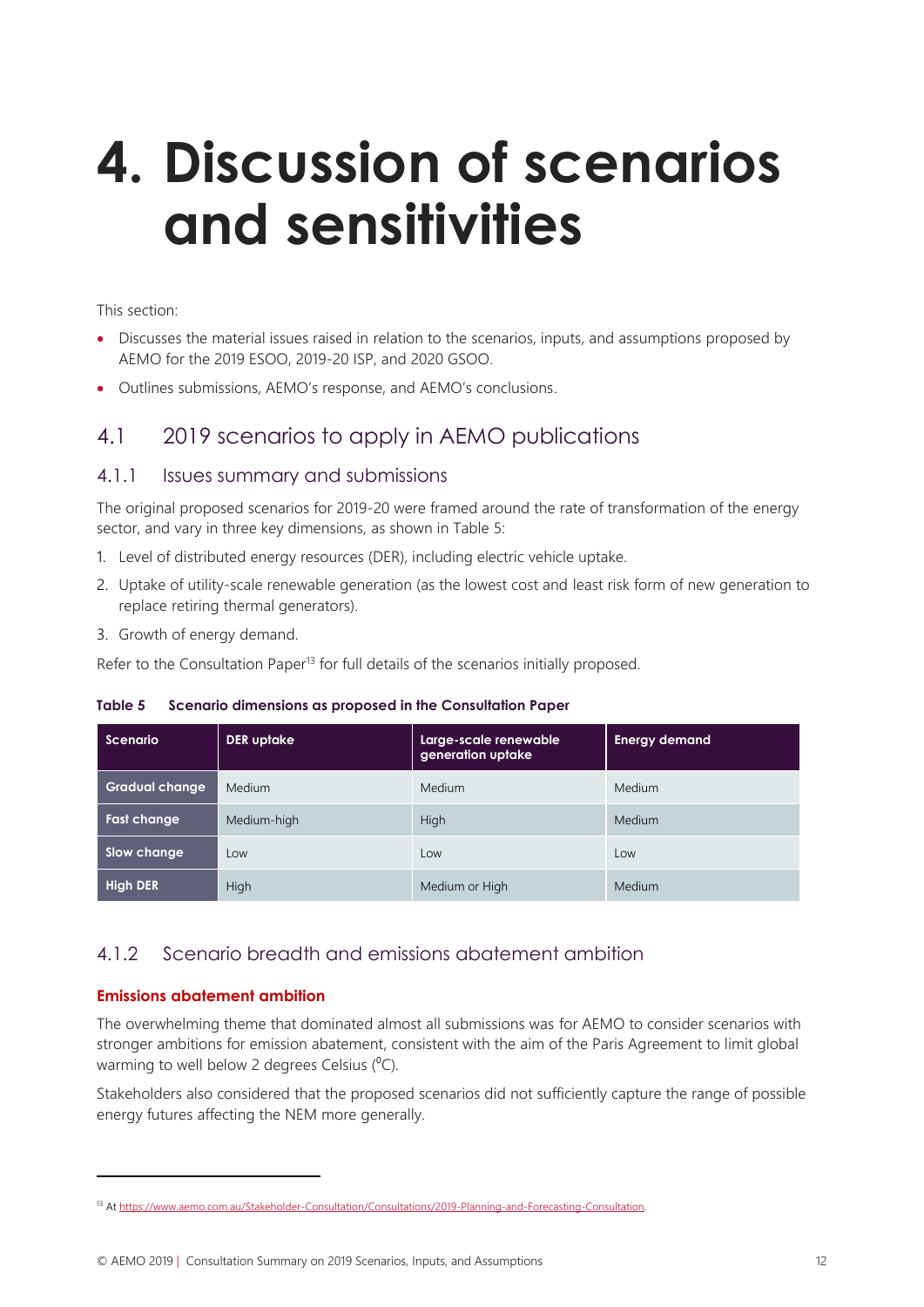Concerns raised included:

- **Infigen Energy**, **the Investor Group on Climate Change (IGCC), the Australian Energy Council (AEC), ERM Power, the University of Melbourne, Hydro Tasmania, TransGrid, ENGIE, Walcha Energy**, **WSP Australia, and AusNet Services** articulated a strong need for the scenarios to address Australia's international commitments to the Paris (COP21) emissions reduction – not just the 26-28% emissions reduction target by 2030, but also the net zero emissions by 2050 target.
- **Infigen Energy** said history shows that there are real measurable costs that can be avoided if future scenarios do not simply assume 'straight line' extrapolation of current trends, but also consider step changes in the grid.
- **AusNet Services** suggested a scenario with early coal retirement should be considered in preference to simply being a sensitivity analysis
- The **IGCC** recommended that the Central scenario (formerly Neutral scenario) be aligned with achieving the objectives of the Paris Agreement and achieving net zero emissions in the sector by 2050 at the latest, noting that all major NEM regions have committed to achieving net zero emissions by 2050. **Infigen Energy** also suggested that the Central scenario represent the "best available extrapolation of current policies and trends". Infigen suggested that AEMO needed to consider a balance between current policies and the transformation required by the Paris Agreement (for which there is bipartisan support). The **AEC** emphasised that the Central scenario should not simply be a 'change nothing' scenario but represent the most likely case.
- **Hydro Tasmania** suggested that a scenario with substantial electrification particularly of vehicles would be a plausible scenario that may have a substantial impact on the power system.
- **ENGIE** suggested that a scenario with very low economic performance is needed, to consider the possibility that Australia's recent run of 28 years of continuous economic growth continuing for another 20 years may be optimistic. ENGIE asked AEMO to include a scenario with negative growth in some years as a bookend scenario. This suggestion was supported by the **AEC's** submission.
- **EnergyAustralia** sought clarification on the purpose of the scenarios, suggesting that scenarios should be used to test the impact of different assumptions, not to suggest a likely future outcome. In EnergyAustralia's view, the inherent danger in presenting a middle, business as usual (BAU), or 'central' scenario is that it is likely to be interpreted as having a high level of certainty. EnergyAustralia said decision-making should be tested across scenarios for robustness, and it was unclear why a single case is required. EnergyAustralia also suggested that the high and low scenarios should represent bookends of all the underlying consumption drivers in aggregation, with multiple sensitivities used to test particular assumptions and internally consistent paths
- **Snowy Hydro** suggested the High DER scenario should be separated into two different scenarios.
- The **University of Melbourne** stated "the scenarios considered do not align with the required emissions reductions to achieve commitments made in the Paris Agreement", providing the following figure as part of its submission.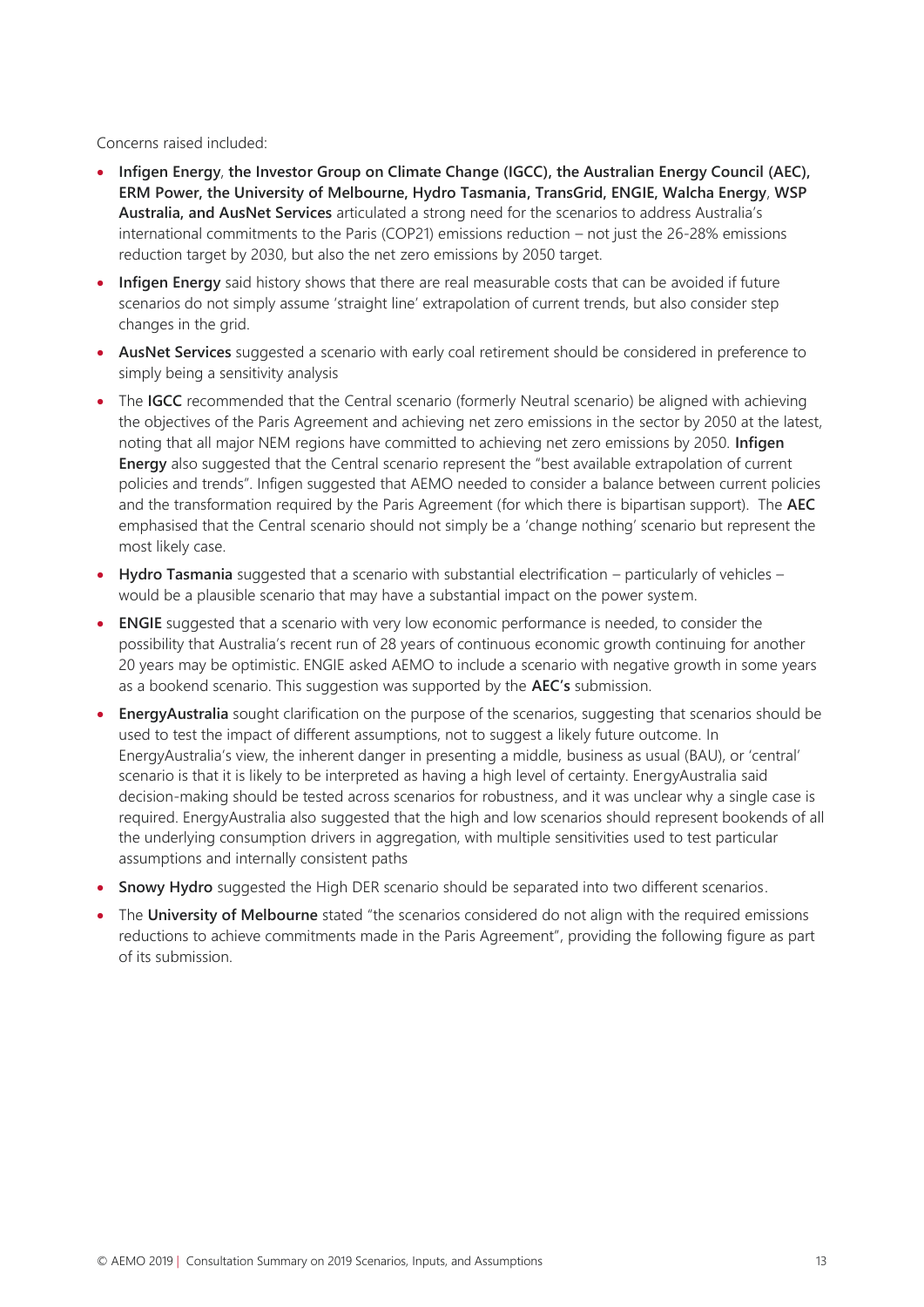

Figure 9: This figure illustrates the latest emissions projection from the Department of the Environment. On current projections, the 10.1Mt emissions budget determined by the CCA would be exhausted in 2031. Trajectories based on the current ALP and Coalition commitments and also consistent with the 10.1Mt budget are also illustrated.

#### **Clarity of narrative**

AEMO also received feedback during its February workshop highlighting the critical importance of having scenario narratives that were as clear as possible, to help everyone interpret/assess consistency and understand outcomes.

#### 4.1.3 AEMO's assessment

#### **Scenario breadth and emissions reduction ambition**

AEMO has evaluated the breadth of the scenarios it proposed in the Consultation Paper, which differentiated scenarios considering the level of DER uptake, large-scale renewable generation development, and energy demand.

AEMO has incorporated the feedback and is now expanding the scenarios to capture broader changes including faster decarbonisation of the energy sector and the broader economy. This scenario was strongly, and nearly unanimously, requested by commentators. Commentators particularly requested that AEMO model what would be required to at least achieve the breadth of emissions abatement outcomes that could be considered as reasonable.

AEMO convened a workshop on 12 April 2019 with 37 participants from 24 organisations across the whole energy value chain, facilitated by Boston Consulting Group (BCG), to help refine the scenarios, scenario narratives, and associated inputs. At this forum, AEMO introduced a fifth scenario – a Step Change scenario – that incorporated a rapid increase in domestic and international climate commitments and developments to help meet the Paris Agreement aims. The scenario narrative was widely supported by the forum participants , and AEMO has now included this fifth scenario.

Unlike the Fast Change scenario, which places greater emphasis on technology-led developments to address climate change, and the High DER scenario, which places greater emphasis on consumer-led innovation, the Step Change scenario provides a balance of technology development at large scale and consumer-led innovation, and the highest degree of electrification of the transport sector. This type of action will be necessary to help meet the level of decarbonisation in line with the Paris Agreement<sup>14</sup> aims to limit global temperature rises to no more than  $2^{\circ}$ C and ideally less than 1.5 $^{\circ}$ C.

 $\overline{a}$ 

<sup>14</sup> A[t https://unfccc.int/sites/default/files/english\\_paris\\_agreement.pdf](https://unfccc.int/sites/default/files/english_paris_agreement.pdf)*.*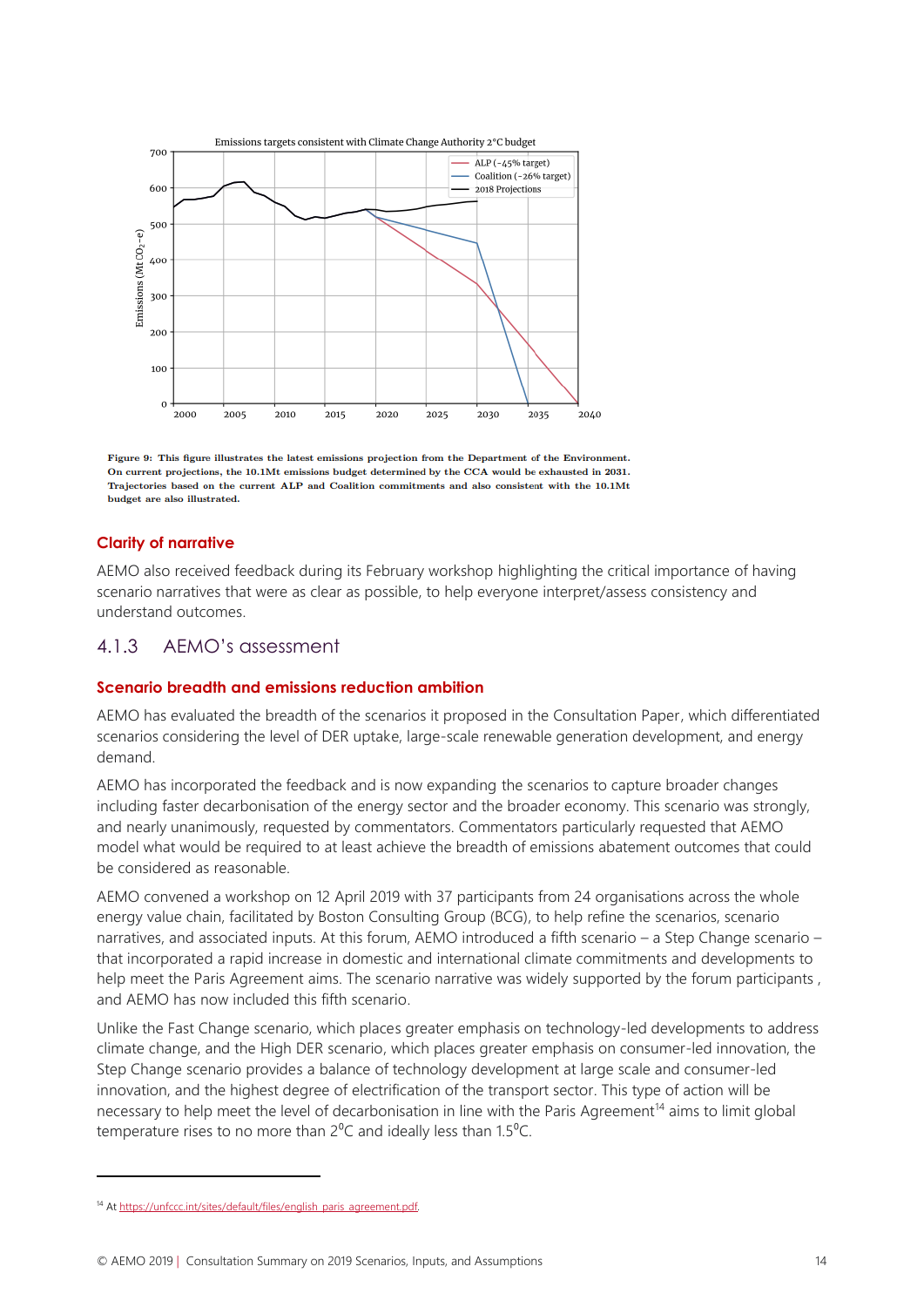#### **Scenario breadth as a function of demand and economic growth**

Two stakeholders requested that AEMO's demand assessments consider negative economic growth. AEMO has engaged Deloitte Access Economics to assist in developing the broader economic settings appropriate for each scenario. While periods of economic recession are possible and potentially even likely across a horizon as long as AEMO's forecasting horizon, AEMO considers it unnecessary to consider the impact of short-term fluctuations in economic growth, given that planning assessments focus on system development needs in the long term. The current scenarios are, in AEMO's view, sufficient to cover the range of long-term potential outcomes. This is supported by Deloitte's independent assessment of AEMO's scenarios.

#### **Scenario analysis as an appropriate method for an actionable ISP**

Given the current process underway to make the ISP actionable, and the need to align with the Regulatory Investment Test for Transmission (RIT-T) process, AEMO agrees with stakeholder feedback that it is important to consider the quidance contained in the RIT-T quidelines surrounding scenario analysis<sup>15</sup>:

- *As a principle, be conscious of the current NEM reforms and relevant policy developments, including:* 
	- o *Electricity pricing reforms.*
	- o *The development of new markets and products, such as demand response markets and products that allow consumers to select their own price-reliability preference.*
	- o *Policies relating to features of the NEM, such as those concerning carbon emissions, renewable energy, reliability, energy security and other factors. For example, if evidence supports there being a reasonable possibility of policy change (including introducing a new policy or altering/withdrawing a current policy) that could affect the ranking or sign of credible options (or just the ranking, if the identified need was for reliability corrective action), the RIT–T proponent should include a reasonable scenario where this policy change occurs.*
- *Construct scenarios that are genuinely reasonable, in that they comprise of internally consistent parameters so that they can define a reasonable range of plausible states of the world.*

AEMO's assessment of the mix of scenarios has this objective at its core, and it reinforces the need for a fifth scenario to be considered that addresses potential policy change.

### 4.1.4 AEMO's conclusion

**AEMO has adjusted its scenario definitions based on stakeholder feedback. The final scenario narratives are summarised below:**

- **The Central scenario represents the current transition of the energy industry** under current policy settings and technology trajectories, with the transition from fossil fuels to renewable generation, generally being led by market forces and supported by current federal and state government policies.
	- The Gradual Change scenario proposed in the February Consultation Paper has been renamed as the Central scenario. It remains the scenario with current policy settings and central estimates of all key drivers. This isn't a "do nothing" scenario, rather a scenario that will investigate expected developments given existing signals.
- **The Slow Change scenario represents a general slow-down of the transition.** It is characterised by slower advancements in technology and reductions in technology costs, low population growth, and low political, commercial, and consumer motivation to make the upfront investments required for significant emissions reduction.

<sup>&</sup>lt;sup>15</sup> Australian Energy Regulator p.43 of the RIT-T application guidelines, at <u>https://www.aer.gov.au/system/files/AER%20-%20Final%20RIT-</u> [T%20application%20guidelines%20-%2014%20December%202018\\_0.pdf](https://www.aer.gov.au/system/files/AER%20-%20Final%20RIT-T%20application%20guidelines%20-%2014%20December%202018_0.pdf)*.*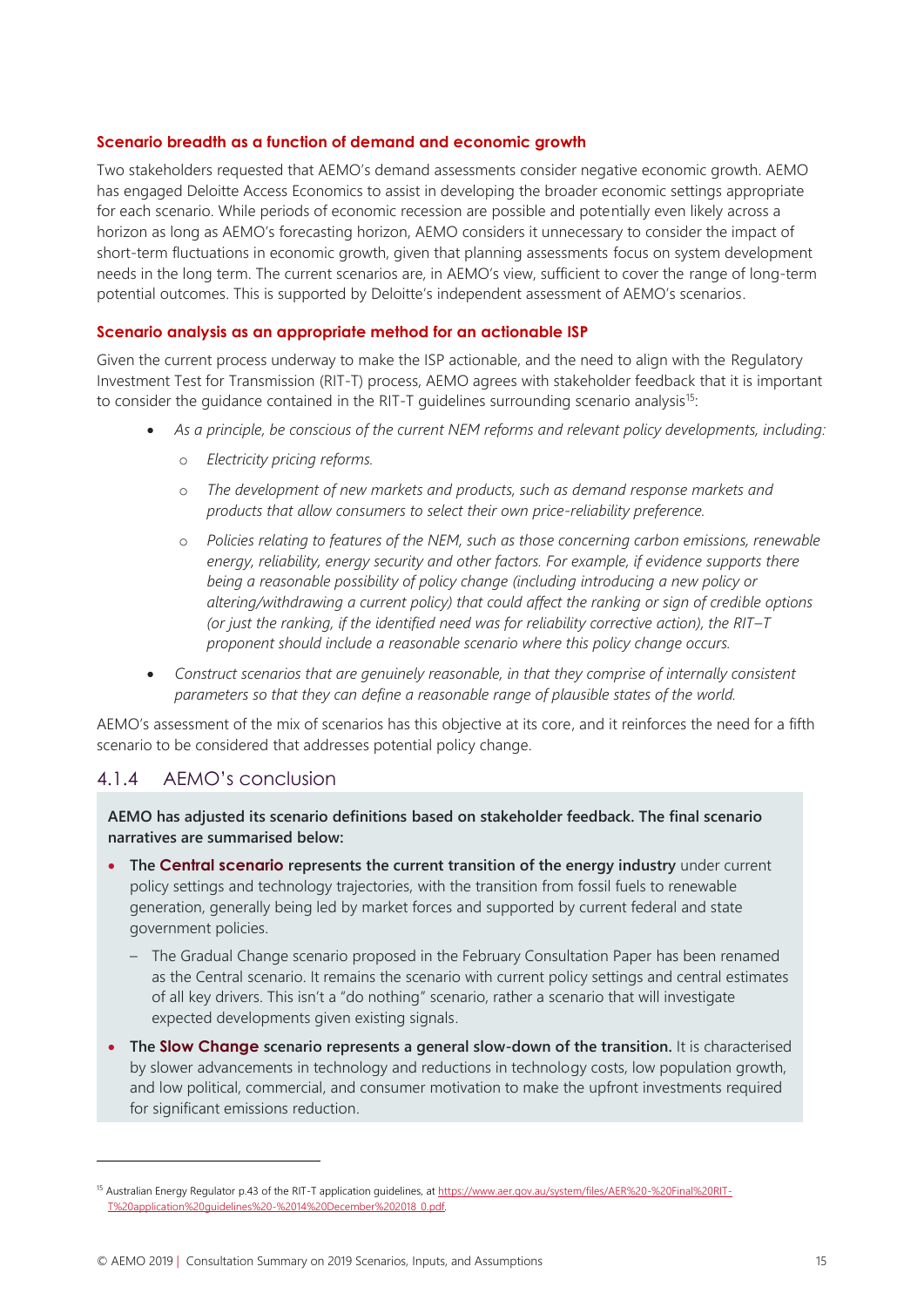- **The High DER scenario represents an even more rapid consumer-led transformation** of the energy sector, representing a highly digital world where technology companies increase the pace of innovation in easy-to-use, highly interactive, and engaging technologies. This scenario includes reduced costs and increased adoption, with automation becoming commonplace, enabling consumers to actively control and manage their energy costs, and consumer-led preferences leading to widespread electrification of the transport sector.
- **The Fast Change scenario represents a rapid technology-led transition**, particularly at grid scale, with advancements in large-scale technology improvements and policy support reducing the economic barriers for an energy market in transition. This includes coordinated national and international action towards achieving emissions reductions leading to manufacturing advancements, automation, and integration of transport into the energy sector.
- **The Step Change scenario represents strong action on climate change** that leads to a step reduction of greenhouse gas emissions. In this scenario, aggressive global decarbonisation leads to faster **technological improvements**, accelerated exit of existing generators, greater electrification of the transport sector with increased infrastructure developments, energy digitalisation, and **consumer-led innovation**.

Details of these scenarios are presented in the 2019 Scenarios Report.

## <span id="page-15-0"></span>4.2 DER correlation to growth in the scenarios

#### 4.2.1 Issue summary and submissions

The Consultation Paper proposed that DER settings – that is, the level of rooftop photovoltaics (PV), embedded battery storage systems, and electric vehicle (EV) developments – be configured to maximise the degree of stretch affecting grid consumption across scenarios, to the extent plausibly possible. It proposed a purposeful anti-correlation between economic and population growth and consumer preferences for DER, to stress test the needs of the transmission network across scenarios.

The Consultation Paper also considered that the collection of scenarios (including the High DER scenario) would provide the likely reasonable bounds for power system development, and that additional scenarios with alternate settings would not be necessary to test the boundaries of these outcomes.

Stakeholders considered the proposed approach did not appropriately align DER investment and growth, and recommended additional scenarios at least be considered to test the impact of these consumer settings:

- **Stanwell** suggested anti-correlation of DER with economic growth to stretch demand outcomes no longer seemed appropriate, and internally consistent drivers affecting the uptake of DER components should be applied.
- **TasNetworks** identified a need for AEMO to consider increased amounts of DER in the Fast Change scenario, which it considered a more likely outcome and relevant to consider for any subsequent RIT-T examination. TasNetworks also recommended that DER and demand side participation (DSP) could be assigned a resource cost, allowing an optimised level of investment across scenarios, or, if this was impractical, that the level of DER and DSP be varied in response to prices faced by consumers (or a suitable proxy thereof).
- The **Clean Energy Council** suggested AEMO examine both a high and low level of DER growth paths, and supported AEMO's sensible explanation for the inverse relationship between DER and utility-scale renewable energy developments but considered that a scenario with both growing DER and large-scale investments would be valuable.
- **AusNet Services** also suggested that, even though it may be plausible for an inverse relationship to exist between DER and large-scale renewables, state schemes (such as the Solar Homes package and Victorian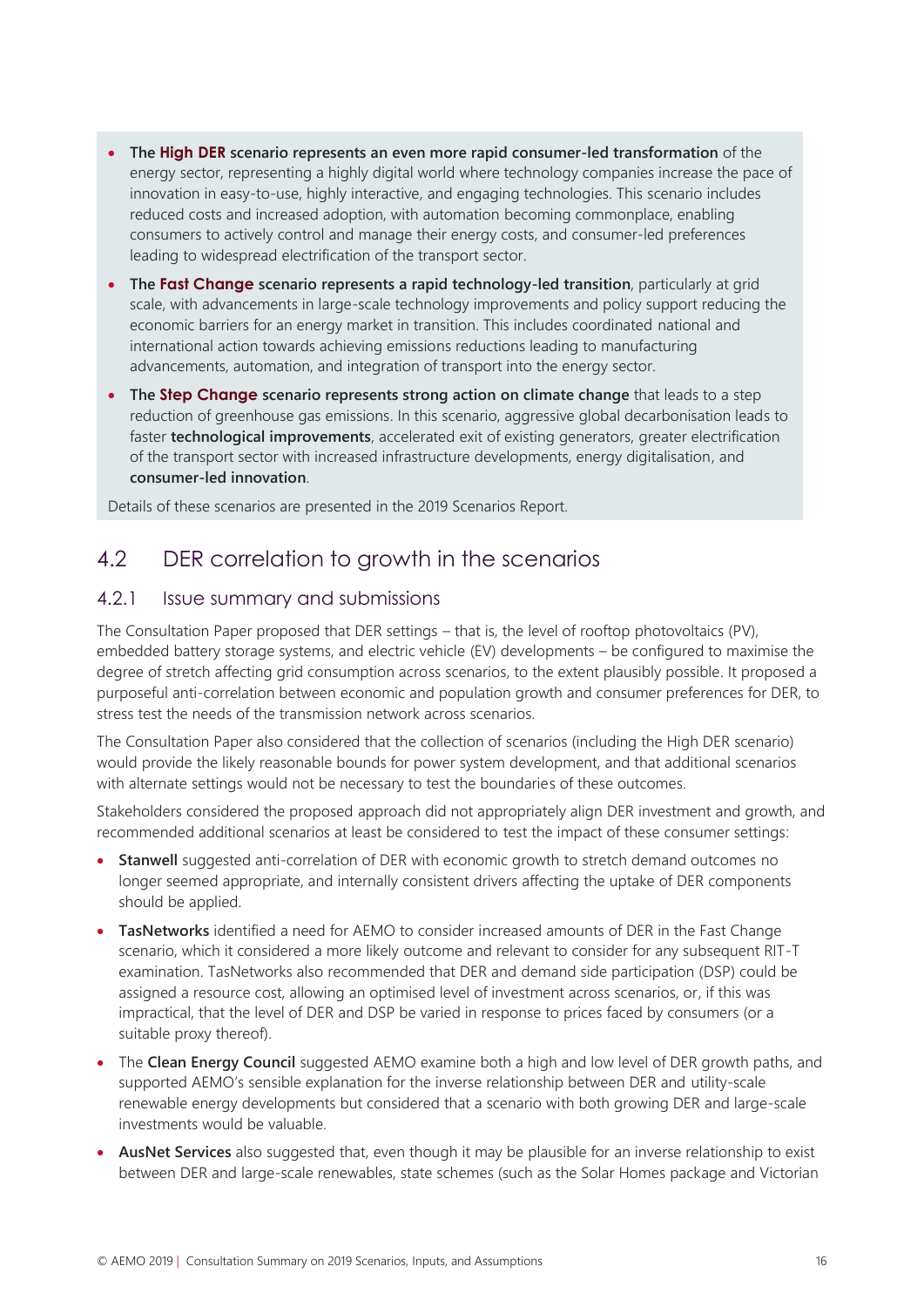Renewable Energy Target [VRET] schemes in Victoria) are likely to result in high uptake of rooftop PV as well as high investment in large-scale renewable generation

- **ERM Power** considered that AEMO had correctly identified that DER growth will continue, and suggested forecast DER uptake would be improved through consideration of the technical settings, costs, and technical restrictions that may face customers within the distribution networks
- **Infigen Energy** considered that a scenario with full electrification of the transport sector is necessary, and the uptake is more likely to be sigmoidal in shape (which Is difficult to forecast from traditional extrapolation models).

### 4.2.2 AEMO's assessment

AEMO recognises that many factors may impact the speed and scale of DER development. High growth in embedded rooftop PV systems has been observed over a number of years as the cost of PV systems has declined, increasing the affordability of larger systems. This is despite a reduction in subsidies and feed-in tariffs, increasing the payback period for consumers. Battery systems have not (yet) had the same degree of growth as rooftop PV systems; the appetite for this technology will exist when payback times reduce.

AEMO's Consultation Paper proposed an anti-correlated approach, consistent with what was assumed in the 2018 ISP, that reflected a positive relationship between customer hardship and DER investment get greater differences in operational demand on the grid. However, AEMO agrees that this relationship is weak. The more likely drivers of DER investment are economic and population growth, given the higher household disposable income that might be expected under stronger economic conditions, better market designs, new business models, and supportive policies. AEMO therefore welcomes the support from stakeholders to move away from the approach taken in the 2018 ISP, and will now consider a broader range of possible DER outcomes that are more consistent with the scenario narratives.

TasNetworks suggested that DER (and DSP) be provided a resource cost to allow dynamic calculation of the appropriate level of consumer investment in energy solutions. At this time, AEMO does not have the array of data required, including the consideration of potential distribution network limitations in the scope and scale of the ISP models. As such, at this time it is a necessary simplification to provide this setting as an input, presently developed through independent consultants' own top down and bottom up models, and tested through discussion with stakeholders at AEMO's Forecasting Reference Group.

AEMO is currently investigating a range of influences on DER investment as part of the DER Program, as well as collaborations with CSIRO in developing the "GenCost" report (which identifies annual projections of electricity generation technology costs) and with CSIRO on the National Energy Analytics Research (NEAR) program (which applies greater data analytics to discover trends and insights from existing available energy data sets).

AEMO is also actively working with distribution network service providers (DNSPs) to understand the distribution-level impacts of increasing penetrations of DER and the integration costs associated with being able to accommodate the levels projected in the ISP.

AEMO agrees with Stanwell's suggestion that the scenarios need not be configured to deliver maximum stretch of the expected level of electricity consumption.

#### 4.2.3 AEMO's conclusion

#### **AEMO's final scenarios re-align DER growth positively with economic and population growth.**

The High DER scenario will continue to represent high DER development, as an alternative to large-scale investment, while the Fast Change and Step Change scenarios will also have greater DER investment than the Central scenario. Details of the specific settings of the relative contributions of DER across the scenarios are in the 2019 Scenarios Report.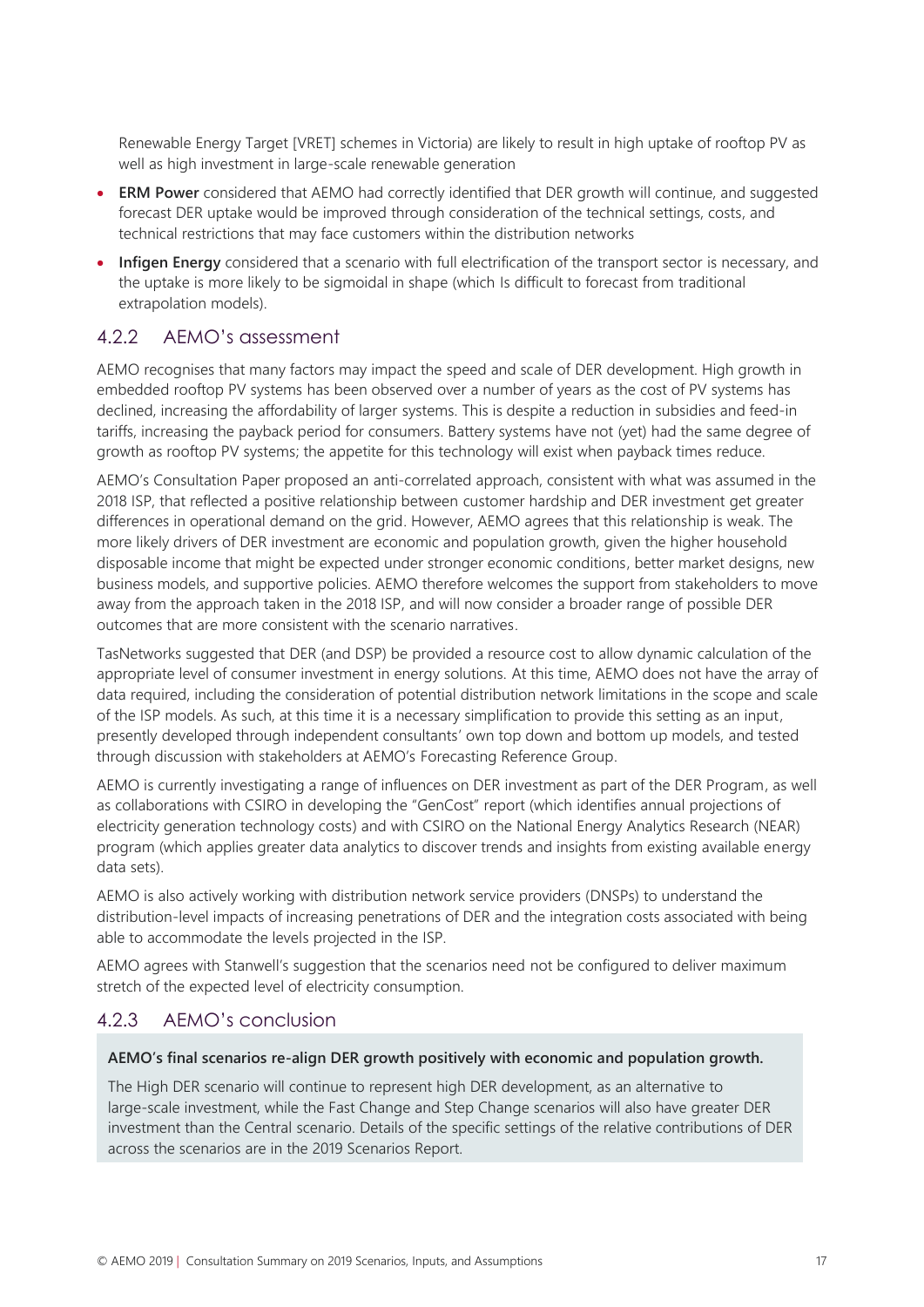## <span id="page-17-0"></span>4.3 2019 sensitivities to investigate

#### 4.3.1 Issue summary and submissions

The Consultation Paper proposed to use sensitivities beyond the core scenarios to examine the sensitivity of outcomes to:

- Assumptions around pumped hydro energy storage (PHES) potential capacity and costs.
- Variations in the timing of coal-fired generation retirements.
- Variations in the choice of weighted average cost of capital (WACC) and/or the social discount rate.

Stakeholders suggested the following additional sensitivities be considered:

- **ERM Power** suggested that the Fast Change scenario should examine several variants, particularly flatter duration curves, lower maximum demand, and changes to transport fuel and transmission expansion patterns.
- **TransGrid** recommended sensitivities with earlier coal retirements than expected by the market, or for a sudden coal withdrawal. TransGrid also suggested that increased outage rates and/or maintenance costs should be considered across scenarios, reflecting recent performance trends.
- **EnergyAustralia** suggested that the operational modes of battery systems be tested, particularly given the role and effectiveness of Virtual Power Plants (VPPs) is highly speculative at present. EnergyAustralia also recommended that a sensitivity to model the impact of extreme drought conditions through coincident low levels of hydro and wind generation be considered.
- **Walcha Energy** submitted that in planning the future NEM, risks of early closure to Vales Point or another similar major power station in New South Wales be considered.
- **WSP Australia** considered that AEMO should conduct a sensitivity with higher pumped hydro potential (for example, double or triple the currently identified build limits).
- **Hydro Tasmania** suggested that a sensitivity with solar PV and wind generation costs at an equivalent level be considered (rather than solar PV being the cheapest source of energy, as suggested in the Consultation Paper and companion Assumptions Workbook).
- **AGL Energy** suggested that the scenarios seemed somewhat limited in their ability to capture the complexity of the future operation of the NEM, and that expansion may be necessary to include increased variability that may exist in the real world (potentially via more sensitivities)

## 4.3.2 AEMO's assessment

In any scenario analysis, AEMO considers that it is important that scenarios be defined to adequately capture the spread of potential future worlds while sensitivities are designed to validate the significance of key assumptions within a given future.

The appropriate spread and magnitude of sensitivity analyses must depend therefore on the purpose and scope of the modelling conducted. For the 2019-20 ISP, AEMO will use sensitivities to determine how resilient the development plan is to variations in key assumptions.

AEMO thanks stakeholders for the range of sensitivities suggested. While desirable to run a multitude of sensitivities, it is necessary to rationalise the list and focus on those assumptions considered most material and uncertain given the computational requirements of the ISP. Therefore, where possible, AEMO has varied uncertain assumptions (such as technology costs) across scenarios, and only identified a small number of key sensitivities where it is important to know the materiality of discrete changes in decisions or events that may be announced during the course of the analysis. Other sensitivities may be tested, if time permits.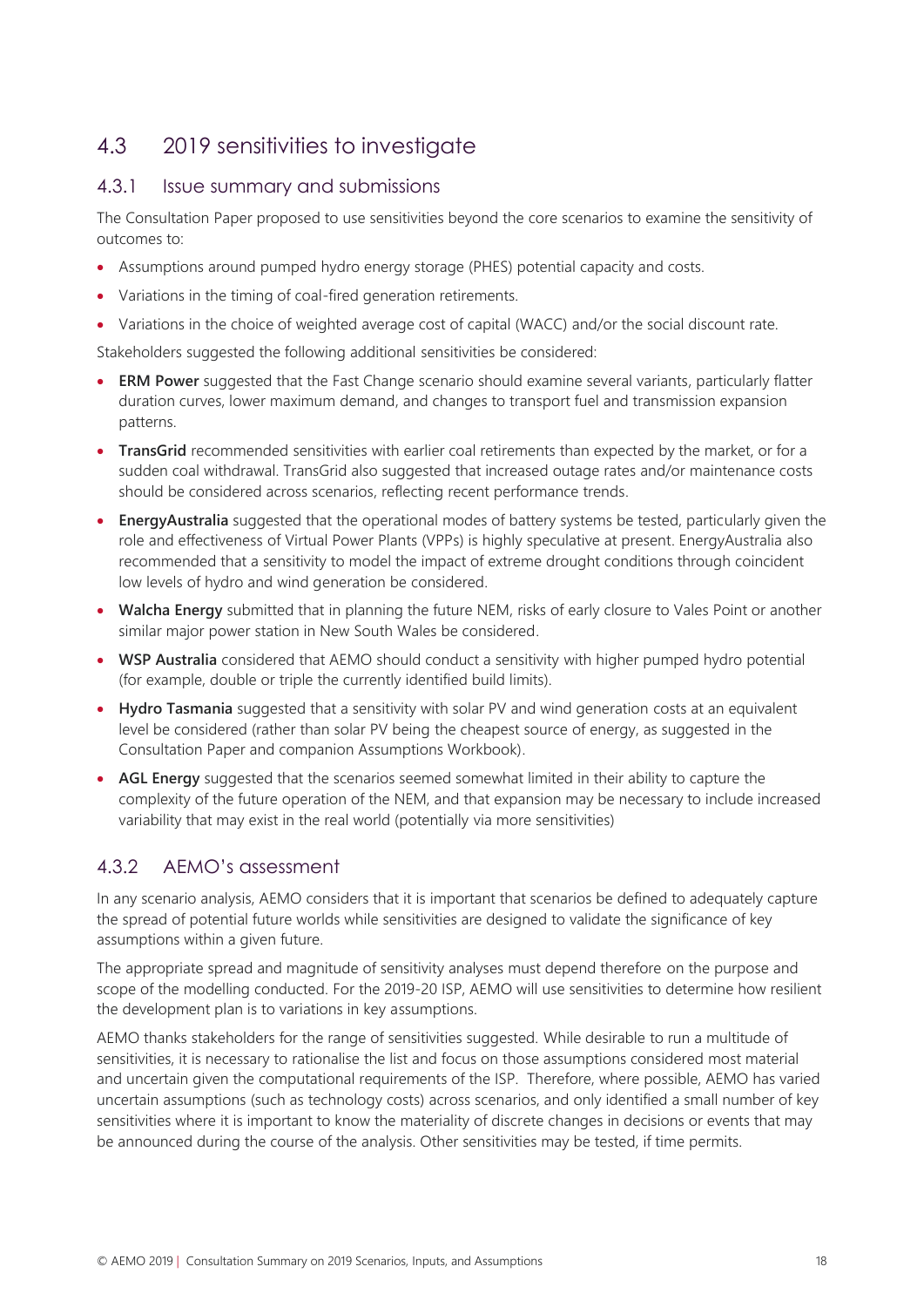## 4.3.3 AEMO's conclusion

**AEMO's will use sensitivities appropriately to investigate the key modelling variables, and the relative resilience provided by various development options to determine the preferred developments considering all modelled scenarios.** 

At a minimum, this may include:

- Delays to the timing of the Snowy 2.0 committed project.
- Early retirements of existing generation.
- Development of the Battery of the Nation project, including the appropriate level of transmission to deliver the capacity to the mainland NEM.
- Alternative levels of state-based renewable energy policies not currently legislated, for example, the Queensland Renewable Energy Target (QRET).

**AEMO considers that the range of scenarios assessed may require additional analysis and may add sensitivities as the modelling develops.**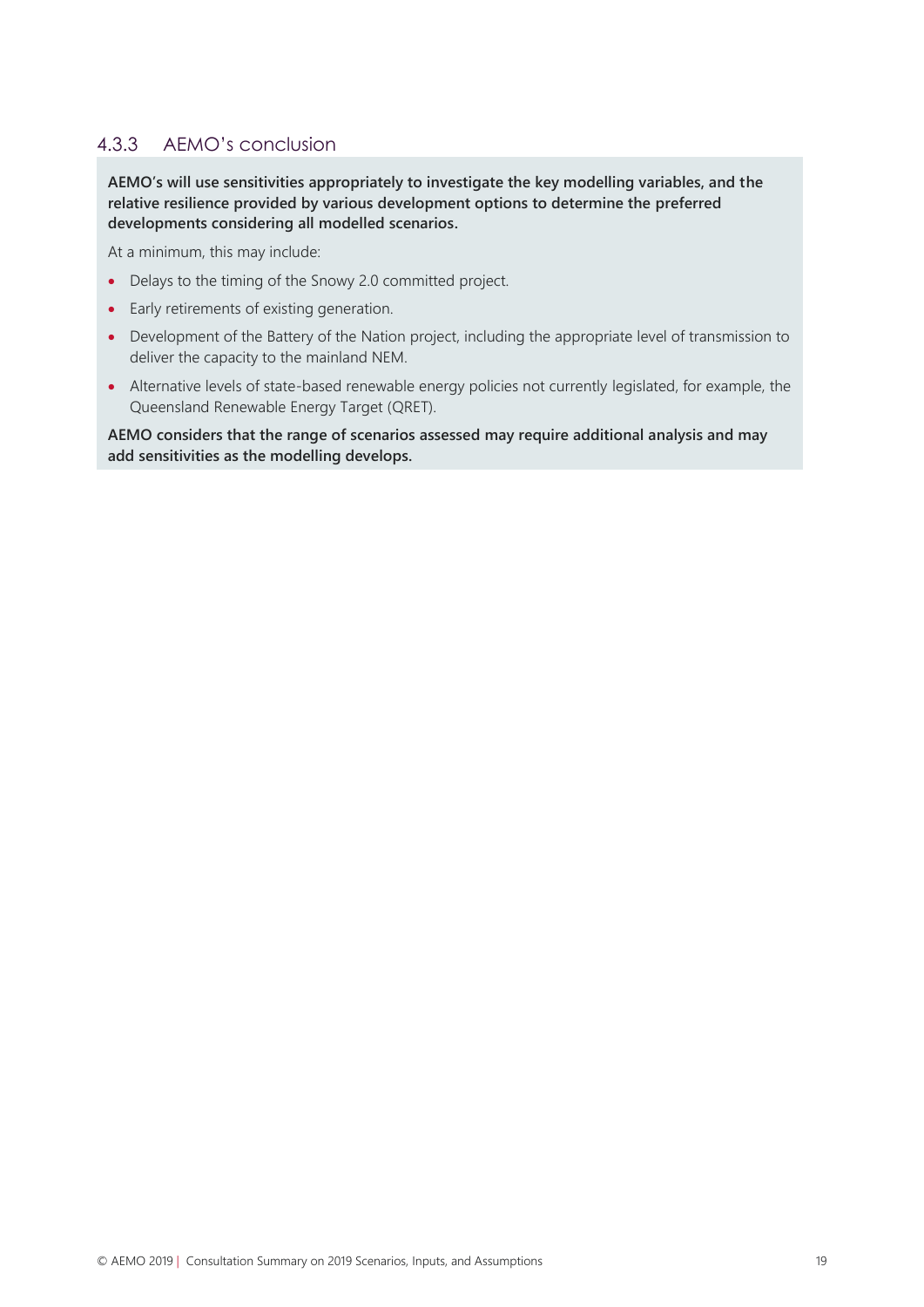## <span id="page-19-0"></span>**5. Discussion of assumptions and inputs**

In addition to the specific comments related to the scenarios, DER settings, and appropriate sensitivities, stakeholders raised a number of broader issues around the inputs and methodology in AEMO's proposed planning and forecasting models, particularly for the 2019-20 ISP. These are discussed in the sections below.

## <span id="page-19-1"></span>5.1 Approach to emissions policy and coal generator retirements

#### 5.1.1 Issue summary and submissions

Traditionally, emission abatement policies and/or targets are treated as key inputs that drive different scenario outcomes. However, emission reduction targets for the stationary energy sector to 2050 are highly uncertain. They depend on future government policies that are not yet known, as well as assumptions around the energy sector's contribution to economy-wide reductions. The pace of decarbonisation is uncertain and subject to change during the modelled period, based on policy changes and other factors such as technology evolution.

AEMO proposed tuning scenarios to cover a range of emission reduction outcomes based on different timings of coal-fired generation retirements, rather than imposing arbitrary stationary energy sector emission reduction targets to 2050. Under this approach, emissions would be an outcome of the changing resource mix.

This approach received little support from stakeholders in the formal submissions, with many voicing strong disagreement. Stakeholders said that the degree of emissions ambition across the scenarios should be transparent, so there could be greater visibility into the dynamics that must be considered when determining the optimal infrastructure required to support the power system under various emission scenarios.

Concerns raised included:

- Inconsistency of adopting emissions reduction as a function of the generation mix outcomes (via it being driven through coal retirement settings), while renewable energy targets are model inputs (raised by the **AEC**).
- A view that modelling must take into account the fundamental changes that could impact the power system, which include credible possible emission reduction policy objectives. The generation mix will change to meet emission reduction requirements, not the other way around, therefore the emission reduction trajectory should be a discrete input to the modelling process (**Infigen Energy, the AEC, ERM Power**).
- Lack of transparency on the overall emissions reduction objectives by tying emissions reduction to coal retirements. Unclear how the timing of these coal retirements would be determined, and on what basis (**Infigen Energy, TasNetworks, Stanwell, the AEC, the IGCC, Origin Energy, Snowy Hydro**).
- The **AEC** suggested AEMO's proposed approach to *"treat emissions as an output of the changing resource mix"* was inconsistently applying policy settings, given the presence of the federal Large-scale Renewable Energy Target (LRET) and other state-based targets as inputs to its forecasts. The AEC did not consider this to be the likely progression of national emissions policy, saying that the generation mix will need to change, and that this should be the outcome of least-cost modelling rather than the reverse. The AEC considered that that AEMO should publish, consult on, and apply explicit emissions trajectories.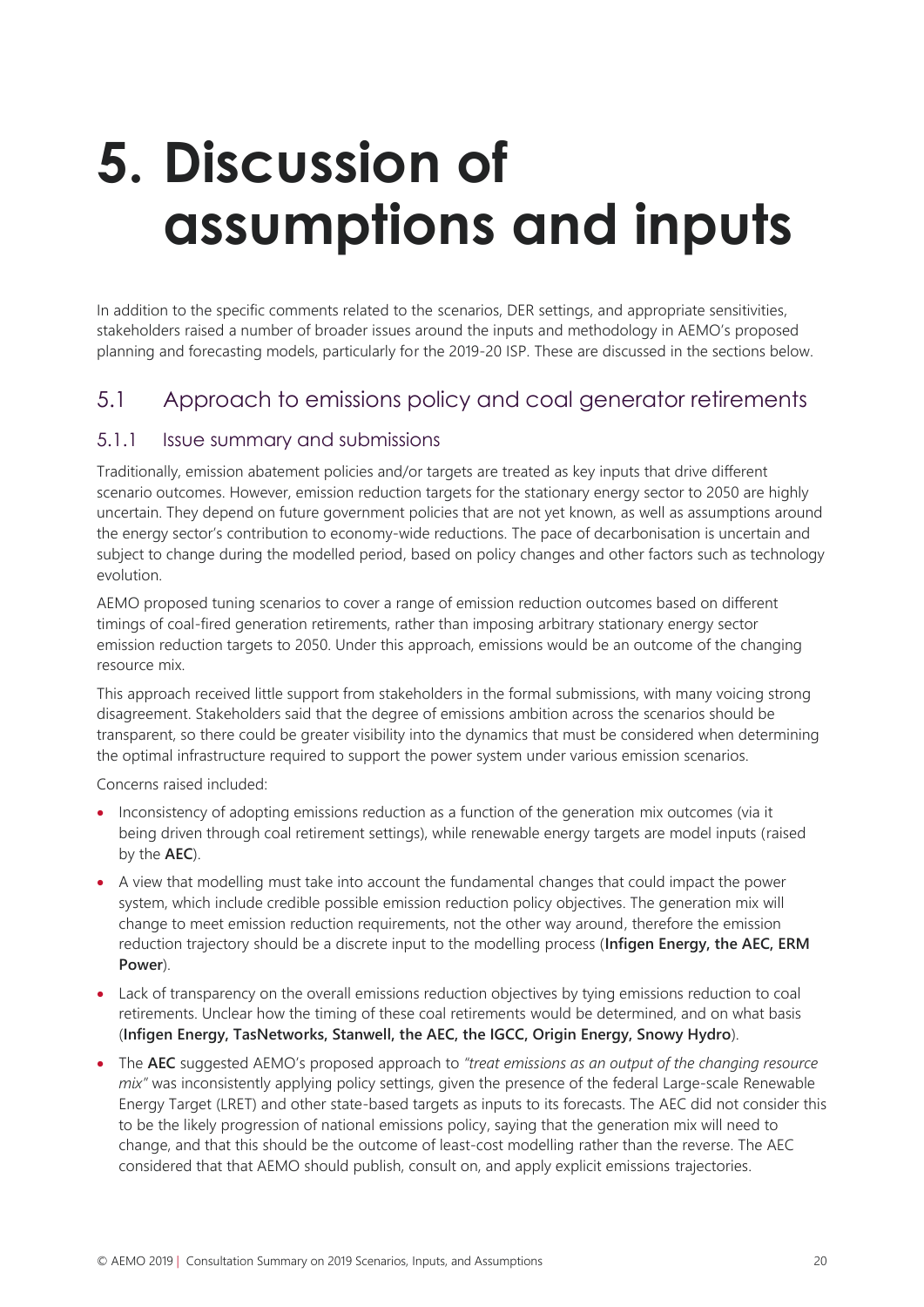- **Infigen Energy** recommended applying an emissions trajectory to each scenario, allowing the model to determine the least-cost combination of technologies to meet demand and other constraints. This would enable AEMO to efficiently consider all technologies, including energy storage, gas (open cycle gas turbine [OCGT] or combined cycle gas turbine [CCGT]), fossil fuel with carbon capture, and storage, and avoid the need to make assumptions about the mechanism by which emissions might be reduced.
- **Snowy Hydro** stated that the closure of only coal-fired generation would be unlikely to give the desired emissions reduction outcome and would be difficult to compare against the policies of Australia's major political parties.
- The **IGCC** stated that a core and fundamental challenge for energy policy is the integration of climate change and energy policy. The Consultation Paper proposed that planning scenarios will not be constrained by emissions targets, and the IGCC considered this would send the wrong signal to investors on how climate change and energy policy will be integrated into electricity market planning in the future. It is not credible to expect investors to act on the assumption that emission constraints will not be a major theme impacting future investment returns for the energy sector.
- **ENGIE** suggested that the modelling may be more flexible if an emissions constraint was modelled to meet a cumulative emissions target by 2030 and another one at 2050. This method would minimise costs of meeting the cumulative emissions target and may determine that earlier reductions in emissions may be more effective. ENGIE suggested AEMO formulate the emission constraint based on cumulative emissions when seeking least-cost solutions.
- **ERM Power** suggested that generator retirements should be considered across a range of factors, rather than being discrete inputs, including revenue adequacy, operating and maintenance costs, and the likelihood of plant refurbishment. ERM said an emission reduction trajectory should be a discrete input to the modelling process, which would then allow the trajectory to be met on a least-cost approach basis.
- **Hydro Tasmania** said the proposed approach to capture emissions reduction variability by changing coal retirements as inputs may not provide flexibility to model various emissions or demand profiles
- **TasNetworks** asked that, when analysing the emissions outcomes of all scenarios and sensitivities, the emissions profiles be compared with the emissions reduction policy of the government of the day. Sensitivities should be conducted if the emissions reduction outcomes do not meet this policy, using a mandated emissions profile as a model input if necessary. The outcomes of such a sensitivity would then inform the public debate as to what additional costs and actions are necessary to achieve a particular emissions reduction profile.
- **EnergyAustralia** requested due consideration of federal and state targets for renewable generation, such as the (former) Federal Labor policy of 50% renewables and 45% emissions reduction targets, and the Victorian Government's VRET. EnergyAustralia said these reflect more likely approaches to emissions reduction in the current political climate than defining an emissions trajectory up front.
- The **University of Melbourne** recommended that scenarios reflect at least a limited emissions approach for the NEM, reflective of the [carbon] budget derived by the Climate Change Authority (CCA) in their electricity sector analysis.

#### **Carbon pricing**

Stakeholders suggested that a carbon price may be a reasonable consideration for the 2019 scenarios:

• **Tesla** suggested that it would be instructive for AEMO to explore modelling sensitivities that can transparently quantify the impact that a carbon price will have on the generation mix and future grid requirements. This would provide at least one pathway that can support the investment certainty required for low emission energy technologies, and could complement the inclusion of a risk premium to financing costs to reflect this carbon price risk for fossil-fuel plant, as is evident in the financial markets currently.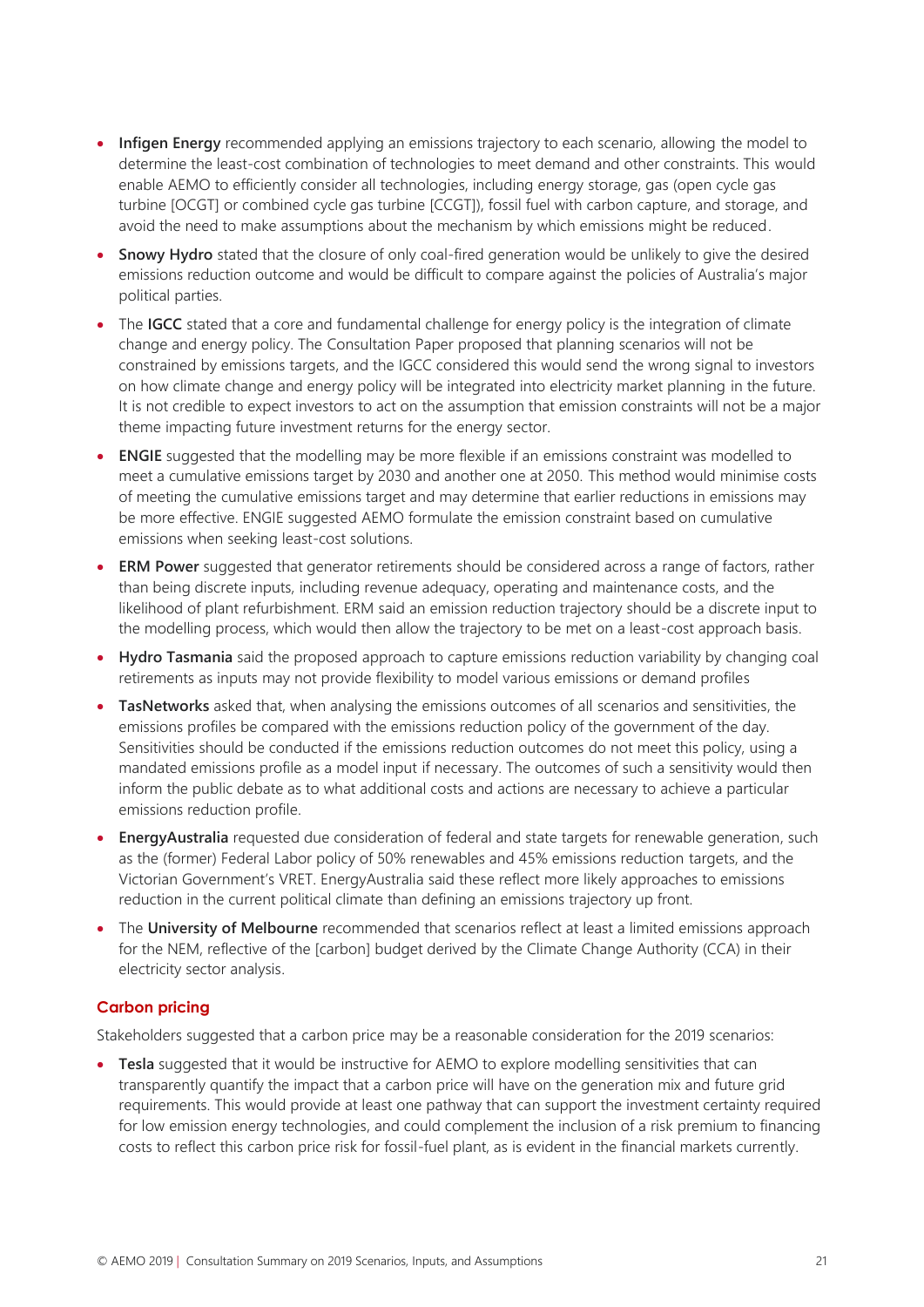- **Hydro Tasmania** suggested that a form of carbon pricing mechanism is a credible future scenario, and that it is important this is covered in the modelled scenarios, because it would provide an indication of the marginal cost of abatement in the electricity sector.
- The **Clean Energy Council** suggested that AEMO explore modelling sensitivities that can transparently quantify the impact that a carbon price will have on the generation mix and future grid requirements.

#### **Emissions reduction – role of other sectors**

Stakeholders identified the need to consider the role of other sectors of the economy in assessing the means for broader domestic decarbonisation.

- The **AEC** suggested that interaction with other sectors needs to be considered in the modelling. For example, policies which increase EV penetration will change power system demands and affect generation retirement decisions, and coal-fired generation retirement may increase natural gas and perhaps diesel emissions as replacement plant seeks to fill the gap in dispatchability. The AEC suggested AEMO contemplate a national  $CO<sub>2</sub>$  emissions budget for all economic sectors, to consider the cost and effectiveness of electricity sector decarbonisation relative to other sectors in the economy where emissions reductions are harder and more expensive to deliver.
- **Infigen Energy** stated that opportunities for emissions reduction are more readily available in the near term in the electricity sector than in other sectors of Australia's economy. Infigen suggested AEMO could take a lead role in identifying the potential impacts on the electricity sector from this transition, as well as opportunities to improve the efficiency of decarbonisation. Collaboration with the CSIRO or similar bodies would support this aim, drawing together and leveraging the outputs of relevant studies and analysis from across industry and academic stakeholders (as well as AEMO's own internal modelling). For example, AEMO could leverage the output of existing whole of economy models to identify requirements from the electricity sector and provide input key inputs into future modelling exercises.

#### **Coal generator retirements**

Stakeholders suggested that AEMO's proposed method of using generator retirement timings as the primary variable for achieving decarbonisation removed a key layer of transparency required to support the objectives of the ISP.

- **TransGrid** emphasised the importance of coal-fired generator retirement timings, and urged AEMO to specify the exact retirement timings for each generator under the scenarios, particularly the scenarios with stronger emissions abatement objectives.
- The **AEC** believed it would be helpful if AEMO set out its assumptions regarding retirement dates.

#### 5.1.2 AEMO's response

#### **Emissions trajectory constraints**

 $\overline{a}$ 

There was nearly unanimous concern around AEMO's proposal to avoid directly including future emission trajectories as a scenario input, but rather to use variations in closure of thermal generation and development of renewable generation as a proxy for future policy. It is clear from submissions that the limited degree of transparency on triggers for coal retirements, and the removal of emission abatement trajectories as an exogenous modelling input, has not been broadly accepted by stakeholders.

To address this stakeholder feedback, AEMO has considered an alternate approach which sees the emission abatement and climate change consequences form part of the scenario input but still avoids directly anchoring it to any particular party policy. This approach assigns different global temperature outcomes to each scenario, using Representative Concentration Pathways<sup>16</sup> (RCPs) that broadly align with AEMO's scenario narratives, and translates them to an Australian context. This approach was presented at a stakeholder

<sup>16</sup> Australian Government Department of the Environment and Energy[: https://www.environment.gov.au/climate-change/publications/fact-sheet-rcps](https://www.environment.gov.au/climate-change/publications/fact-sheet-rcps)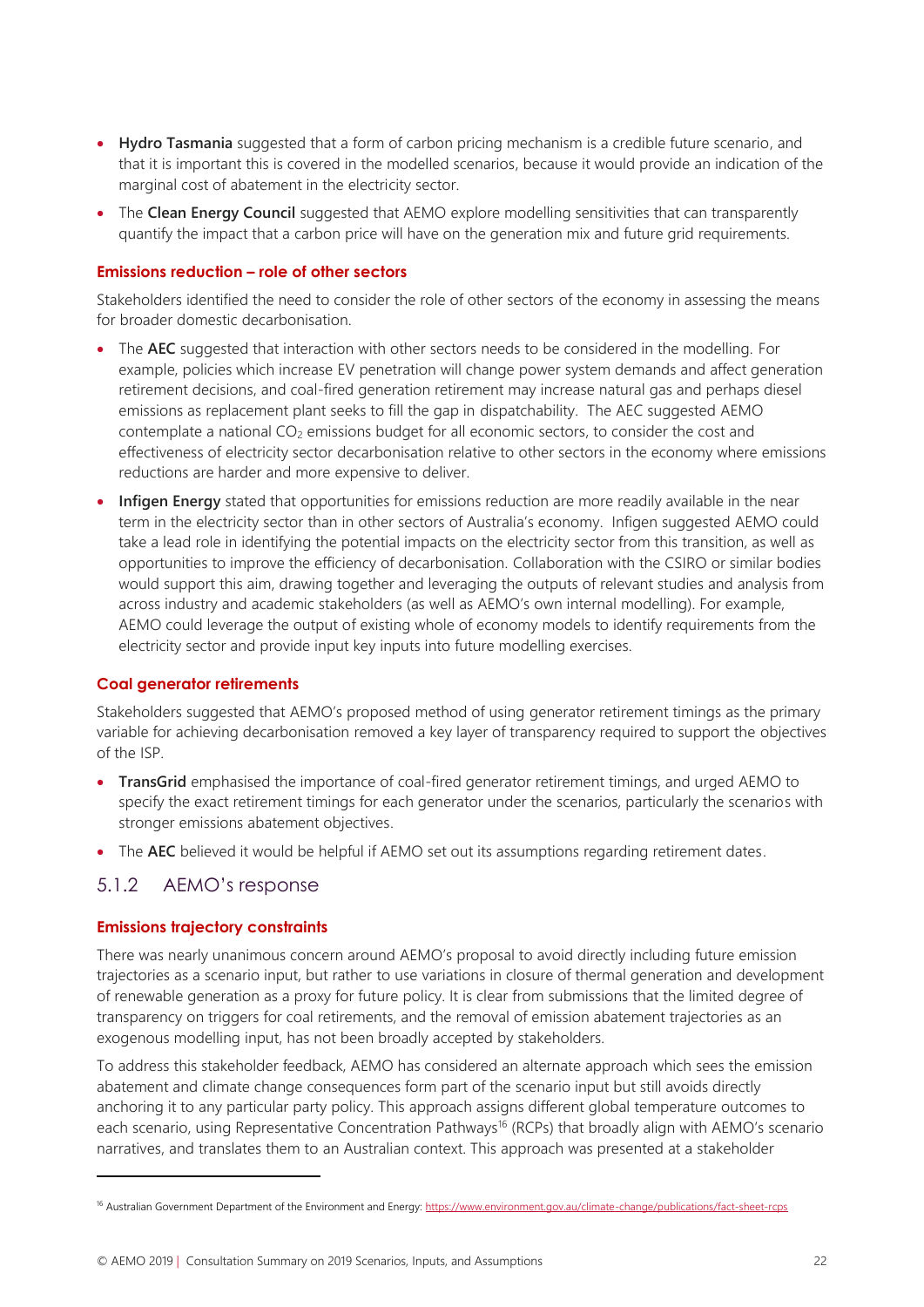workshop on 12 April and was generally accepted. The approach does not link the emissions trajectories to any particular government policy, particularly as these may change over the medium term as Australia's Nationally Determined Contribution (NDC) commitment evolves as part of the five-yearly NDC cycle which is central to the Paris Agreement. For example, the Central scenario will include as a minimum the current NDC of 26% emission reduction by 2030, while other scenarios would provide a broader range of decarbonisation ambitions.

AEMO acknowledges there is a large amount of climate science that provides quantitative support regarding the future climate pathways expected globally with varying levels of emissions abatement, and in turn the level of temperature change that may be expected locally in each future. Each scenario has been allocated an RCP that represent greenhouse gas concentration trajectories that are consistent with the scenario narratives. The RCPs have been developed by climate scientists to describe possible pathways for atmospheric greenhouse gas concentrations, and the associated climate change impacts. Development of "Shared Socio-economic Pathways" (SSP) has broadened the future climate scenarios, providing narratives around global emissions drivers, mitigative capacity, and adaptive capacities that may result in particular RCPs. The RCP/SSP framework is designed to be complementary, and AEMO has considered it appropriate to continue to focus on the RCPs selected, thereby maximising flexibility in scenario specification.

The CCA's 2014 analysis<sup>17</sup> on climate targets and Australia's progress towards medium-term and long-term emissions reduction targets has been considered as a particularly useful guide for determining appropriate Australian and NEM carbon budgets. In considering the role of emissions trajectory constraints in the modelling, AEMO is mindful that there is not a single pathway towards achieving a long-term degree of decarbonisation ambition, and that it is the end goal rather than the pathway itself that should be targeted in AEMO's modelling. That is, AEMO agrees with several stakeholder submissions that multi-year emissions budget constraints would be the preferred mechanism to achieve emissions reductions at lowest system cost and maximum economic efficiency.

AEMO has therefore developed NEM carbon budgets to 2050, broadly consistent with the CCA's 2014 analysis of emissions trajectories (considering global per-capita emissions), and adjusted to be consistent for each scenario, reflecting the level of contribution from the electricity sector. As the NEM is the dominant electricity grid nationally, most decarbonisation action is expected to occur in the NEM regions, and AEMO's calculations scale the NEM contribution by the relative share of national electricity consumption. Emissions trajectories that adhere to the carbon budget constraints will be an output from the modelling for each scenario.

#### **Carbon pricing**

Pricing carbon emissions is one method for encouraging market forces to deliver an emissions reduction ambition efficiently. The NEM experienced a period of carbon pricing in 2012 to 2014, and the carbon price legislation was repealed at the beginning of the 2014-15 financial year. Since that time, neither major political party has committed to an explicit carbon price as part of their policy settings. In addition, renewable generation technologies are becoming cost-competitive with conventional new entry generation even without subsidies. As such, AEMO does not apply a price-based mechanism to achieve decarbonisation. Rather, AEMO's approach may apply a volume-based carbon budget to suit each scenario's level of decarbonisation ambition, and the modelling does not, and does not need to, stipulate the actual mechanism for achieving this outcome. Several market structures could be developed to support this objective, and it is beyond AEMO's planning scope to quantify and articulate the impacts of each mechanism.

#### **Emissions reduction – role of other sectors**

Decarbonisation is broadly considered more cost-effective in the electricity sector, ahead of other major sectors such as agriculture, transport, industrial processes, and other smaller industries. AEMO's scenarios

<sup>17</sup> Climate Change Authority, Targets and Progress Review, 204, available a[t http://climatechangeauthority.gov.au/reviews/targets-and-progress-review-3](http://climatechangeauthority.gov.au/reviews/targets-and-progress-review-3) (Appendix C)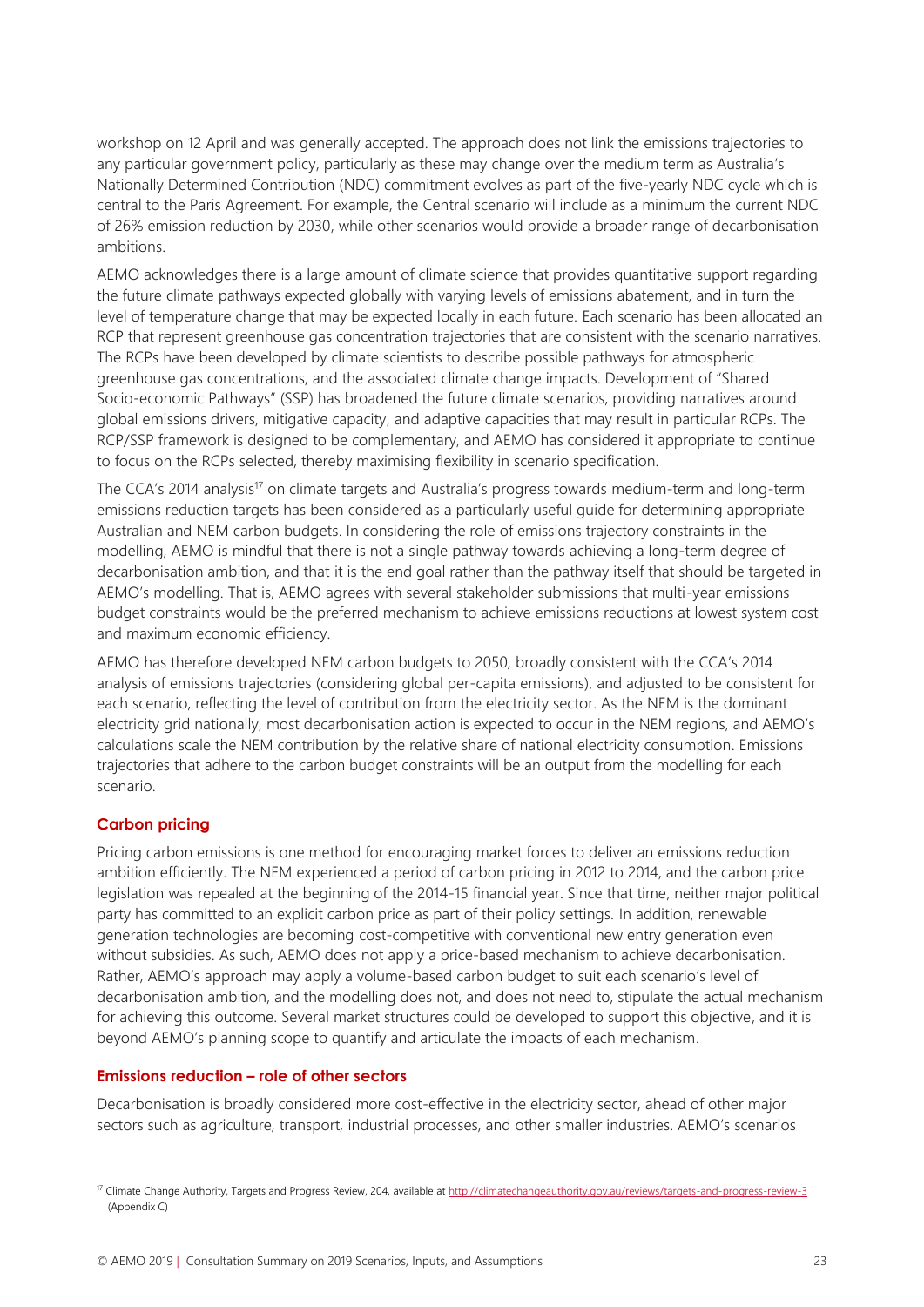incorporate an increasing role for an electrified transport sector, with the Step Change, High DER, and Fast Change scenarios having stronger EV growth than in the Central scenario, in part due to the decarbonisation objectives of each scenario. As such, decarbonisation of other sectors is inherent in AEMO's emissions reductions from the electricity sector.

Decarbonisation of the gas sector is not explicitly modelled at this stage, but may be considered in future ISPs.

In identifying the overall emissions reduction ambition of the electricity sector, AEMO has considered that full decarbonisation of the sector may pose additional technical challenges, currently the subject of detailed technical studies. Future ISPs may include potential zero emissions scenarios.

#### **Coal generator retirements and revenue sufficiency**

AEMO recognises that there has been broad rejection by stakeholders of the proposed approach to vary coal retirements as a means of achieving emissions reduction. Stakeholders voiced concerns that this approach would reduce transparency, increase subjectivity, and move away from an optimised solution. As such, AEMO will not adopt the proposed method, and will instead approach decarbonisation through the application of current government policies (in the Central, Slow Change, and High DER scenarios) and an emission carbon budget (in the Fast Change and Step Change scenarios).

AEMO will apply the expected closure years that have been supplied by generators to AEMO and published in AEMO's Generation Information data package<sup>18</sup>. These dates will be applied as the latest date for retirement in all scenarios except Slow Change, where life extensions will be allowed if modelling indicates it is economic to do so. Economic retirements driven by revenue inadequacy are possible and will be assessed within the modelling (see Section [6.5\)](#page-46-0).

AEMO's recent work with Aurora Energy Research<sup>19</sup> has highlighted that the expected revenues of coal-fired power stations are likely to be broadly sufficient to continue operating to end of technical life, at least in expected futures, however, this may not apply in all future scenarios with different supply mixes. Aurora Energy Research went on to identify specific generators most at risk under certain conditions.

Specific generators that are 'at risk' are difficult to identify, as they are influenced by a number of factors that AEMO's assumptions cannot reasonably include, such as contract positions across the portfolio, condition of assets, and overall company strategy. AEMO's modelling incorporates independent assessments of generator costs and may identify capacity that is operating with utilisation variability – a potential 'lead indicator' of plant at risk in the absence of detailed confidential financial information.

AEMO's revenue sufficiency analysis will then use detailed time-sequential modelling of snapshot years of each scenario to demonstrate the operability of the power system with the forecast future energy mix. As part of AEMO's iterative modelling framework, at-risk generators that are deemed to operate at uneconomic operation levels will be retired within the capacity outlook modelling, and the future energy mix re-simulated to ensure the robustness of the power system. This would be similar to the expected supply mix which may be expected with sufficient (three years') notice of economic closure.

AEMO acknowledges that a number of factors will ultimately influence the financial viability of any given generator and highlighting a particular participant as 'at risk' could potentially be misinterpreted. In publishing its advice, AEMO may aggregate outcomes to avoid any potential misinterpretation of the modelling outcomes.

<sup>18</sup> AEMO, Generation Information page, a[t https://www.aemo.com.au/Electricity/National-Electricity-Market-NEM/Planning-and-forecasting/Generation](https://www.aemo.com.au/Electricity/National-Electricity-Market-NEM/Planning-and-forecasting/Generation-information)**information** 

<sup>&</sup>lt;sup>19</sup> See Aurora Energy Research reports providing an independent third-party assessment of the benefits provided by the 2018 ISP and assessment of the coal closure timings, at [https://www.aemo.com.au/Electricity/National-Electricity-Market-NEM/Planning-and-forecasting/Integrated-System-Plan.](https://www.aemo.com.au/Electricity/National-Electricity-Market-NEM/Planning-and-forecasting/Integrated-System-Plan)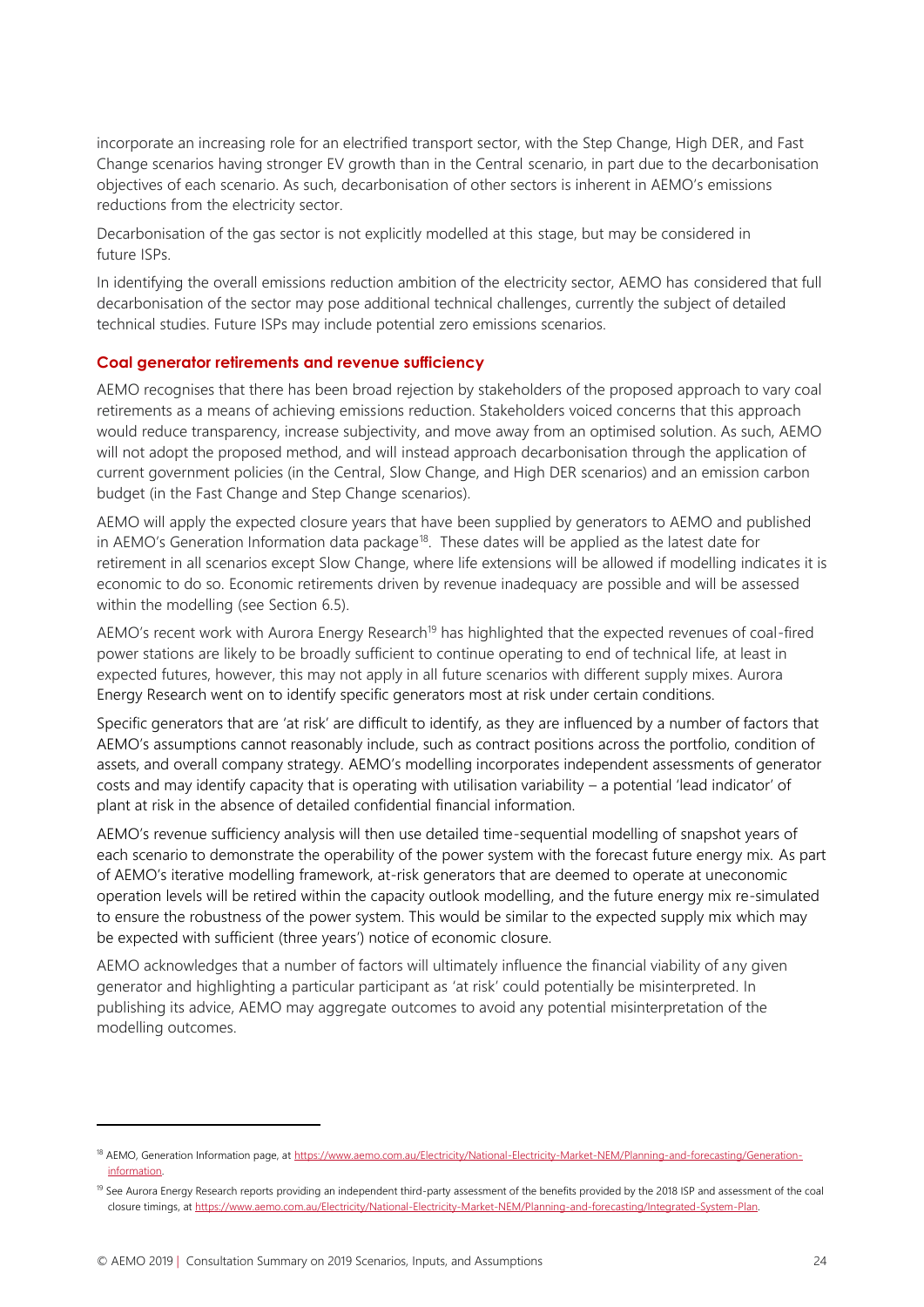## 5.1.3 AEMO's conclusion

**Emission reductions for the Central scenario will be a natural consequence of current government policies and expected closure years for existing thermal generation. In other scenarios, carbon budgets to 2050 will be assumed, consistent with scenario narratives.** 

**Annual emission trajectories will remain an outcome of the modelling, based on these inputs. Details of the carbon budgets are provided in the 2019 Scenarios Report.**

**For the 2019-20 ISP, AEMO will perform assessments of modelled snapshot years to test the revenue sufficiency and operating conditions of coal-fired power stations to determine whether the timing of retirements across scenarios is appropriate.** 

## <span id="page-24-0"></span>5.2 Distributed energy resources

## 5.2.1 Issue summary and submissions

#### **DER considerations**

Several stakeholders have requested that AEMO consider specific technical considerations in forecasting the future uptake of DER:

- **ERM Power** suggested that the forecast uptake of DER would be improved through the consideration of the following technical factors impacting uptake:
	- The ability of the current distribution network to facilitate increasing rollout of DER.
	- Estimates of additional costs to facilitate the increased rollout of DER.
	- The impact of potential changes to network tariff structures on the future rollout of DER.
	- Ongoing maintenance and disposal costs.
	- Potential saturation levels for DER.
	- Potential impacts of increased DER on power system resilience.
- **Ergon Energy** recommended that the DER datasets be transparent to stakeholders and include more granular information regarding the uptake, charge, and discharge profiles, and for the datasets to be provided on the same measurement basis (on a 'sent out' basis), with separation for aggregated (VPP) and disaggregated capacity. Ergon also requested that the aggregate number of installations of various DER categories be provided.
- The **Clean Energy Council** suggested AEMO consider the following additional considerations:
	- The significant growth in smart DER systems and smart appliances.
	- Validating assumptions for EV growth paths.
- **AusNet Services** requested data improvements by providing more context around some DER inputs:
	- Solar penetration forecasts (percentage of dwellings with rooftop PV).
	- Number/average size of batteries.
	- Percentage of total vehicle fleet/percentage of new vehicle sales which are electric.

#### **Virtual Power Plant integration**

Two stakeholders provided feedback on the appropriate role of VPPs in the forecasting:

• **TransGrid** suggested that the extent of future VPP deployment and coordination is a significant area of uncertainty, with many organisations currently assessing the potential of these technologies to deliver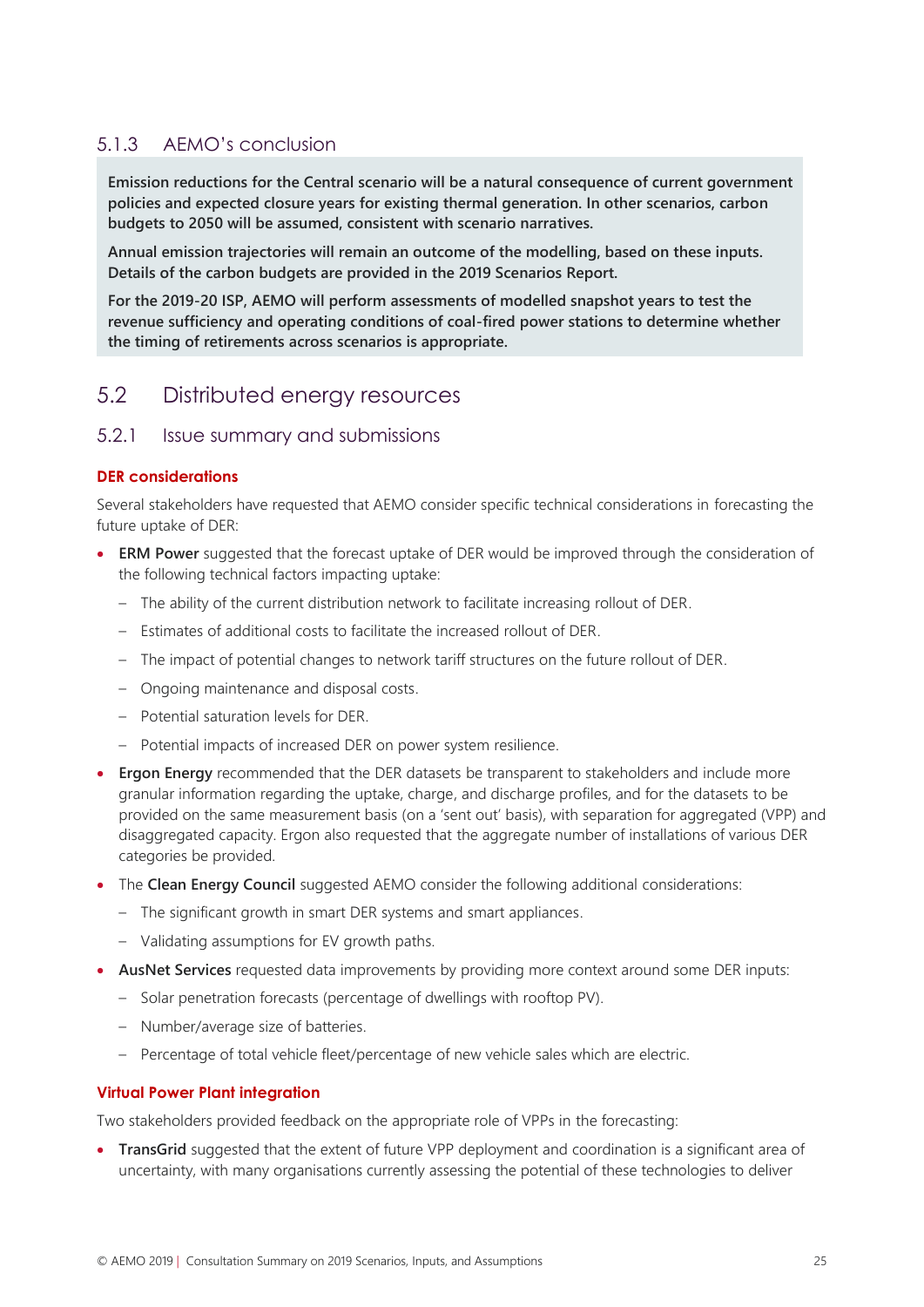benefits to consumers, networks, and the wholesale market. TransGrid supports AEMO testing a range of DER and demand response scenarios and recommends AEMO test a range of VPP levels across scenarios.

- **Tesla** noted support for AEMO's intention to include the impact of early VPP trials (with up to 700 megawatts [MW] of VPP-enabled deployments by 2022) across all scenarios. Tesla also encouraged AEMO to specify scenarios for how DER assets operating in aggregate may be scheduled – including the minimum size requirements for scheduling.
- **Stanwell** commented that it is unclear the extent to which DER would be exposed to sufficient signals to facilitate their participation in the market, or whether their operating mode would remain static.
- The **Clean Energy Council** noted that further clarity is required on the management and growth of DER, such as who is assumed to be able to control individual and/or aggregated DER and what is considered an appropriate level of aggregation for DER to participate in markets operated by AEMO.

#### **Electric vehicles**

The role of EVs was commented on by two stakeholders:

- **Tesla** suggested that AEMO's current forecasting was significantly underestimating the total amount of electricity charging required from 2019 and onwards. Tesla offered to further engage with AEMO to provide supporting data on specific charging profiles they are observing, to inform AEMO's future modelling of EVs.
- **EnergyAustralia** asked if AEMO could provide more clarity on the impacts of EV charging on maximum demand forecasts, suggesting that with the availability of smart chargers and adjusted retail tariffs it would be unrealistic to assume evening/convenience charging would be the predominant charging profile in the future, and assuming this may create erroneous network investment requirements.

#### **Distribution network consideration**

The role of distribution networks in enabling the degree of DER penetration expected was an area of focus for several stakeholders:

- **Stanwell** requested that AEMO's planning integrate the distribution network into transmission planning. This would presumably be a key requirement of any plan that considers large levels of DER, particularly if they are going to be active in the market via VPPs, or at times contribute to congestion levels of the transmission network.
- **ERM Power** suggested that consultation with distribution network services providers could reveal what level of DER could be supported in current existing networks.
- **AusNet Services** acknowledged that the treatment of the "local network" to which DER is connected is unclear. Consideration of locational factors of DER could inform a more accurate prediction of operational characteristics where there may be a conflict between market services (particularly for VPP modelling) and network services at the distribution level. AusNet also suggested that there needs to be consideration in the modelling for the impact of pseudo "synchronous" charging behaviour on the respective local networks to which it is connected, as this is already a known condition that results in abnormal use of the network and consequent asset risks.

#### 5.2.2 AEMO's assessment

To appropriately consider the breadth and depth of forecast DER, AEMO engaged two independent consultants to develop forecasts, from the top down and bottom up, and deliver key insights into the future role for DER in each of AEMO's scenarios. AEMO engaged CSIRO and Energeia to provide these forecasts, supplying the scenario settings that would apply to each of the scenarios (including the appropriate appetite for DER in each scenario, the emissions reduction ambition, the qualitative degree of tariff reform, and guidance on cost structures for DER technologies, consumer retail energy prices, and policy settings appropriate to each scenario). The consultants developed their forecasts of each DER component,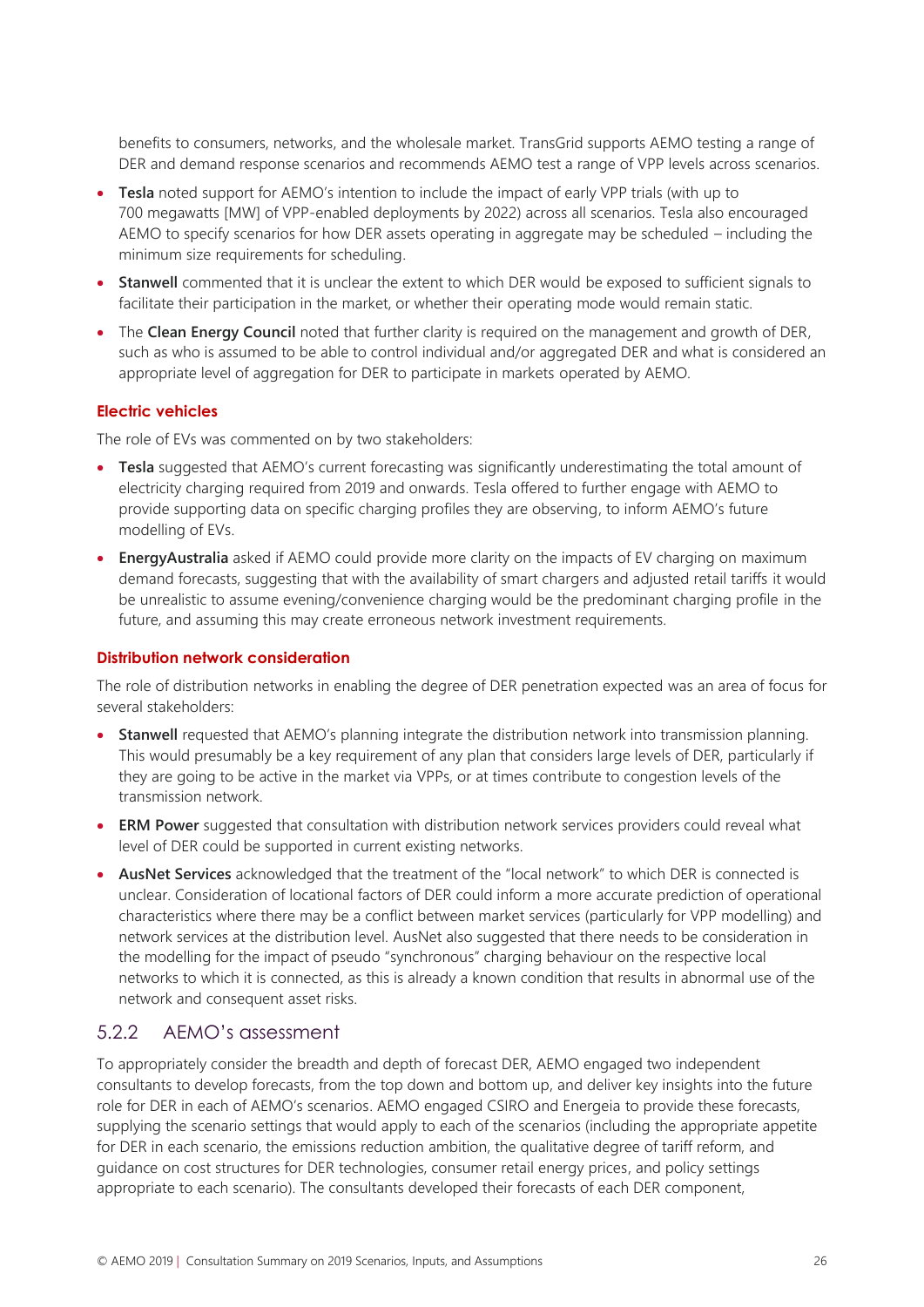considering the capabilities of the distribution network to integrate and allow export from the distribution networks.

AEMO also engaged through two separate workshops with the transport and energy industry to consult on appropriate considerations to improve the quality of the forecasts of EVs by the consultants. Engagement in that workshop supported the consultants' consideration of some of the technical aspects of the datasets they produced.

The consultants' draft forecasts were presented to stakeholders at the 12 April 2019 workshop hosted by BCG, and stakeholders provided perspective on which of the DER uptake trajectories were most appropriate for each scenario. The consultant forecasts were also presented to AEMO's Forecasting Reference Group at several different sessions through the consultation period, and stakeholders had an opportunity to question the outcomes and inputs of the consultants' models in those sessions. This was a useful process, as it identified points of clarification that were added to the consultants' final reports and datasets. These reports and datasets contain much of the information requested in stakeholder submissions.

These datasets have been used by AEMO to develop internally consistent forecasts that reasonably consider the degree of spread that each DER component (rooftop PV, embedded battery storage systems, and EVs) may have on the future energy mix. AEMO has specifically consulted on the approach, considerations, and outcomes of the consultant forecasts, as well as the consolidated outputs affecting the broader demand forecasts. Where necessary to maintain consistency, AEMO has made normalising adjustments to ensure that the relativity between scenarios is not skewed by differing assumptions between consultants on the technical preferences of consumers, particularly regarding battery size and PV system size, for example.

AEMO agrees with TransGrid that the VPP sector in Australia is still in the very early stages of development, particularly with regard to responding to electricity market price signals and stacking various value streams (although greater advancement exists internationally). Given this, AEMO has applied a broad range of possible VPP aggregation trajectories to the scenarios (between 15% and 80% by 2050-51).

Examinations of the distribution system, the capacity for consumer-generated energy exports, and the potential bottlenecks (and costs for addressing these limitations) are important considerations for planning the future power system. AEMO's actively progressing additional programs of work which relate to these issues, and the capacity and role of DER. These include the DER program<sup>20</sup> (including the VPP Demonstrations project<sup>21</sup>) and the Renewable Integration Study<sup>22</sup>. The learning and outcomes of these will be incorporated into the broader ISP evaluation where possible as part of qualitative or quantitative analysis depending on available data developed throughout the ISP.

#### 5.2.3 AEMO's conclusion

**The consultants' methodologies and forecasts are now available on AEMO's website<sup>23</sup> . The CSIRO forecasts have been used for the Slow Change, Central, Fast Change, and Step Change scenarios, and Energeia's forecasts have been used for the High DER and Fast Change scenarios, depending on the DER component.** 

**Depending on scenario, forecast uptake of rooftop PV, batteries, and EVs varies significantly.**

**By 2030 in the NEM:**

 $\overline{a}$ 

<sup>&</sup>lt;sup>20</sup> More information on AEMO's DER program is at http://www.aemo.com.au/Electricity/National-Electricity-Market-NEM/DER-program.

<sup>&</sup>lt;sup>21</sup> More information on AEMO's VPP Demonstrations is at [https://www.aemo.com.au/Electricity/National-Electricity-Market-NEM/DER-program/Virtual-](https://www.aemo.com.au/Electricity/National-Electricity-Market-NEM/DER-program/Virtual-Power-Plant-Demonstrations)[Power-Plant-Demonstrations.](https://www.aemo.com.au/Electricity/National-Electricity-Market-NEM/DER-program/Virtual-Power-Plant-Demonstrations) 

<sup>&</sup>lt;sup>22</sup> More information on AEMO's renewable integration study is at [https://www.aemo.com.au/Electricity/National-Electricity-Market-NEM/Security-and](https://www.aemo.com.au/Electricity/National-Electricity-Market-NEM/Security-and-reliability/Future-Energy-Systems/Renewable-Integration-Study)[reliability/Future-Energy-Systems/Renewable-Integration-Study.](https://www.aemo.com.au/Electricity/National-Electricity-Market-NEM/Security-and-reliability/Future-Energy-Systems/Renewable-Integration-Study) 

<sup>&</sup>lt;sup>23</sup> AEMO Inputs Assumptions and Methodologies website, a[t https://www.aemo.com.au/Electricity/National-Electricity-Market-NEM/Planning-and](https://www.aemo.com.au/Electricity/National-Electricity-Market-NEM/Planning-and-forecasting/Inputs-Assumptions-and-Methodologies)[forecasting/Inputs-Assumptions-and-Methodologies](https://www.aemo.com.au/Electricity/National-Electricity-Market-NEM/Planning-and-forecasting/Inputs-Assumptions-and-Methodologies). CSIRO's report is at [https://www.aemo.com.au/-/media/Files/Electricity/](https://www.aemo.com.au/-/media/Files/Electricity/NEM/Planning_and_Forecasting/Inputs-Assumptions-Methodologies/2019/2019-Projections-for-Small-Scale-Embedded-Technologies-Report-by-CSIRO.pdf) [NEM/Planning\\_and\\_Forecasting/Inputs-Assumptions-Methodologies/2019/2019-Projections-for-Small-Scale-Embedded-Technologies-Report-by-](https://www.aemo.com.au/-/media/Files/Electricity/NEM/Planning_and_Forecasting/Inputs-Assumptions-Methodologies/2019/2019-Projections-for-Small-Scale-Embedded-Technologies-Report-by-CSIRO.pdf)[CSIRO.pdf](https://www.aemo.com.au/-/media/Files/Electricity/NEM/Planning_and_Forecasting/Inputs-Assumptions-Methodologies/2019/2019-Projections-for-Small-Scale-Embedded-Technologies-Report-by-CSIRO.pdf). Energeia's report is at [https://www.aemo.com.au/-/media/Files/Electricity/NEM/Planning\\_and\\_Forecasting/Inputs-Assumptions-](https://www.aemo.com.au/-/media/Files/Electricity/NEM/Planning_and_Forecasting/Inputs-Assumptions-Methodologies/2019/Distributed-Energy-Resources-and-Electric-Vehicle-Forecasts---Report-by-Energeia.pdf)[Methodologies/2019/Distributed-Energy-Resources-and-Electric-Vehicle-Forecasts---Report-by-Energeia.pdf.](https://www.aemo.com.au/-/media/Files/Electricity/NEM/Planning_and_Forecasting/Inputs-Assumptions-Methodologies/2019/Distributed-Energy-Resources-and-Electric-Vehicle-Forecasts---Report-by-Energeia.pdf)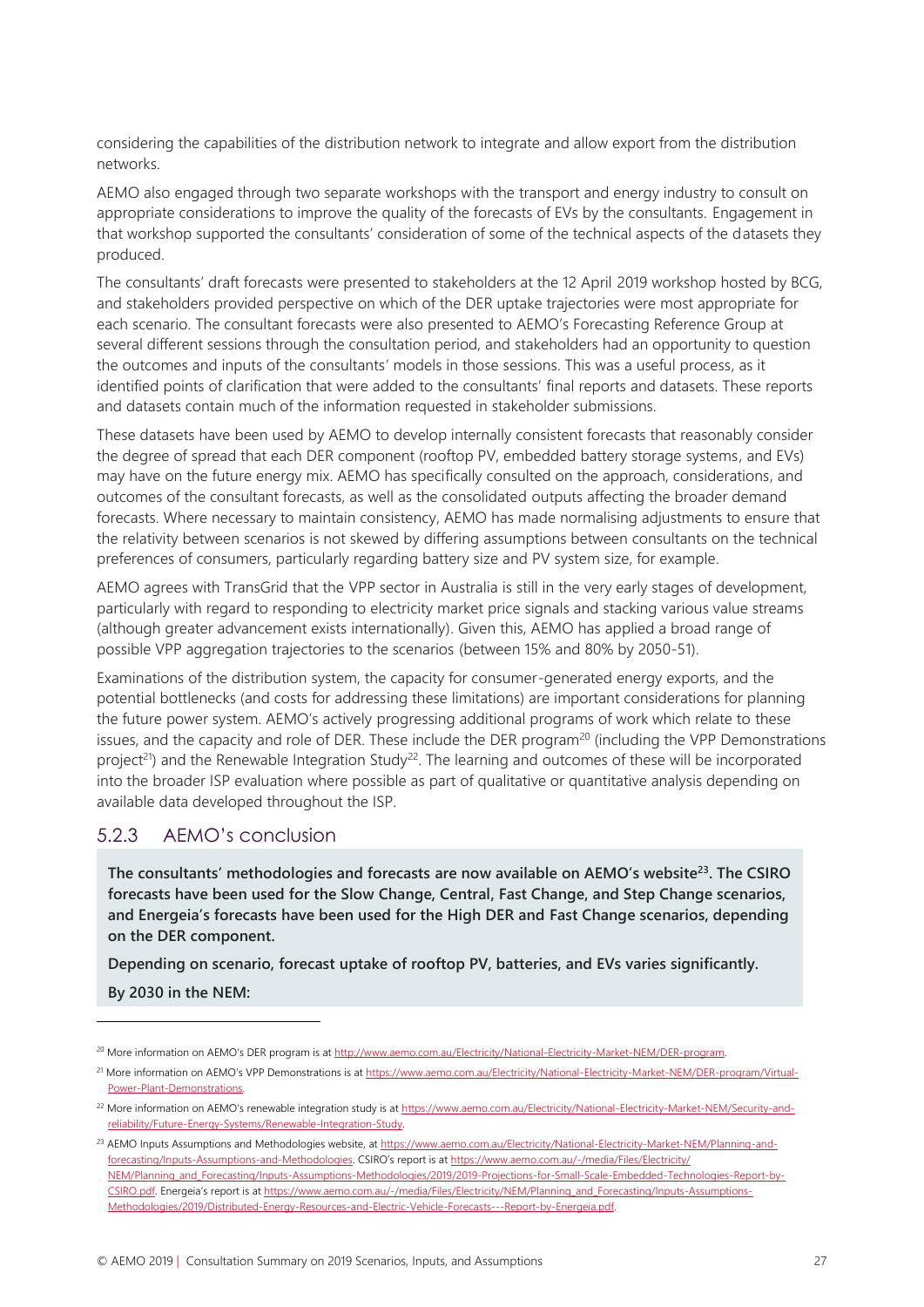- Rooftop PV capacity is projected to range from 9.6 gigawatts (GW) to 22.4 GW.
- Embedded battery installations of between 0.8 GW and 15.9 GW are projected.
- EVs are assumed to consume between 600 gigawatt hours (GWh) and 7,710 GWh of electricity.

#### **By 2050 in the NEM:**

- Rooftop PV capacity is projected to range from 17.9 GW to 41.3 GW.
- Embedded battery installations of between 1.4 GW and 45.1 GW are projected.
- EVs are assumed to consume between 17,130 GWh and 41,800 GWh of electricity.

**AEMO considers the forecasts will provide stakeholders with sufficiently granular information (as requested in several submissions) to support decision-making.** 

**AEMO will consider the implications of DER development limitations due to the distribution network through AEMO's DER program and Renewable Integration Study work. Data limitations may preclude quantitative inclusion in the whole of system planning in the 2019-20 ISP, but could be included in future ISPs.**

## <span id="page-27-0"></span>5.3 Discount rate and the weighted average cost of capital

#### 5.3.1 Issue summary and submissions

Stakeholders provided a broad rejection of the proposed approach outlined in AEMO's Consultation Paper to adopt alternate rates for the WACC and for discounting market benefits in net present value (NPV) assessments (through the use of a social discount rate).

AEMO had proposed using a real, pre-tax rate of 6.25% for the WACC, as provided by GHD in the preliminary work informing the GenCost 2018 report<sup>24</sup>. AEMO similarly proposed the use of a 4% social discount rate for calculating the NPV, the same as the discount rate recommended by the Australian Government Standing Committee on Infrastructure, Transport and Cities for similar purposes.

Stakeholders, particularly network businesses, identified that this approach may be inconsistent with the acceptable approach suitable for a RIT-T:

- **Energy Networks Australia (ENA)** stated that using a different discount rate for NPV assessment in the ISP compared to that required under the RIT-T may lead to inconsistent outcomes, where an investment with a positive NPV that forms part of the optimal ISP network development path may not be found to pass a subsequent RIT-T. ENA suggested that, to avoid inconsistencies between the ISP and RIT-T for the same project, the same discount rate should be used across both analyses. **TransGrid**, **AusNet Services**, and **TasNetworks** submissions echoed ENA's views.
- The **AEC** submitted that a commercial discount rate should be used.
- **EnergyAustralia** submitted that historically renewable projects generally have a lower WACC for generation contracted under a power purchase agreement (PPA), compared to merchant projects, and in the future these WACCs are likely to be higher due to the increased risk resulting from Marginal Loss Factors (MLFs), congestion, and connection risk (for example, do no harm). EnergyAustralia therefore encouraged AEMO to review and confirm these assumptions with appropriate parties.

<sup>&</sup>lt;sup>24</sup> CSIRO, GenCost 2018: Updated projections of electricity generation technology costs, at [https://publications.csiro.au/rpr/download?pid=](https://publications.csiro.au/rpr/download?pid=‌csiro:EP189502&dsid=DS1) [csiro:EP189502&dsid=DS1.](https://publications.csiro.au/rpr/download?pid=‌csiro:EP189502&dsid=DS1)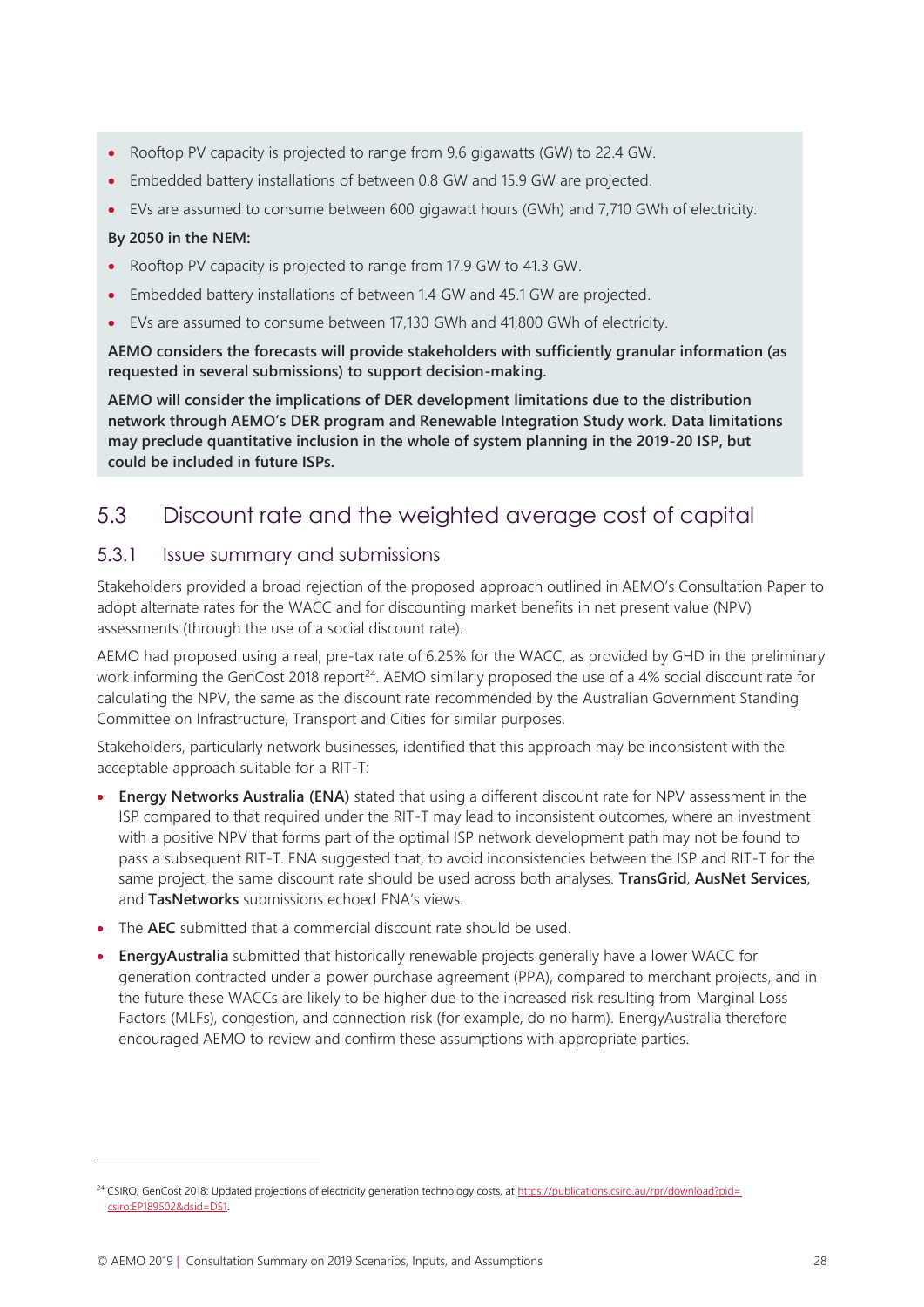## 5.3.2 AEMO's assessment

AEMO accepts the feedback provided by network businesses and other stakeholders. Aligning the key assumptions affecting the valuation of network and generation developments to that of the RIT-T is appropriate.

AEMO considers that there would be less investment capital available in the Slow Change scenario than in other scenarios. This scenario has more nationalistic policies that may reduce international investor interest or capacity to invest in Australia's energy sector. As such, AEMO considers that this scenario should assume higher project financing cost to remain internally consistent.

AEMO will use an equivalent WACC for all development options – including for transmission and the various generation technologies available, consistent with the AER RIT-T guidelines<sup>25</sup>. Each generation technology can be considered as part of the overall generation portfolio funded through available capital investing in the energy market in a technology-neutral manner.

#### 5.3.3 AEMO's conclusion

**AEMO will adopt the same commercial discount rate for both the WACC and the calculations of NPVs.** These rates will be set at 5.9% in the Central, Fast Change, High DER, and Step Change scenarios, as sourced from ENA's RIT-T handbook<sup>26</sup>. The Slow Change scenario will examine the impact of a higher rate of 7.9%, being a 2-percentage point greater finance cost than other scenarios, consistent with the scenario narrative.

**AEMO will continue to apply a technology-agnostic approach by applying the same WACC for each generation technology option.**

## <span id="page-28-0"></span>5.4 Renewable energy zones (REZs)

#### 5.4.1 Issue summary and submissions

REZs are areas in the NEM where clusters of large-scale renewable energy can be efficiently developed, promoting economies of scale in high-resource areas, capturing important benefits from geographic and technological diversity in renewable resources, and recognising critical physical must-have requirements for power system security.

An efficiently located REZ can be identified by considering a range of factors, primarily:

• The quality of its renewable resources (wind or sun).

- The cost of developing or augmenting transmission connections to transport the renewable generation produced in the REZ to consumers.
- The proximity to load, and the network losses incurred to transport generated electricity to load centres.
- The critical physical must-have requirements to enable the connection of new resources (particularly inverter-based equipment) and ensure continued power system security.

Stakeholders raised several considerations for AEMO in the submissions:

- **ENA** declared its support for incorporating improvements in modelling of transmission impacts to REZ expansion. ENA considered that the current methodology failed to recognise:
	- Available transmission capacity as dispatch adjusts with market changes (such as new entrants and retirements) with the added complication of interaction between REZs.

<sup>&</sup>lt;sup>25</sup> AER, RIT-T Application Guidelines – section 3.4.2, available a[t https://www.aer.gov.au/system/files/AER%20-%20Final%20RIT-T%20application%](https://www.aer.gov.au/system/files/AER%20-%20Final%20RIT-T%20application%20guidelines%20-%2014%20December%202018_0.pdf) [20guidelines%20-%2014%20December%202018\\_0.pdf.](https://www.aer.gov.au/system/files/AER%20-%20Final%20RIT-T%20application%20guidelines%20-%2014%20December%202018_0.pdf)

<sup>&</sup>lt;sup>26</sup> RIT-T Handbook: https://www.energynetworks.com.au/sites/default/files/ena\_rit-t\_handbook\_15\_march\_2019.pdf.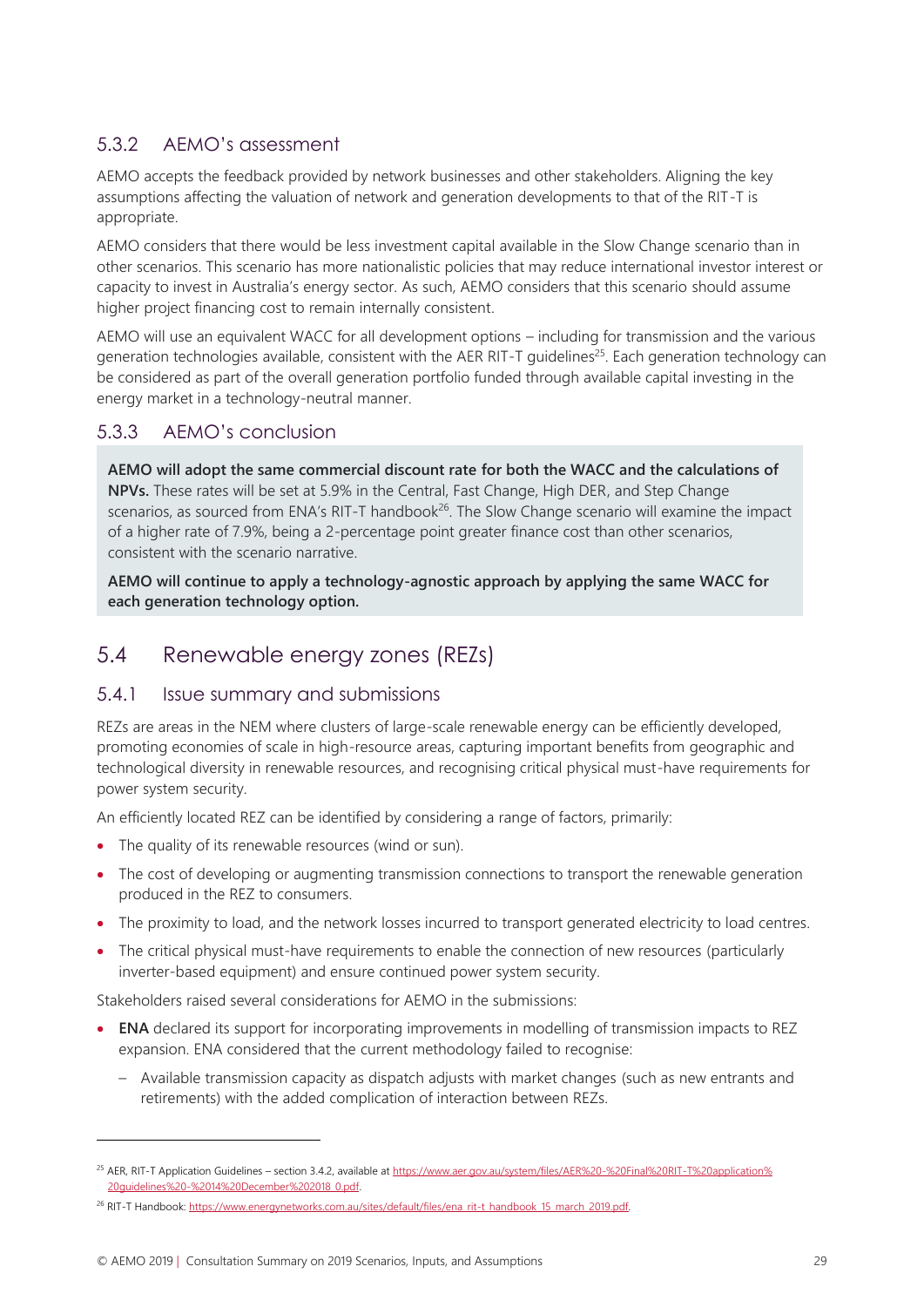- The potential for scale efficient transmission solutions to unlock generation capacity.
- That the lumpiness of transmission investment does not allow for a proportion of transmission build to provide a proportion of its ultimate capacity.
- **TransGrid** suggested that improving the understanding of the value of REZs would be beneficial. Transmission systems in many areas are becoming increasingly congested, and as new connections occur, new and existing renewable generators face growing risks of being constrained at certain times. TransGrid identified though that regulatory frameworks typically require new generation to lead network expansion, creating a 'chicken and the egg' dilemma. TransGrid further noted that new generation projects in high-quality REZs cannot be committed without transmission access, but proactive transmission expansion is not supported, so there is a misalignment of incentives between generation and transmission. Without reasonable supportive frameworks, developments will continue to focus on locations where transmission access already exists, which may not provide for the development of appropriate economies of scale
- **AusNet Services** suggested that accurate identification of REZs is important to ensure low emissions generators can join the power system at the lowest cost. AusNet suggested that a new REZ in Central Northern Victoria, around the Glenrowan and Shepparton terminal stations, should be added to the 2019 REZs given the high level of interest from renewables developers in that zone. AusNet noted that the development of this REZ may lead to alternative interconnector options from Victoria to New South Wales through central Victoria and the new REZ.
- **WSP Australia** suggested that REZ build limits are a critical input and suggested that the previous build limits be re-examined.
- **ERM Power** said a holistic approach is required to assess the potential for each individual REZ to provide benefit to the market. AEMO should provide data in comparing REZs, such as:
	- Expected generator output (expressed in terms of percentage of installed capacity) at the time of summer and winter peak regional demand.
	- Cost of development of deep transmission connection from the REZ to satisfy regional demand requirements.
	- Costs of modifying interconnector routes to facilitate REZ connection, being the cost of deviating from more direct routes.
- **Walcha Energy** also considered that REZ definitions should include benefits of the specific transmission routes that may enable better access to renewable resources. Walcha Energy suggested that some REZ refinements north of the Hunter Valley in New South Wales may provide greater benefits to accessing high-quality resources than the existing REZ representation.

#### **Build limits**

AEMO received the following submissions:

- **Hydro Tasmania** noted that the proposed build limits for renewable energy do not seem to reflect the full opportunity. Hydro Tasmania, through the Battery of the Nation investigations, has identified more than 4,000 MW of potential wind development in Tasmania.
- **WSP Australia** suggested that for all regions, even those with apparently poor solar or wind resources, non-zero build limits should be applied, with realistic capacity factors for projects in those locations. The modelling process could then decide whether to include or reject generation with a poor input resource in these regions. WSP Australia also suggested that pumped hydro build limits may be too limiting, as proposed. For example, WSP observed that prospective South Australian pumped hydro project developments in the public domain amount to around 65% more storage capacity in South Australia than the proposed build limits allow.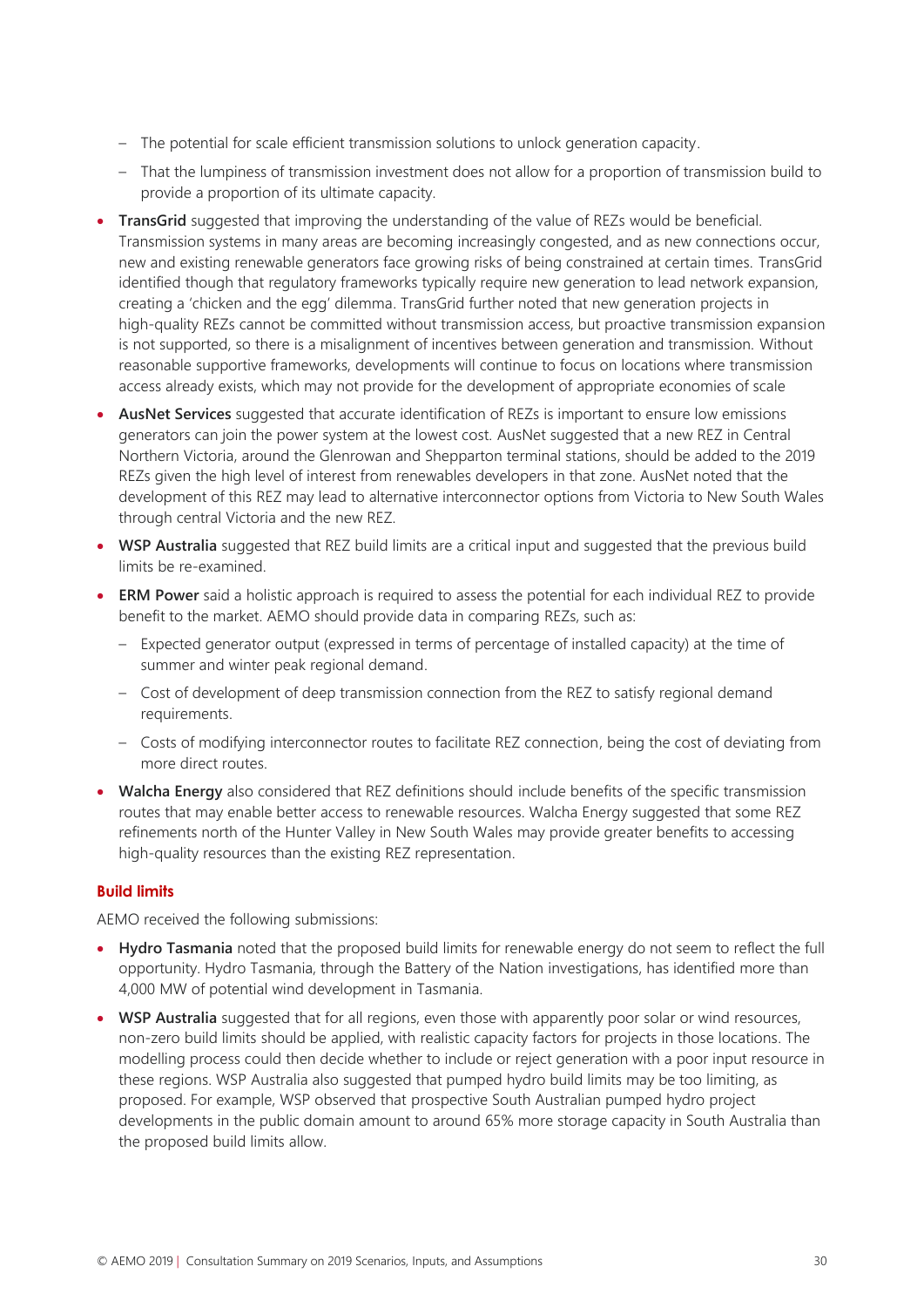### 5.4.2 AEMO's assessment

AEMO thanks stakeholders for the feedback provided. AEMO has incorporated all feedback on REZ locations network expansion options, and potential synergies between interconnector routes and REZ locations. AEMO has incorporated these as development candidates in the modelling process, with deep connection costs reduced if interconnectors pass through REZ locations.

The submissions also identified several data elements, such as more detail on network expansion options, that may be considered in future data releases if the information is available.

In addition to the stakeholder feedback, AEMO has undertaken extensive consultation with transmission network service providers (TNSPs), which considered:

- REZ boundaries, connection locations, and connection interest.
- Detailed network augmentation options and costings for the various options developed for specific REZs.
- Considerations such as easements, sensitive areas, and network replacement timing.
- Synergies between REZ development and interconnector routes.
- Roles of storage/non-network solutions to increase REZ transfer capacity and minimise losses and network costs.

In regard to the 'chicken and egg' dilemma raised by some stakeholders, the ISP primarily identifies the most economically efficient development plan, and it does not directly address funding and regulatory arrangements. AEMO is working closely with a number of other parties, including the Energy Security Board (ESB), on implementation approaches to deliver the ISP build limits

AEMO regularly conducts assessments of generator investment interest through the Generation Information survey. Through this survey, AEMO is provided development progress of generation projects of all technologies throughout the NEM. This information will be used to refine and adjust the technology build limits to be applied in AEMO's ISP modelling.

#### 5.4.3 AEMO's conclusion

**The 2019-29 ISP will include the following candidate zones to better reflect generator connection interest and network characteristics:**

- **Wide Bay (Queensland).**
- **Wagga Wagga (New South Wales).**
- **Central North Vic (Victoria).**

**Other zones have had their boundaries adjusted** given feedback from stakeholder submissions, as outlined in the 2019 Scenarios Report, including expanding the Gippsland REZ in Victoria to capture potential offshore wind generation potential.

**REZ resource build limits for each renewable generation technology have also been increased**, and are now the larger of a) the connection interest in line with AEMO's 8 August 2019 Generation Information collection or b) twice the 2018 ISP REZ resource limits, based on stakeholder feedback.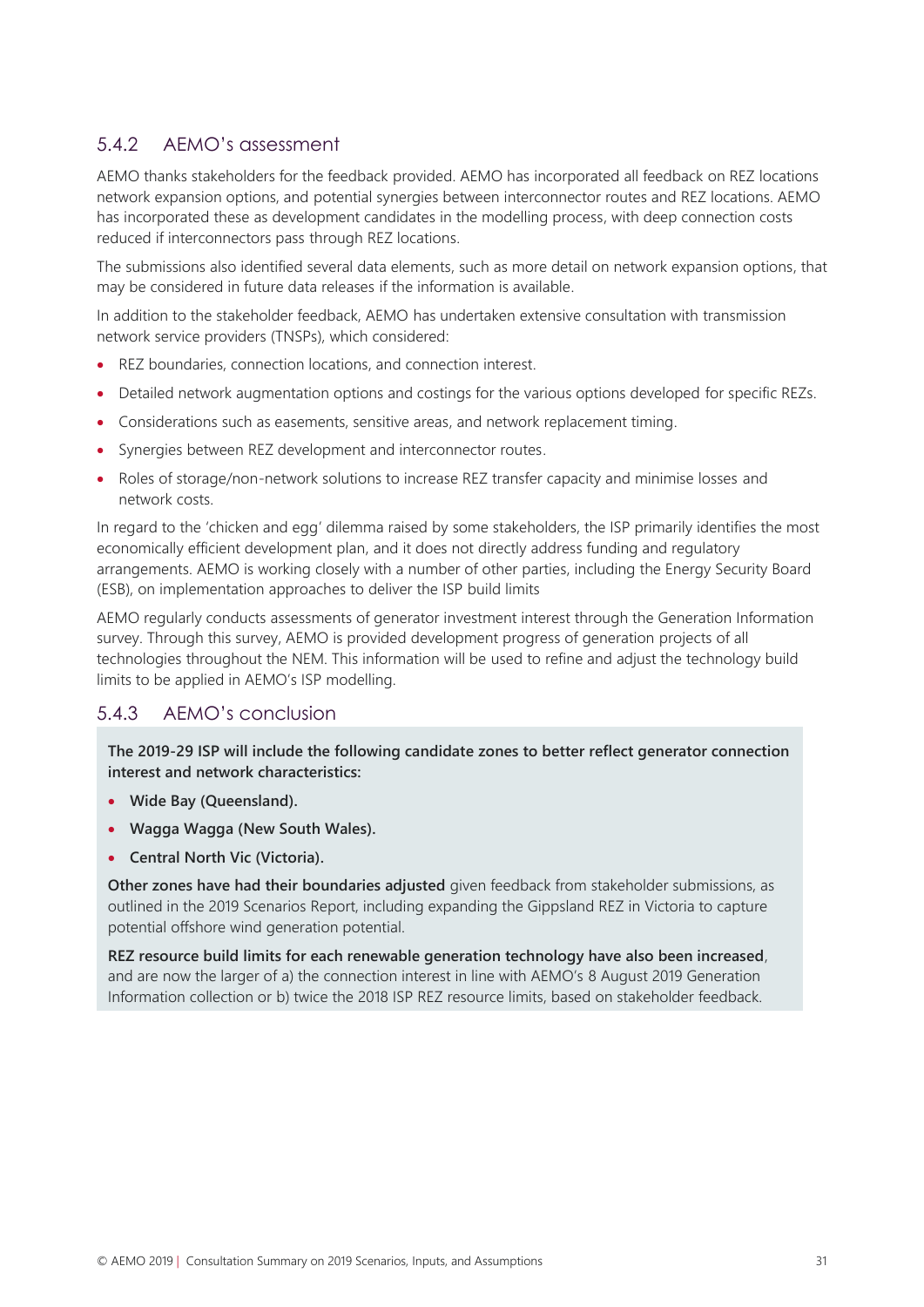## <span id="page-31-0"></span>5.5 Generator technologies to consider, and their build limits

#### 5.5.1 Issue summary and submissions

#### **Candidate technologies**

 $GHD<sup>27</sup>$  and CSIRO<sup>28</sup>produced projected build costs for a range of new generation technologies. For 2019 modelling, a filtered list of technologies – selected from those provided by GHD and CSIRO, and guided by stakeholder feedback – was proposed in the Consultation Paper, based on technology maturity, resource availability, and energy policy settings.

AEMO received the following submissions:

- **TasNetworks** noted inconsistency between the Consultation Paper and the Assumptions Book with respect to list of technologies to be considered. In particular, carbon capture and storage (CCS) technologies are included in 2019 Inputs and Assumptions Workbook but excluded from the proposed technology list in the Consultation Paper. TasNetworks also noted that costs of synchronous condensers were not listed in the Workbook.
- **TasNetworks** also suggested that biomass generation be excluded from the generation technologies, on the basis that its implementation is likely to be on an opportunistic basis as a by-product of other industries, rather than a technology that could be developed primarily for the purpose of electricity production.
- **EY** asked for the consideration of the following technologies:
	- Reciprocating engines.
	- Solar PV (fixed flat plate).
	- Battery storages with four hours of storage. This was also a recommendation supported by **Tesla's** submission.
- **ERM Power** suggested improved granularity could be achieved with more detailed consideration of OCGT technologies available, including Frame and Aeroderivative types. ERM also noted that the proposed exclusion of reciprocating engines is not preferred, and suggested smaller generator unit sizes be considered. **Hydro Tasmania** also suggested aeroderivative generators be included in the modelling.
- **EnergyAustralia** sought increased clarity on whether battery storages and PHES were available technologies.

#### 5.5.2 AEMO's assessment

#### **Candidate technologies**

The number of candidate technology options cannot be unlimited, because in modelling it is essential to define a sensibly bounded solution space that balances the needs for modelling accuracy and speed. The challenge is setting limits to maximise computational efficiency without constraining the optimal solution.

AEMO appreciates the perspectives provided by stakeholders to increase the consideration for smaller, more flexible generation technologies. One of the principal advantages of peaking generation technologies is the ability to ramp up quickly to manage risk and/or capture price. Some technologies also provide greater ancillary services than others.

<sup>&</sup>lt;sup>27</sup> A[t https://www.aemo.com.au/-/media/Files/Electricity/NEM/Planning\\_and\\_Forecasting/Inputs-Assumptions-Methodologies/2019/9110715-REP-A-Cost](https://www.aemo.com.au/-/media/Files/Electricity/NEM/Planning_and_Forecasting/Inputs-Assumptions-Methodologies/2019/9110715-REP-A-Cost-and-Technical-Parameter-Review---Rev-4-Final.pdf)[and-Technical-Parameter-Review---Rev-4-Final.pdf](https://www.aemo.com.au/-/media/Files/Electricity/NEM/Planning_and_Forecasting/Inputs-Assumptions-Methodologies/2019/9110715-REP-A-Cost-and-Technical-Parameter-Review---Rev-4-Final.pdf)*.*

<sup>28</sup> A[t https://publications.csiro.au/rpr/download?pid=csiro:EP189502&dsid=DS1](https://publications.csiro.au/rpr/download?pid=csiro:EP189502&dsid=DS1)*.*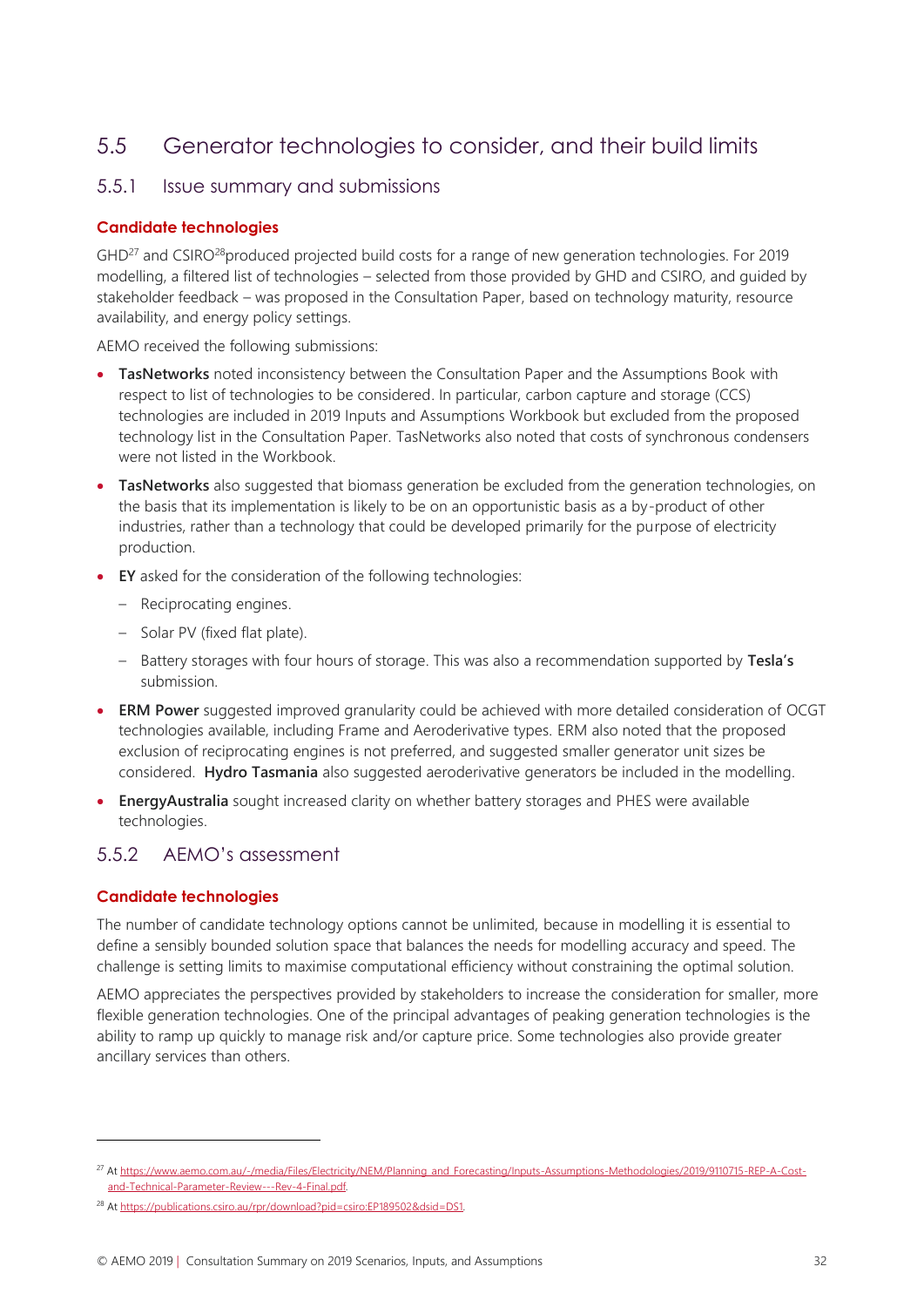#### **Candidate exclusions**

Dynamic fluctuations in intra-hourly supply are currently not captured in AEMO's forecasting models, due to modelling being conducted on an hourly basis. The modelling would not be able to distinguish the technical differences between various peaking generation alternatives (such as OCGTs, reciprocating engines, and aero-derivatives) from a supply demand balance perspective. AEMO considers that these alternative technologies would not materially change the fuel or network development requirements.

As such, OCGTs are included in AEMO's capacity outlook models to represent the peaking generation class of generation. Qualitative discussion of merits of alternate technologies will be included in the system security assessment.

Fixed flat plate solar PV systems remain excluded from the assessment, because the energy increase provided by single-axis tracking systems outweighs the cost associated with these systems. It is unreasonable, given AEMO's input data, to expect any additional value would be provided from adding this technology to the candidate technology list.

#### **Candidate inclusions**

AEMO has reconsidered the proposed exclusion of various technologies that are unlikely to be developed given the trend in input costs. AEMO now considers that these technologies may be part of the modelling, allowing their development to be within the bounds of the scenario optimisations. These candidate revisions have been based on stakeholder feedback to explicitly demonstrate the merits of specific technology options to the least-cost expansion plan. This includes:

- Supercritical coal-fired generation.
- Offshore wind generation (although only available where development interest resides, off the Gippsland coastline in Victoria).

For the 2019-20 ISP, AEMO will place greater consideration in the operability of the power system and increase the modelling effort toward identifying the need and value for flexibility. In this analysis it is likely that flexible thermal generation will be valuable, complemented by energy shifting and capacity firming storage technologies.

#### **Candidate enhancements**

AEMO has considered stakeholder submissions on the role that 4-hour battery storages can play in the planning horizon, and the increased flexibility provided by deeper, modular battery systems. AEMO has determined that the addition of this technology would provide two benefits:

- Increase the flexibility of battery storages to service longer periods of energy shifting (at additional cost).
- Increase the availability of modular storages to locate at any location, without development limitations that may exist for pumped hydro systems.

AEMO has therefore expanded the proposed storage options, to include both 2-hour and 4-hour storage options for battery systems.

AEMO proposes to keep the opportunities for biomass development, but limit the developments, given the technology is most often deployed in combination with other opportunities, as suggested by TasNetworks. This technology, and the technologies added, will be considered using AEMO's refined capacity outlook modelling approach<sup>29</sup>, which may exclude technologies from subsequent detailed assessments where no developments have been identified from screening analysis.

<sup>&</sup>lt;sup>29</sup> AEMO, Market Modelling Methodology Report, at [https://www.aemo.com.au/-/media/Files/Electricity/NEM/Planning\\_and\\_Forecasting/Inputs-](https://www.aemo.com.au/-/media/Files/Electricity/NEM/Planning_and_Forecasting/Inputs-Assumptions-Methodologies/2019/Market-Modelling-Methodology-Paper.pdf)[Assumptions-Methodologies/2019/Market-Modelling-Methodology-Paper.pdf.](https://www.aemo.com.au/-/media/Files/Electricity/NEM/Planning_and_Forecasting/Inputs-Assumptions-Methodologies/2019/Market-Modelling-Methodology-Paper.pdf)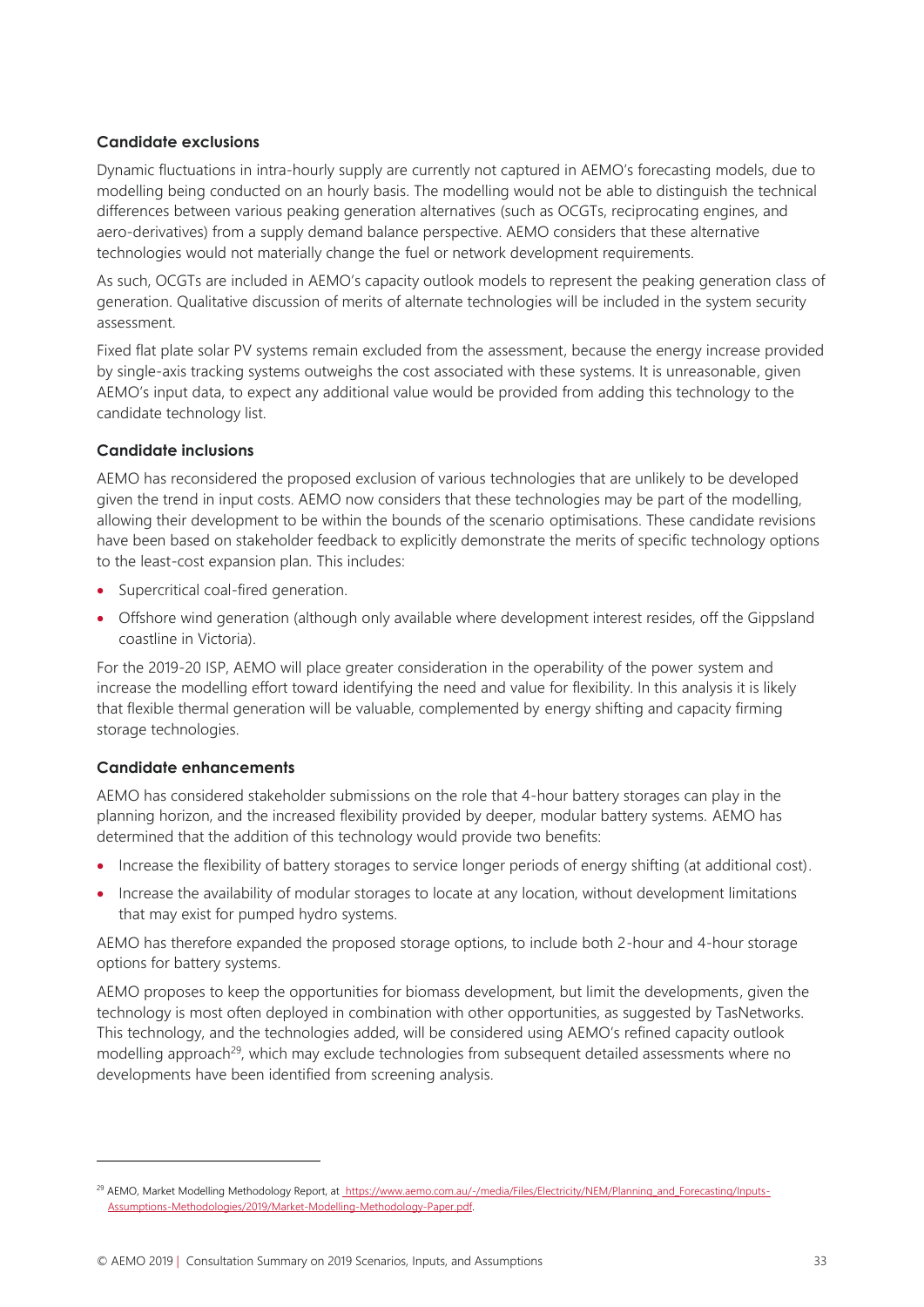## 5.5.3 AEMO's conclusion

**AEMO has adjusted the candidate technologies to be used in the ISP to include supercritical coal, offshore wind, and 4-hour battery storage.** 

## <span id="page-33-0"></span>5.6 Storage modelling considerations

#### 5.6.1 Issue summary and submissions

AEMO's Consultation Paper indicated that AEMO's approach in 2019-20 would provide strong consideration of a portfolio of storage depth options, from 2-hour battery storages to 48-hour pumped hydro storages (and large-scale strategic storage projects such as Snowy 2.0 and Battery of the Nation).

AEMO presented pumped hydro storage capacity availability and cost data based on projections developed by Entura, including a method for allocating storage capacity to various storage depths across 6-48 hours. AEMO proposed splitting the identified storage limits to individual storage sizes, to reduce the overall computational size of AEMO's capacity outlook model.

AEMO also outlined that data improvements through collaborations with Snowy Hydro and Hydro Tasmania would be applied in 2019-20 modelling.

#### **Treatment of pumped hydro energy storage**

AEMO received the following submissions:

- **Hydro Tasmania** noted that:
	- The Assumptions Workbook shows reduced Tasmanian capacity, both compared to previous years and compared to data provided for the purpose of the new seven pond model. The workbook also includes summer de-rating of a number of Tasmanian hydropower plants, which is inconsistent with the capabilities of Tasmanian system.
	- An allowance had been included for transmission connection to the nearest transmission substation, however, these costs may be a duplicate of those already assumed in the pumped hydro cost model. Hydro Tasmania recommended that AEMO review these assumptions to address this duplication.
	- Tasmania's pumped hydro opportunities have a better round-trip efficiency than AEMO's assumed efficiency of 77.5%, because Tasmania's opportunities tend to have shorter conveyances than other pumped hydro opportunities. The typical round-trip efficiency in Tasmania is approximately 80%, and can be slightly better in some locations.
- **ERM Power** supported the choice of six, 12, 24, and 48 hour storage options for hydro pumped storage facilities. ERM sought additional details to justify the maximum build limits to apply to these different levels of pumped hydro storage on a regional basis
- **WSP Australia** noted that the approach to pre-allocating pumped hydro storage capacity to different nominal storage-duration schemes seemed somewhat arbitrary, which may lead away from optimised solutions. WSP recommended that this be a variable in the modelling.
- **Snowy Hydro** commented that "the [future] power system … will require flexible and dispatchable generation and/or additional interconnector capacity to enable more efficient sharing of generation resources between states. It is also important to note that pumped hydro energy storage is unaffected by water droughts as it recirculates existing water between two reservoirs".

#### **Treatment of battery storages**

AEMO received the following submissions (extending beyond the availability of 4-hour batteries discussed in the previous section):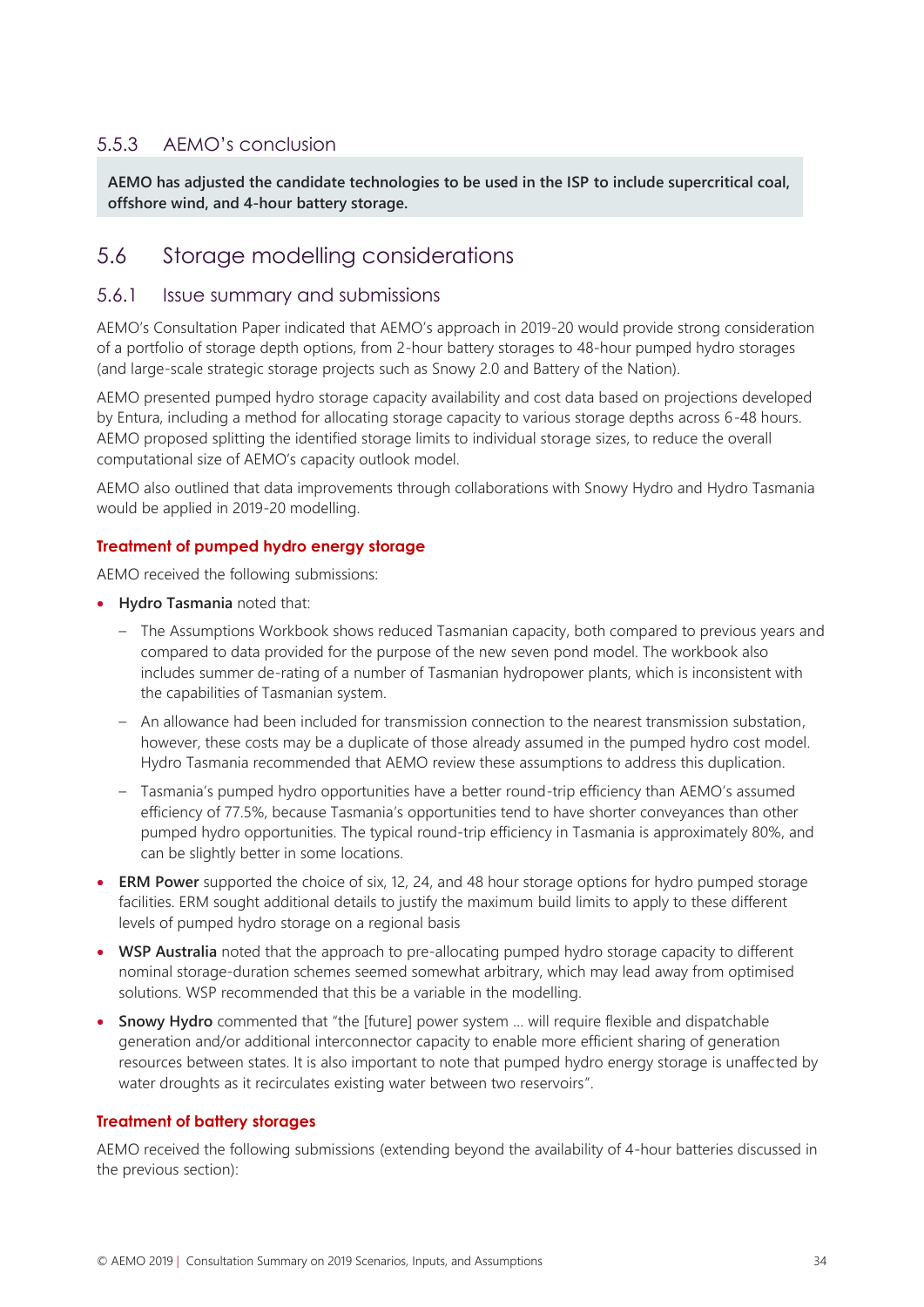- **Tesla** noted that the technical life of a battery is often based on a guaranteed energy provision warranty from manufacturers. The market is already seeing the shift to 15-year warranties being offered as standard, and battery longevity will likely extend beyond the warranted life, although with declining levels of energy. Tesla suggested that batteries should be treated similarly to ageing coal and gas plants, with increasing levels of full/partial outage rates and expanding de-rate factors prior to retirement.
- **Tesla** also noted that battery deployments to date are already achieving greater than 90% efficiencies (above the proposed value of 81%). Tesla supported AEMO in updating parameters for battery charge and discharge efficiency to at least 90%. **ERM Power** also noted the discrepancy between the round-trip efficiency of batteries and the efficiency of pumped hydro, and recommended that AEMO examine actual outcomes of existing batteries to inform a more accurate evaluation of battery performance.
- **ERM Power** also noted that two significant considerations regarding modelling of battery storage do not appear to be considered in the modelling input assumptions:
	- The yearly costs to maintain the minimum level of storage as the capability of a battery to store energy deteriorates over time.
	- The cost of safe environmental disposal of used batteries at the end of their expected 10-year life.

#### 5.6.2 AEMO's assessment

AEMO appreciates the feedback on specific input assumptions. AEMO's conclusions reflect the incorporation of these assumption changes.

#### **Pumped hydro energy storages**

AEMO's source for PHES costs and capacities is Entura's December 2018 report on Pumped Hydro Cost Modelling<sup>30</sup>. This report outlined the cumulative amount of storage available per NEM region for various storage sizes (6-hour, 12-hour, 24-hour, and 48-hour storage). For example, Entura identified 1,200 MW of available 6-hour and 12-hour storage locations in Victoria, 700 MW of 24-hour storage, and 400 MW of 48-hour storage. However, these storage limits were not mutually exclusive. For every megawatt of 48-hour storage developed, there would be one megawatt less storage of smaller depth available.

AEMO outlined in the Consultation Paper, and reaffirmed in workshops, that an improvement for the 2019-20 ISP will be the consideration of a portfolio of storage depths in the modelling. To capture the available storages of each storage depth, AEMO had proposed an approach of applying pre-allocated capacities of each storage capacity. Stakeholders did not consider this an appropriate methodology, and preferred a dynamic method for optimising storage development. Unfortunately, dynamic methods increase computational burden and purport a level of accuracy in the assumptions that is not realistic.

This will be incorporated in the capacity expansion modelling through bespoke constraints. However, to avoid creating unwarranted computational burden, AEMO will instead apply a pre-allocated approach in initially determining the limits applied to all pumped storage depth options in each NEM region, based on storage depth preferences observed in AEMO's ISP PHES Insights modelling<sup>31</sup>. Acknowledging the pre-determined nature of these limits, AEMO will apply further refinements and adjustments to the limits based on modelling outcomes, if these limits prove to be overly constraining.

This approach will allow the least-cost expansion model to identify a suite of storage candidates across the forecast horizon, addressing evolving challenges that are mitigated by alternative storage duration options. AEMO will refine the storage limits where reached by "shifting" capacity from higher duration candidates to smaller duration if identified as a more valuable option by the model.

<sup>&</sup>lt;sup>30</sup> Entura, Pumped Hydro Cost Modelling (7 Dec 2018), a[t https://www.aemo.com.au/-/media/Files/Electricity/NEM/Planning\\_and\\_Forecasting/Inputs-](https://www.aemo.com.au/-/media/Files/Electricity/NEM/Planning_and_Forecasting/Inputs-Assumptions-Methodologies/2019/Report-Pumped-Hydro-Cost-Modelling.pdf)[Assumptions-Methodologies/2019/Report-Pumped-Hydro-Cost-Modelling.pdf](https://www.aemo.com.au/-/media/Files/Electricity/NEM/Planning_and_Forecasting/Inputs-Assumptions-Methodologies/2019/Report-Pumped-Hydro-Cost-Modelling.pdf)*.*

<sup>&</sup>lt;sup>31</sup> AEMO, ISP Insights: Building power system resilience with pumped hydro energy storage, a[t https://www.aemo.com.au/-/media/Files/Electricity/](https://www.aemo.com.au/-/media/Files/Electricity/NEM/Planning_and_Forecasting/ISP/2019/ISP-Insights---Building-power-system-resilience-with-pumped-hydro-energy-storage.pdf) NEM/Planning\_and\_Forecasting/ISP/2019/ISP-Insights---Building-power-system-resilience-with-pumped-hydro-energy-storage.pdf.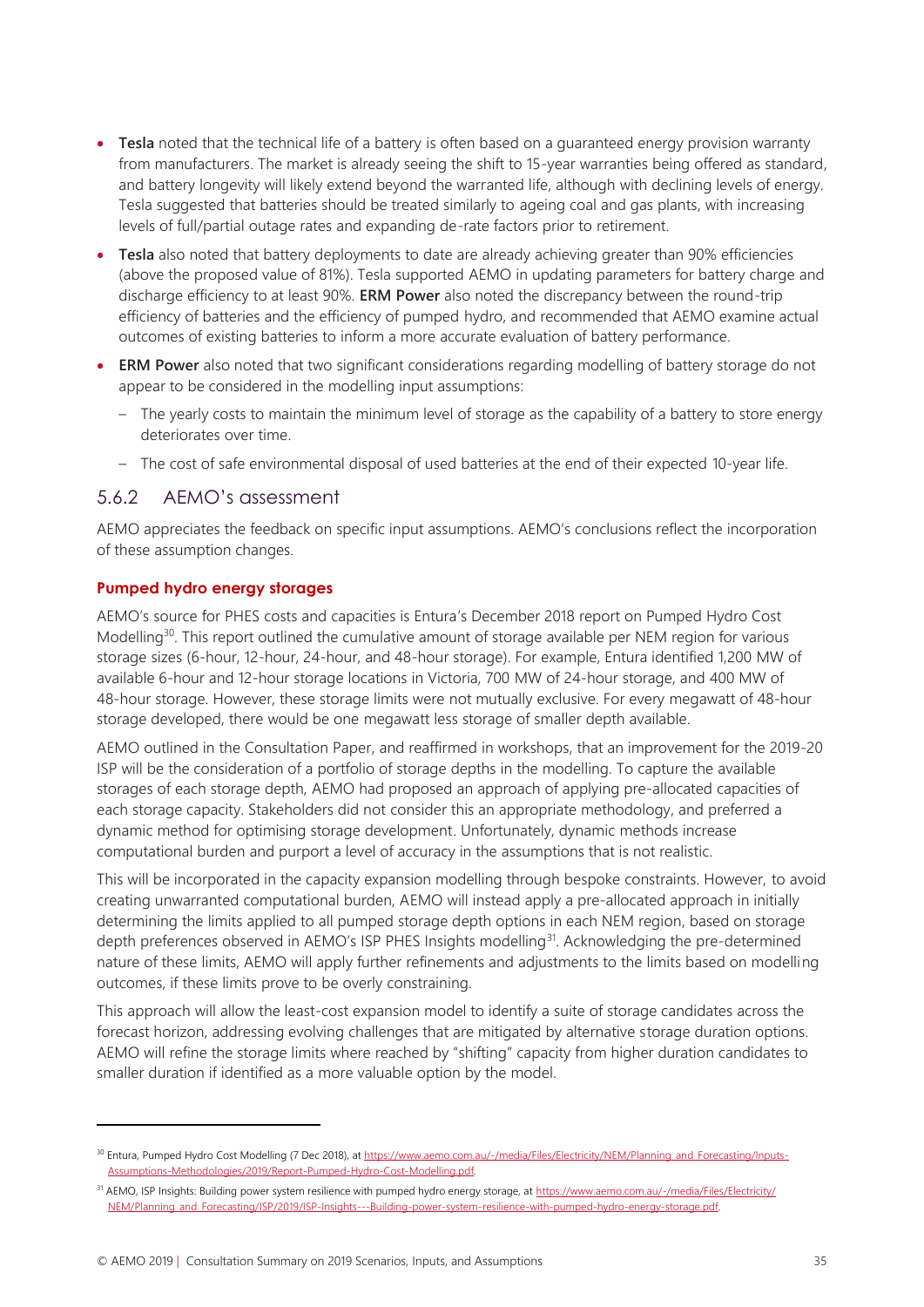For example, based on these limits in Victoria, if the model identifies the need for 1,200 MW of 6-hour storage and only 600 MW for 12-hour storage, AEMO would then explore increasing the 6-hour limit by reallocating capacity from the 12-hour candidates. This approach allows for large duration candidates to be repurposed if, under certain scenarios, shorter duration storage provides for a greater market benefit.

AEMO may consider sensitivities on the available storage capacity limits after the publication of the draft ISP outcomes, if PHES is identified as a key technology solution across the scenarios.

AEMO agrees with the observation by Hydro Tasmania that the costs for PHES as proposed in the Assumptions Book were double-counting connection costs. As such, an explicit connection cost will not be considered for PHES builds, as this is already captured in the total costs provided by Entura.

#### **Battery storages**

The technical life of large-scale batteries will be modelled as 15 years, after which the battery will be retired. A greenfield replacement will be available, and, if firm capacity is required, this may continue to be the preferred (re)development option.

Tesla's perspective on the continued usefulness of batteries beyond this warranted period is valuable, however, the capacity outlook models are not capable presently of efficiently incorporating battery degradation. The application of a technical life retirement constraint therefore reasonably ensures that batteries can service the grid reliably, a primary function of this asset type.

The cost of battery disposal is not considered, as cost information on this activity is not within AEMO's datasets. This may understate the full life-cycle cost of the technology. In replacing retired technologies, AEMO assumes a greenfield development, which may overstate the effective cost of replacement. In the absence of better data sets, AEMO considers it reasonable that these two factors may come close to balancing out the total lifecycle costs.

AEMO has clarified that the charge efficiency reported in the Assumptions Workbook was mis-labelled and was intended to represent the round-trip efficiency. This is corrected in the updated Inputs and Assumptions Workbook. Battery candidates will also consider minimum and maximum state of charge and fixed costs.

#### 5.6.3 AEMO's conclusion

**To avoid excessive computational burden, AEMO will continue to pre-allocate capacity into various storage depths, as proposed in the Consultation Paper, but retain flexibility to adjust allocation if overly constraining.** 

**Large-scale batteries will be modelled with the assumed technical life of 15 years.** At this point, battery replacements may be necessary, at cost, if firm capacity is required to replace the retiring battery. The cost of the replacement will follow the battery technology cost trends, which may be lower than when first installed, although disposal costs are not considered.

## <span id="page-35-0"></span>5.7 Marginal Loss Factors

MLFs are a feature of the NEM used to adjust the price of electricity in a NEM region, relative to the regional reference node, to recognise the difference between a generator's output and the energy that is actually delivered to consumers.

In its Consultation Paper, AEMO recognised that increasing REZ generation may increase losses and erode MLFs, reducing the value of additional connections at that location. AEMO noted the deterioration of MLFs in recent years in certain areas, and the concern investors have over MLF certainty and the impact on investment returns.

AEMO uses network modelling to estimate the impact of expansions on MLFs, but noted the inability to dynamically characterise the effect of MLFs on REZ developments, because it currently requires iterative analysis between power system modelling and capacity outlook modelling.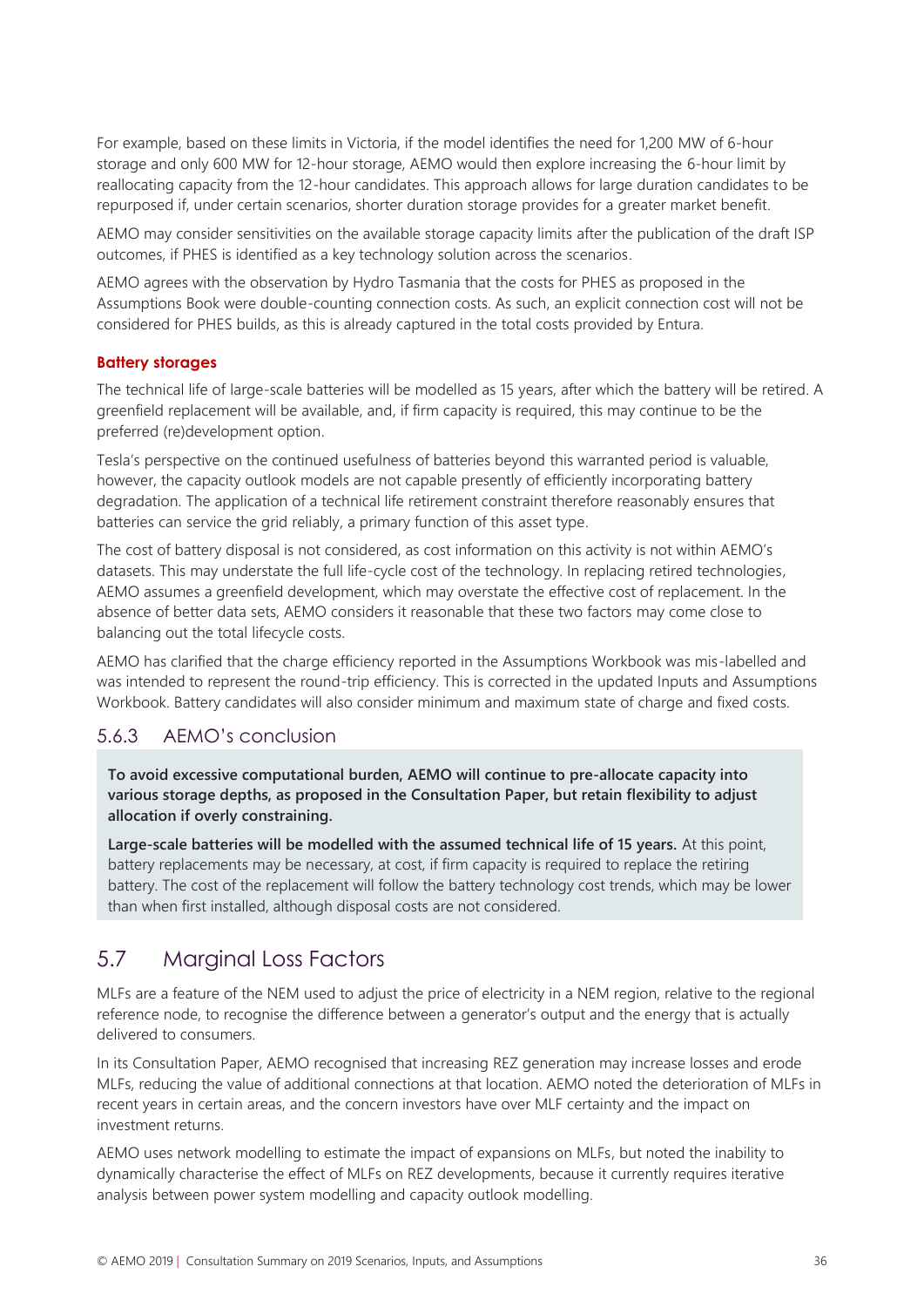### 5.7.1 Issue summary and submissions

AEMO received the following submissions:

- **Meridian Energy** submitted that large changes in MLFs over time can quickly erode the commercial viability of projects, and that the full forward-looking loss factor methodology should be applied to ensure new investment in the NEM is efficiently allocated.
- **Tesla** suggested that battery storages would provide MLF stabilisation benefits, and assumptions on the benefits of co-located storage should be included in REZ assessments.
- **WSP Australia** questioned whether MLF reform (or more generally loss factor reform) may influence the scale (and associated cost) of economically optimised network augmentation required for proposed REZs. WSP Australia also noted that dynamic MLFs should be considered in the modelling to determine the optimal location, timing, and choice of new utility-scale generation.
- **TasNetworks** and the **CEC** suggested AEMO should systematically review the allocation of shadow connection points for all NEM regions, as the inadvertent incorrect allocation of MLFs could have a material impact on study results. **TasNetworks** also identified several issues included in the Assumptions Workbook, highlighting the need to review some Tasmanian connection points
- **Infigen Energy** suggested there would be significant value to the industry if AEMO, through the ISP, were to consider the long-term trajectory of MLFs associated with various transmission connection points. This is particularly pertinent for REZs – understanding both congestion and loss impacts over time would help make AEMO's studies more robust, and also help inform investment decisions in the market.

#### 5.7.2 AEMO's assessment

AEMO acknowledges the importance of including network losses as a component of the ISP. Throughout the consultation period, AEMO has actively considered how to model dynamic MLFs within the ISP modelling framework, but has not found an appropriate method while maintaining a tractable response time for its models. A nodal model of the physical system to explicitly capture losses would remove the need to forecast MLFs, but would create a problem too large to solve using current techniques. As such, AEMO will not be able to model dynamic loss factors in this 2019-20 ISP. The proposed iterative method represents a commitment to capturing this important financial layer and compensating for model shortfalls.

MLFs are highly dependent on the location of new generation, and any differences between actual new generation and the ISP outlook will cause material differences in MLFs. The ISP will provide an indication of the robustness and potential changes to MLFs for the ISP generation outlook by testing the sensitivity of MLF changes when new generation is added at a given location.

### 5.7.3 AEMO's conclusion

**AEMO appreciates the identification of issues affecting the reported shadow connection points and has corrected these ahead of the 2019-20 ISP.** 

**AEMO will implement the following revisions to the modelling approach:**

- **AEMO will use MLFs published in the latest release of the Regional Boundaries and Marginal Loss Factors report as a starting point for the 2019 MLFs to apply.**
- **AEMO will continue to investigate iteratively the interaction that will exist between network losses and generation development drivers affecting generation technologies and locations, and research other ways to capture the effect of losses more dynamically.**
- **The estimated MLF forecasts from the 2018 ISP will further provide useful guidance ahead of the 2019-20 ISP.**
- **Losses will be considered in detail in the power system modelling.**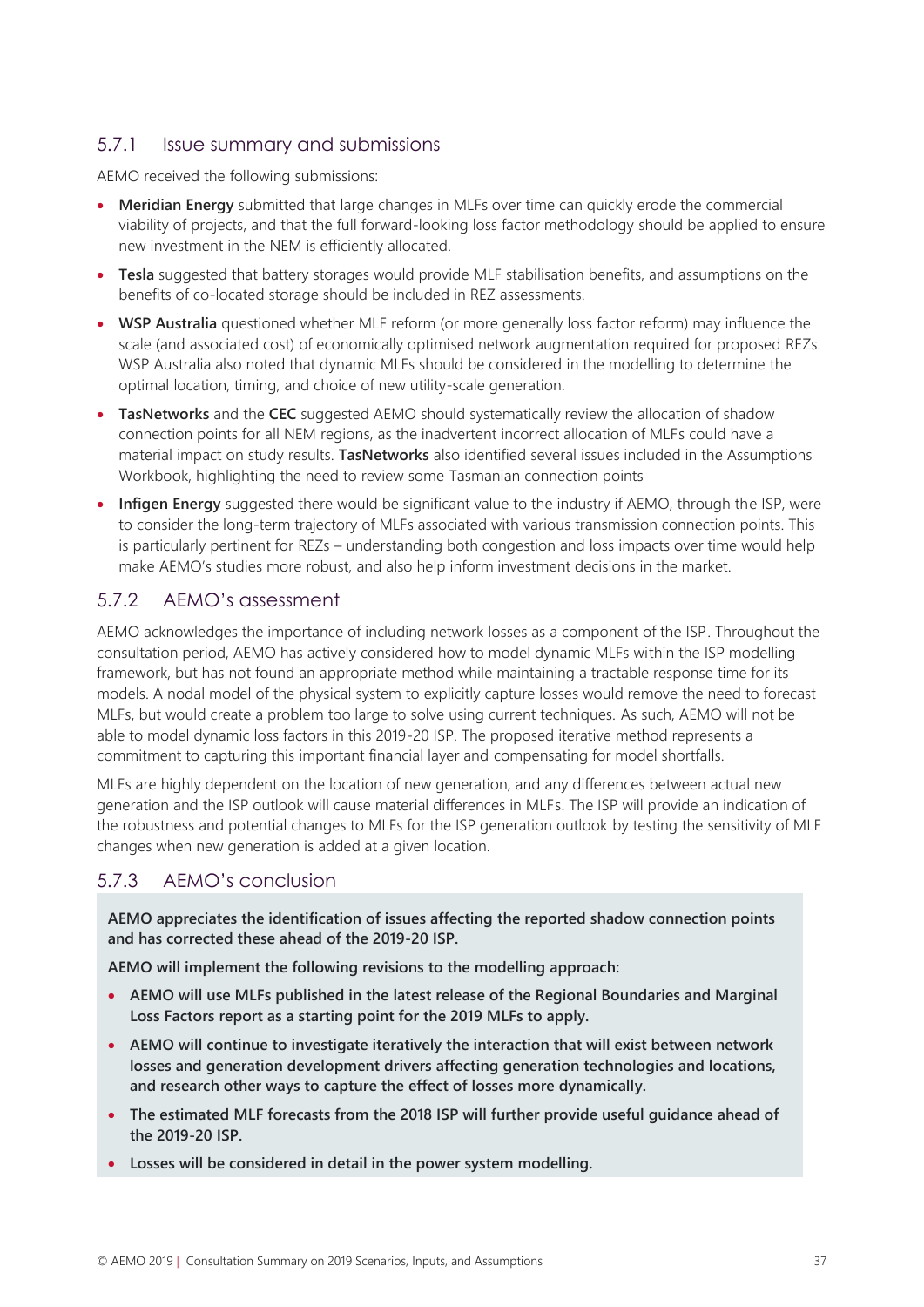## <span id="page-37-0"></span>5.8 ISP publication of data

#### 5.8.1 Issue summary and submissions

AEMO endeavours to be as open and transparent as possible to help improve confidence in, and acceptance and understanding of, the ISP results.

AEMO received the following submissions:

- **University of Melbourne** noted that AEMO has an excellent track record of providing access to electricity market data and is to be commended for this. Future analysis should continue in this tradition and endeavour to make even more of the data (and modelling) open access or open source. In particular, it would be desirable to see the full set of inputs (for example demand traces for particular scenarios) or assumed traces for EV charging made available in future releases.
- **Origin Energy** submitted that AEMO's consultation and stakeholder engagement should extend beyond the input assumptions to also allow consultation on the modelling outputs. This will allow for a sanity check of the results while instilling greater confidence in the overall process and the planning documents that are produced.
- **ENGIE** submitted that AEMO has made a large volume of information and data available, but it is insufficient to enable the reproduction of AEMO processes. As an example, more detailed documentation is needed to describe the demand (maximum demand and energy) development process. ENGIE asked AEMO to provide all the information relevant to the forecasting process and modelling approach. ENGIE also asked AEMO to provide the resource costs for each scenario and sensitivity (total NEM, individual NEM regions, and by modelling year).
- **TasNetworks** noted that stakeholders who choose to use AEMO's data set and model must have confidence that the data and model are accurate and will withstand scrutiny. Given these factors, TasNetworks considers the level of consultation being undertaken by AEMO is appropriate at present and should be seen as the norm in future, as further data and model improvement occurs.
- **AGL** agreed with the views expressed by other stakeholders during the 19 February 2019 workshop, that limitations and constraints to the modelling should be well articulated by AEMO, so there is transparency through clear upfront communication with respect to the modelling. This will help further analysis of results, with proper data limitations expressed and understood.
- **Snowy Hydro** welcomed increased engagement with AEMO through a number of programs on forecasting, modelling, reliability analysis, renewable energy, and other topical items, and encouraged AEMO to expose some of its forecasting components, so commentary can be received from the industry.
- **ERM Power** noted that the modelling and analysis required to produce the ISP is a detailed and multi-staged process. ERM Power said AEMO should detail all outcomes and supporting data from the initial draft modelling process that was used to prepare the initial draft ISP publication, and provide sufficient time for external review of the published information prior to the commencement of works for finalisation of the ISP.
- **Origin Energy** noted that the upcoming ISP should clearly set out the various wholesale market and network cost drivers across the different scenarios, and that AEMO could also present any modelling of the costs of resolving any identified issues through network construction compared to using generation or demand response.

#### **Modelling network constraints**

Various stakeholders (**ERM Power, Stanwell, AGL,** and **AusNet Services**) commented on the desirability of network constraint equations being published for each scenario outcome of the ISP.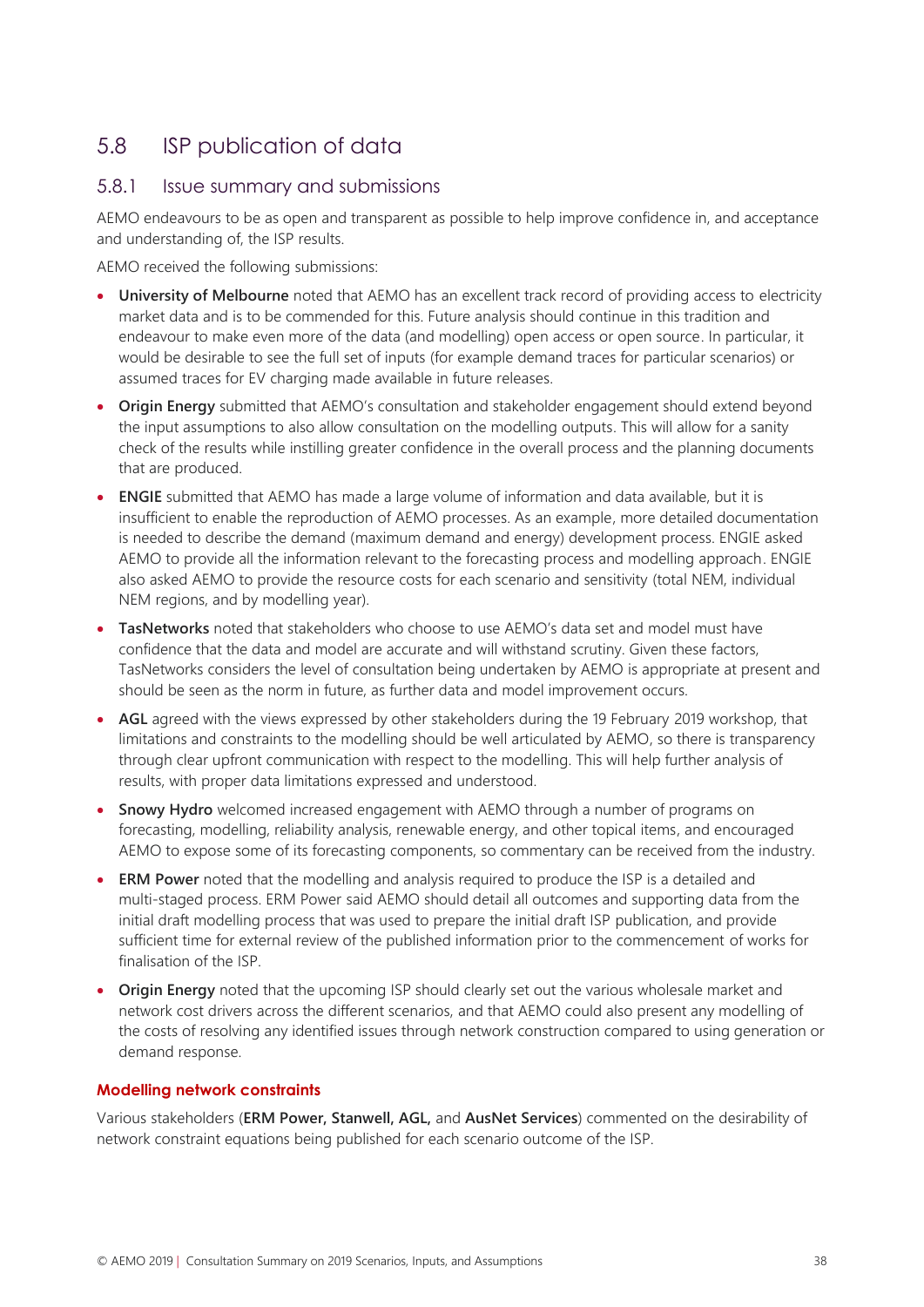### 5.8.2 AEMO's assessment

AEMO recognises the importance of an open and transparent approach in developing its forecasts, so the outcomes are understood and accepted by stakeholders. Increased engagement with the Forecasting Reference Group ahead of the publication of the 2019 ESOO demand forecasts is a clear example of the approach taken to support this goal. The consultation workshops also provided a number of opportunities for stakeholders to review and ask questions about the inputs, methodology, and approach AEMO will take for the 2019-20 ISP.

While AEMO aims for its forecasting processes to be as transparent as possible, occasionally AEMO incorporates confidential information that cannot be published in full, which in some cases limits the release of full modelling inputs. In these cases, AEMO aggregates data to eliminate the possibility of a breach of confidentiality. Moreover, the size and scale of data used in AEMO's modelling processes is expanding beyond the limits of what can be easily published.

AEMO recognises that a balance must exist at times between modelling accuracy (through the use of accurate, confidential data) and modelling transparency.

Regarding network constraints, AEMO will endeavour to publish all transmission constraint equations considered in the time-sequential models. These constraints would be in a similar form to those currently provided as part of the ESOO data package.

### 5.8.3 AEMO's conclusion

#### **AEMO will continue to publish as much information as possible to support stakeholder decision-making.**

AEMO will release a **Draft ISP report in December 2019** to allow for consultation on the draft insights and outcomes. AEMO will also provide preliminary results prior to the Draft Report, outlining the generation expansion outlook for key scenarios. This will be conducted in a workshop (in September/October 2019) prior to formal release of the Draft Report.

Accompanying this report, AEMO has released an **updated Inputs and Assumptions Workbook** that provides details of all key inputs and assumptions to be used in the 2019-20 ISP, and updated methodology documentation for demand forecasting, market modelling, and network planning will be released as soon as practical.

AEMO will publish information, data and analysis that supports the insights reported in the 2019-20 ISP, at both Draft and Final stage. This will include the generation expansion outcomes, network development plans, and costs associated with each. AEMO will continue to publish key inputs (such as demand traces, DER, and renewable generation profiles) as part of the ISP model, subject to any aggregations to protect confidential information.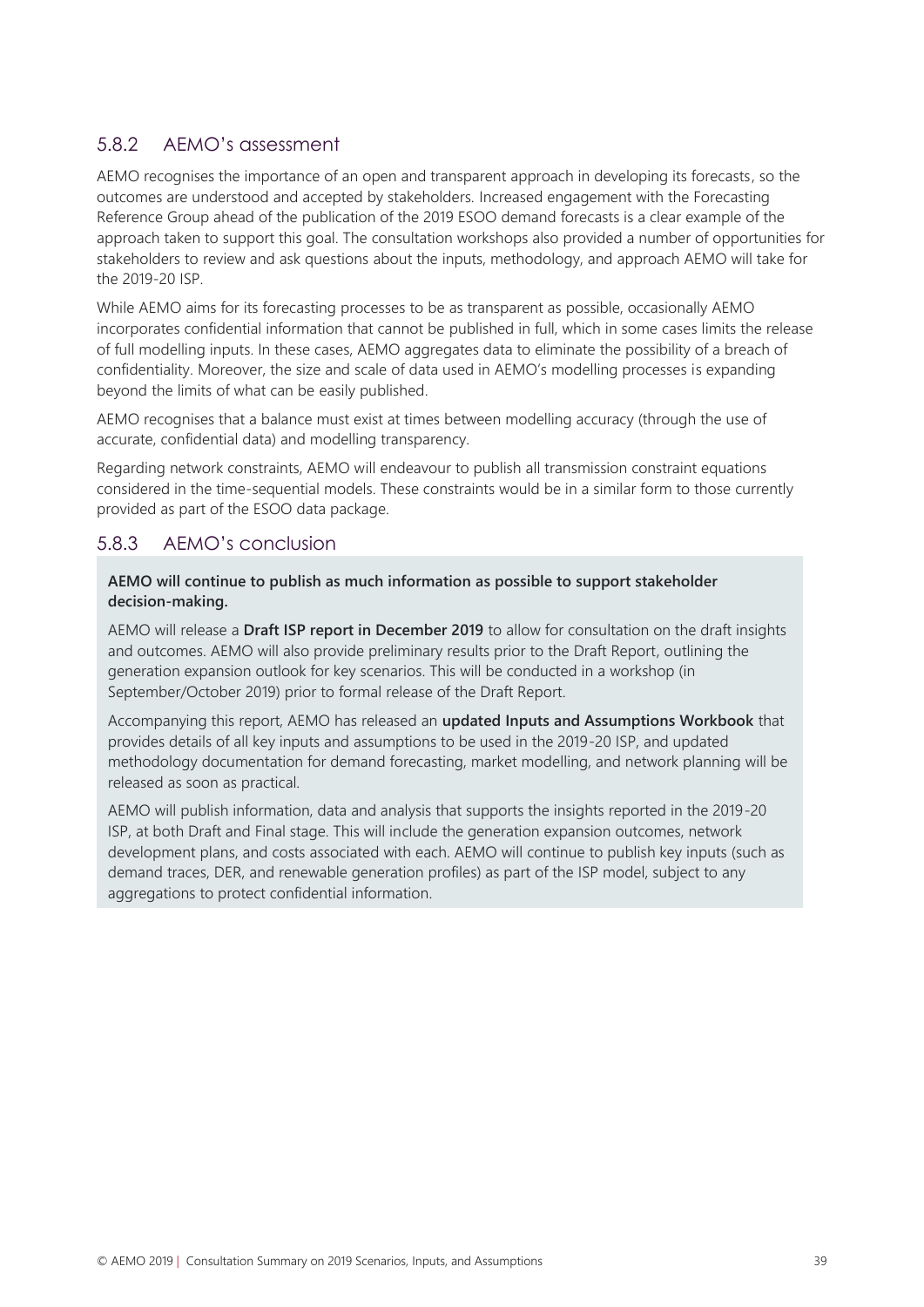## <span id="page-39-0"></span>**6. Methodologies and other matters**

In addition to the specific comments raised in Sections [4](#page-11-0) and [5](#page-19-0) above, AEMO also received feedback on the methodology and a number of other matters discussed below.

## <span id="page-39-1"></span>6.1 Modelling energy system resilience

AEMO identified that a key focus for 2019 would be the consideration of the resilience of the energy system to risks and uncertainties, including high-impact low probability (HILP) events, coal-fired generation retiring earlier than technical life or announced closure timing, and heightened risks that exist due to climate change.

AEMO identified a high-level process to quantify the level of grid resilience in candidate development plans by identifying disruptive events and methods for mitigating these risks. The Consultation Paper concluded that the application of this framework would focus on disruptive events such as extreme weather, renewable energy droughts, and unexpected coal closures.

#### 6.1.1 Issue summary and submissions

AEMO received a significant volume of submissions on this issue:

- **TransGrid** supported AEMO conducting resilience modelling, saying it is important to develop frameworks for assessing how best to manage the risk of new and emerging threats to the system. TransGrid identified threats such as HILP events, unanticipated severe shortages of fuel or water for power generation, and extreme weather that impacts a variety of generating sources (especially wind and solar). TransGrid recommended that AEMO build a greater understanding of HILP events and incorporate HILP threats into risk assessment. Scenario-based planning to explore multiple contingencies can be used to stress test the system and identify gaps in resilience.
- **TransGrid** also suggested that AEMO must first characterise the most important threats, which often vary by region, and recommended that AEMO:
	- Institute policies and practices that can help streamline assessment and decision-making, suggesting this is as important as the infrastructure itself.
	- Harden the grid, including selecting diverse transmission routing for new transmission assets.
	- Diversify generation resources by increasing the number of generation sources and fuel types, and their locations in the NEM, at both the distributed and utility scale.
- **TasNetworks** commented that they continue to develop their own thinking on resilience and will engage with AEMO in the appropriate forum. Resilience to failures such as the Basslink HVDC failures in 2019 and in 2015-16 should be considered.
- The **AEC** assumed AEMO's discussion on resilience was solely focused on HILP events, and expressed concern that this would distort the "bookend" scenarios and the neutral scenario. They reiterated that, in their view, the reliability standard remains appropriate for the scenario assessment needed by the ISP.
- **Snowy Hydro** supported AEMO's consideration of power system resilience, with particular emphasis on transmission investments which are low regret and present high option value to an uncertain future. AEMO's assessment of coal plant retirements highlights the significant increase in the net market benefits of the transmission upgrades for the future NEM as the key enabler of an orderly and secure transition to a low emissions economy. Transmission investment will also support other new projects, in particular the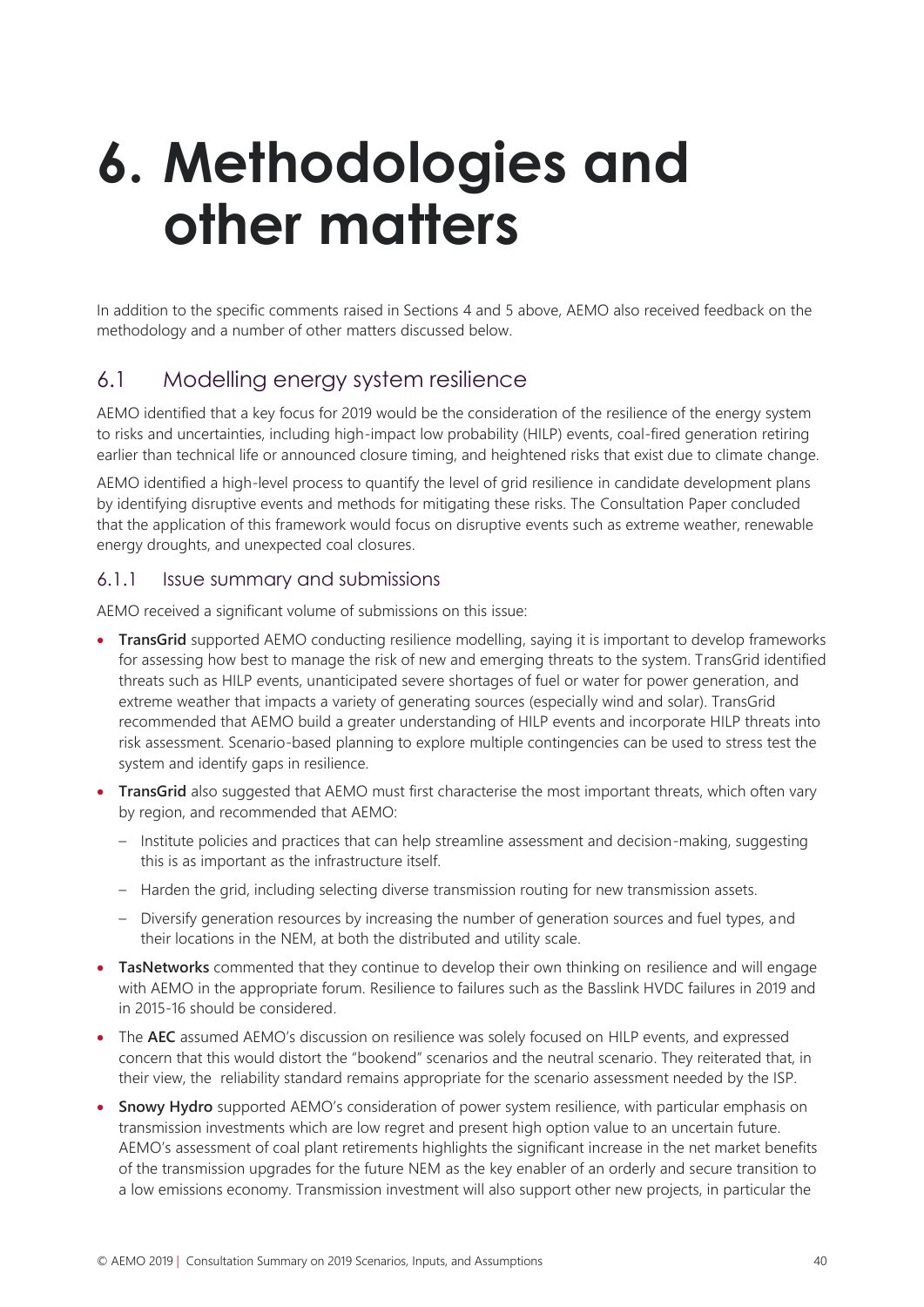new REZs across the NEM. Snowy Hydro suggested that the current RIT-T may be unable to fully assess large strategic investments in the NEM because the process may fail to undertake assessments in a timely manner. For instance, it has a lengthy process and can be delayed by individual interests through the dispute process. The timeliness of strategic storage initiatives for the NEM is vital.

- **Stanwell** suggested that ageing network assets be taken into account, as well as an assessment of climate resilience of key transmission infrastructure, and the costs associated with adaptation.
- **EnergyAustralia** considered that it will be key for AEMO to ensure the modelling sufficiently deals with fuel supply adequacy, that is, ensuring there is enough energy to meet demand even with long periods of low wind, low solar, and low water inflows for hydro.
- **TasNetworks** agreed that the long-term impacts of climate change on hydro, wind, and solar generation input data be considered, given the increasing reliance on renewable generation technologies.

#### 6.1.2 AEMO's assessment

AEMO considers that, when assessing the short-term, medium-term, and long-term needs for the maintenance of security and reliability in the NEM, consideration of the system's resiliency to withstand shocks is essential.

These shocks, or disruptive events, are not necessarily low probability events, and may take the form of:

- **Fuel disruptions** given the interdependencies of gas and electricity, and the fact both demand and supply are now exposed to the vagaries of weather, a resilient NEM cannot be too dependent on any one fuel source (gas, hydro, wind, or solar).
- **Regret costs** the system needs to be sufficiently flexible to be able to adapt as future uncertainties reveal themselves, without the cost of adaptation resulting in significant regret. For example, pre-emptive investment may be required to reduce the risks of earlier than expected closure of ageing generation.
- **Hazards** the NEM needs to be able to resist, absorb, accommodate, and recover from the effects of a hazard in a timely and efficient manner, including through the preservation and restoration of its essential basic structures and function<sup>32</sup>.

This is a complex area, particularly given the cross sectoral interdependencies that need to be considered, including the fuel supply chain, telecommunications, cyber security vulnerabilities resulting from greater reliance on electronics, electrification of other sectors and the increasing severity of extreme weather events.

A growing number of jurisdictions and industry sectors are actively engaged in the process of developing frameworks for assessing how best to manage the risk of these new and emerging threats. However, a standard framework for resilience analysis and an accepted set of resilience metrics/measurements are still unavailable. Risk tolerances need to be understood, risk frameworks established, and quantification techniques evolved.

AEMO continues to work with the BoM, the finance sector, transport sector and independent system operators in other jurisdictions to develop a resilience framework that can appropriately assess and address resilience risk across the power system. Depending on the severity of the risk, and the speed of recovery possible, the most cost-effective mitigation strategy may be to adapt (plan the system differently) or respond (change operational procedures to improve ability to operate through and recover quickly from the disaster.)

#### **Fuel disruptions**

The power system is requiring investment in generation, transmission, and storage flexibility to ensure it is resilient to climate change and weather variability. Increasingly, investments must consider the risks to the power system and to the reliability and security of the grid, and the critical role that energy plays for

<sup>&</sup>lt;sup>32</sup> United Nations Resolution 69/283 Sendai Framework for Disaster Risk Reduction 2015-2030, a[t https://sustainabledevelopment.un.org/index.php?](https://sustainabledevelopment.un.org/index.php?page=view&type=111&nr=7738&menu=35) [page=view&type=111&nr=7738&menu=35.](https://sustainabledevelopment.un.org/index.php?page=view&type=111&nr=7738&menu=35)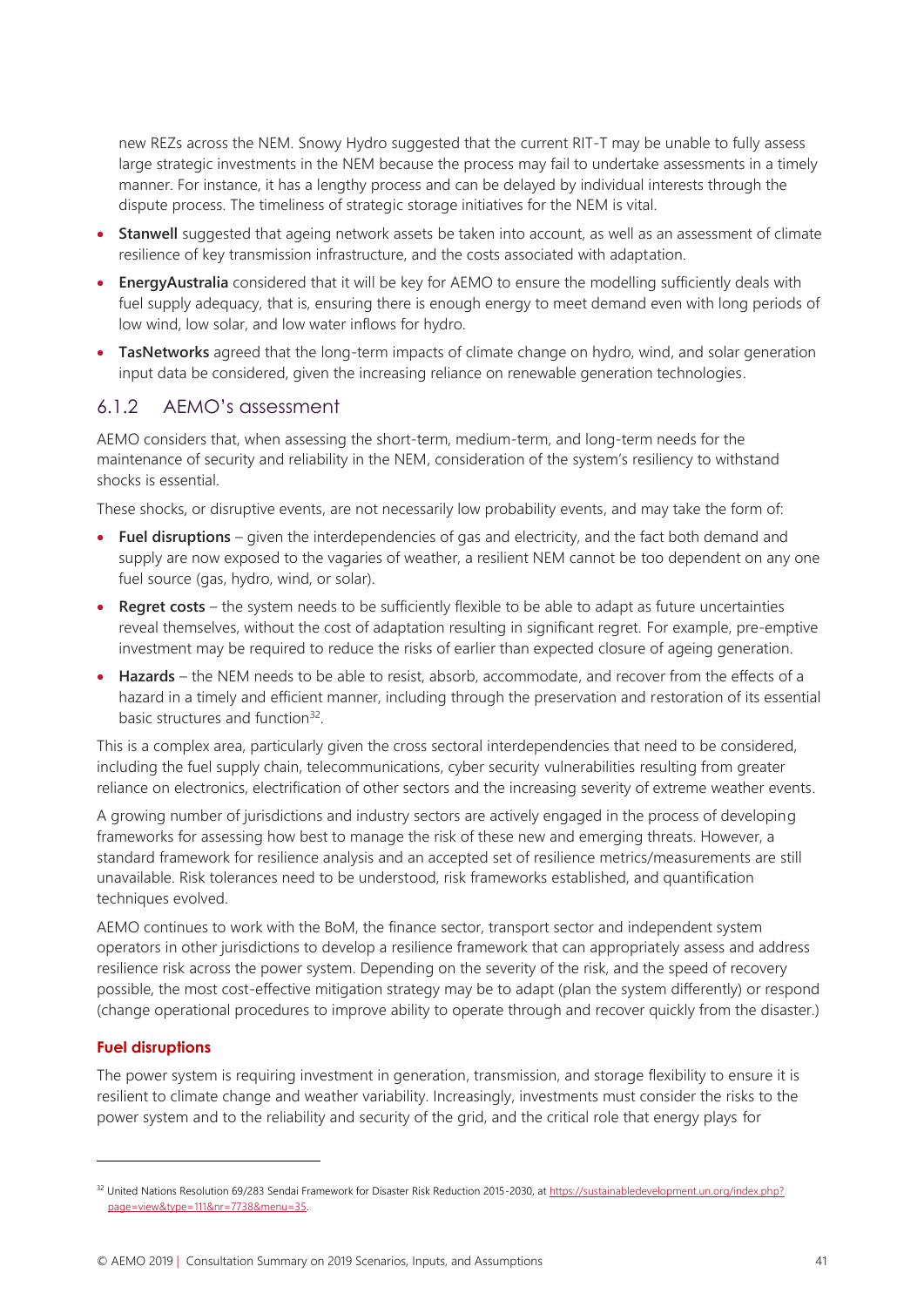consumers. While HILP events are an important part of any risk assessment, greater focus must be placed on other, more common, risks that will be increasingly likely over the long term, particularly those surrounding weather variability and fuel supply security.

The importance of conducting the ISP under an integrated approach with respect to multiple energy sectors cannot be overstated. The need to explore augmentation solutions to emerging challenges in the electricity and gas sectors requires an integrated approach. This allows for the potential identification of an electrification solution to an emerging gas limitation, and, similarly, gas sector solutions to electricity-based challenges. By coupling these sectors, greater insights and system benefits can be quantified under the ISP scenarios. Further, by assessing the needs and benefits of the electricity system as well as the gas system, and the impact of potential gas supply shortages, the resiliency needs of energy consumers can be better understood.

AEMO's models have been enhanced since the 2018 ISP to ensure greater capture of weather variability, and the relationship between all weather-related energy influences, such as demand, supply availability, resource availability, hydro inflows, and network limitations.

The capacity outlook model now utilises eight historical weather years, known as 'reference years'. These reference years capture the variability of available renewable generation, water inflows affecting hydro availability, and demand profiles. The updated method therefore captures a broader range of weather patterns affecting demand shape and timing of peaks, hydro inflows, and the wind and solar resources affecting both large-scale and small-scale generators (including rooftop PV systems), and considers these risks within the assessment of optimal generation development.

The modelling inherently captures the risks of renewable energy 'droughts' which occasionally are observed, representing extended periods of very low output from renewable generators in a given area, sub-region, or region. The capacity outlook models now capture weather variability through application of multiple weather patterns in the optimisation, using a 'rolling reference years' approach which cycles through the available weather patterns. This improved approach is documented in AEMO's Market Modelling Methodology Paper<sup>33</sup>.

#### **Hazards (extreme weather)**

The NEM is vulnerable to weather – namely, temperature and extreme temperatures, heatwaves, drought, bushfires, dust, wind and extreme wind, storms, hail, and lightning. Many of these conditions will likely occur much more frequently in future decades, with novel extreme events.

NEM vulnerability includes risks to system performance (such as maintaining reliable supply to meet demand) and system resilience (such as protecting critical infrastructure from failure, providing redundancy for such infrastructure, or providing sound tactical operations for quick recovery)

Climate change is making weather more extreme and harder to forecast, and the current system is not designed, built, or operated to accommodate the extremity and scale of climate-induced weather events, or the influence of weather on major sources of energy production. The power system will need to prepare for increased frequency and scale of extreme weather events, making geographic and technical supply diversity much more desirable to mitigate risks of supply interruption.

In addition, a multi-pronged strategy is required – involving a combination of integrated planning, improved asset design and management, and disaster recovery – to address vulnerabilities.

Challenges exist in developing the climate information required at the appropriate spatial and temporal detail to adequately model these risks in the NEM.

<sup>33</sup> AEMO, Market Modelling Methodology Paper, at [https://www.aemo.com.au/-/media/Files/Electricity/NEM/Planning\\_and\\_Forecasting/Inputs-Assumptions-](https://www.aemo.com.au/-/media/Files/Electricity/NEM/Planning_and_Forecasting/Inputs-Assumptions-Methodologies/2019/Market-Modelling-Methodology-Paper.pdf)[Methodologies/2019/Market-Modelling-Methodology-Paper.pdf.](https://www.aemo.com.au/-/media/Files/Electricity/NEM/Planning_and_Forecasting/Inputs-Assumptions-Methodologies/2019/Market-Modelling-Methodology-Paper.pdf)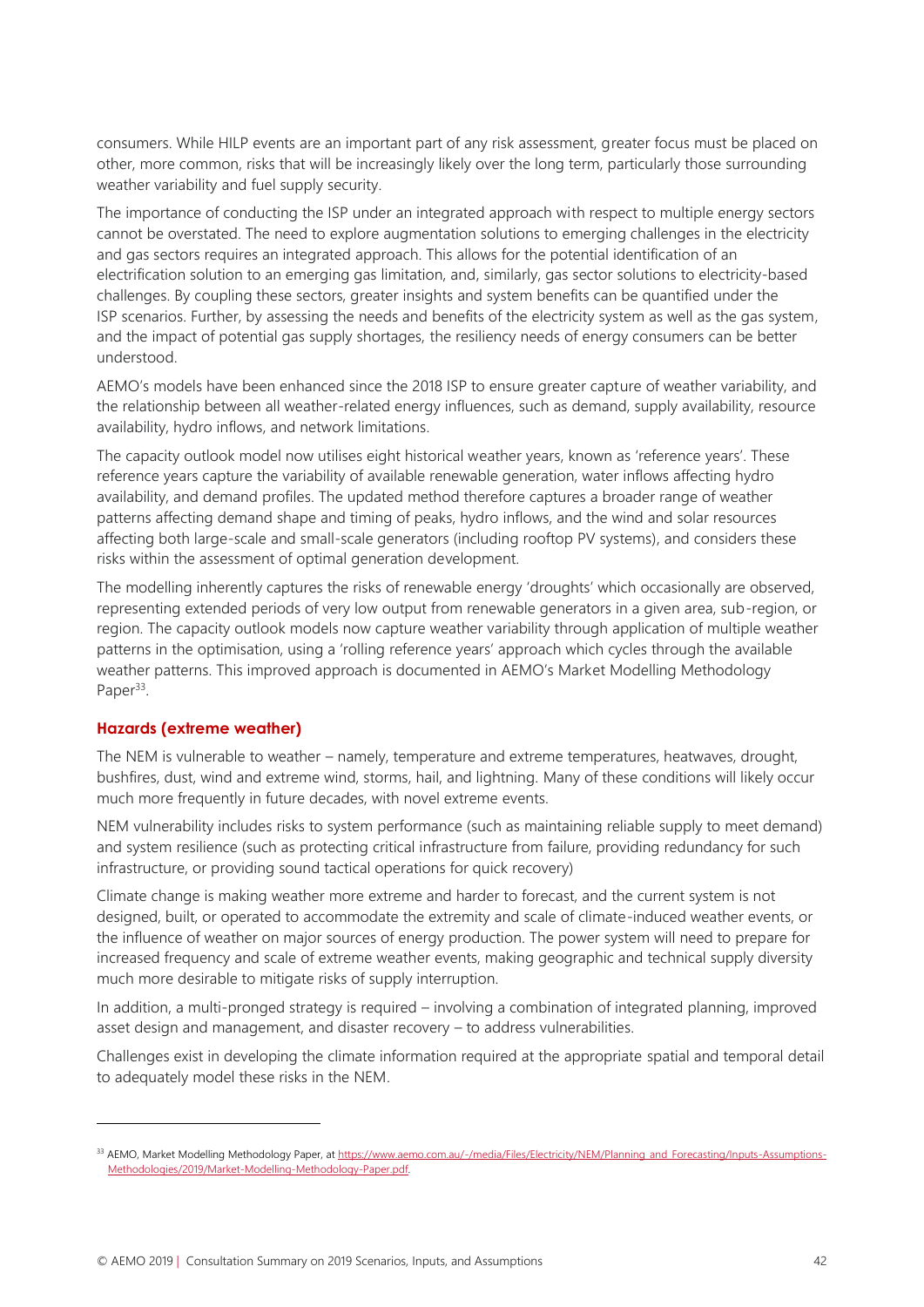To resolve this, AEMO is working closely with CSIRO and the Bureau of Meteorology (BOM) through the Electricity Sector Climate Information (ESCI) project<sup>34</sup> to understand the likely and possible impacts of climate change as they relate to the electricity sector. The project is designed to deliver specific information and data that electricity sector decision-makers need to manage risks to the reliability and resilience of electricity systems from extreme weather events in the context of a changing climate. It will improve information on likely future changes to extreme weather events such as heatwaves, wind, and maximum temperature thresholds, including concurrent and/or compounding events, to inform analysis of long-term climate risk. The project will run over three years, and new climate data will be captured in the AEMO models as it becomes available in that period.

As part of this project, a 'physical risk scenario' has been developed as a narrative to highlight current challenges in managing and planning the NEM. The scenario describes a sequence of extreme weather and climate events that could plausibly occur in Australia in the near future, with a nominal setting in the early 2020s, for use in scenario risk planning. At a minimum, the future system should be designed to ensure there is no deterioration in resilience to these hazards, and ideally, where cost is not prohibitive, the ISP will identify action that can be taken to improve system resiliency.

#### **Regret costs**

Investment decisions are necessary, despite uncertainty regarding the likelihood of any given future NEM. In the presence of investment uncertainty, the theory of regret aversion proposes that investors must consider the potential regrets their actions may have over the investment timeframe, and attempt to reduce or eliminate these potential regrets.

Flexibility becomes critical, so decision-makers can adapt without incurring significant costs as the future unfolds and uncertainties reveal themselves. Many investment decisions in the context of energy involve the development (or not) of assets that both have a long development lead time and a long asset life once developed. This amplifies the potential risks that sub-optimal decisions may have on the overall cost to the system and to consumers.

The option value of building in sufficient flexibility in any solution is particularly important in an uncertain decision-making environment, and maximising a solution's adaptability to future challenges will be critical to the planning of the power system. For example, in AEMO's July 2019 ISP Insight – Building Power System Resilience With Pumped Hydro Energy Storage<sup>35</sup>, AEMO assessed the value of bringing forward some transmission development, as well as strategic storage, as a potential pre-emptive measure to increase power system resilience against climate change or early, unexpected exits of coal-fired generation.

AEMO's 2019-20 ISP approach to valuing adaptability focuses on maximising transparency with respect to the risks and opportunities of various development pathways:

- Determine the optimal development pathway in each scenario under the veil of perfect foresight, that maximises net market benefits to consumers.
- Identify investment decisions that need to be made now under each optimal development pathway to achieve these benefits.
- Impose these initial investment decisions on each alternative scenario and sensitivity, and re-simulate to determine how the future development pathway would need to change if a different scenario is realised than assumed.
- Calculate the 'regret cost' of making one decision now and having to adapt to a different future to identify the 'least-regret' decisions.

<sup>&</sup>lt;sup>34</sup> For more information on the ESCI project see https://www.environment.gov.au/climate-change/adaptation.

<sup>&</sup>lt;sup>35</sup> A[t https://www.aemo.com.au/-/media/Files/Electricity/NEM/Planning\\_and\\_Forecasting/ISP/2019/ISP-Insights---Building-power-system-resilience-with](https://www.aemo.com.au/-/media/Files/Electricity/NEM/Planning_and_Forecasting/ISP/2019/ISP-Insights---Building-power-system-resilience-with-pumped-hydro-energy-storage.pdf)[pumped-hydro-energy-storage.pdf](https://www.aemo.com.au/-/media/Files/Electricity/NEM/Planning_and_Forecasting/ISP/2019/ISP-Insights---Building-power-system-resilience-with-pumped-hydro-energy-storage.pdf)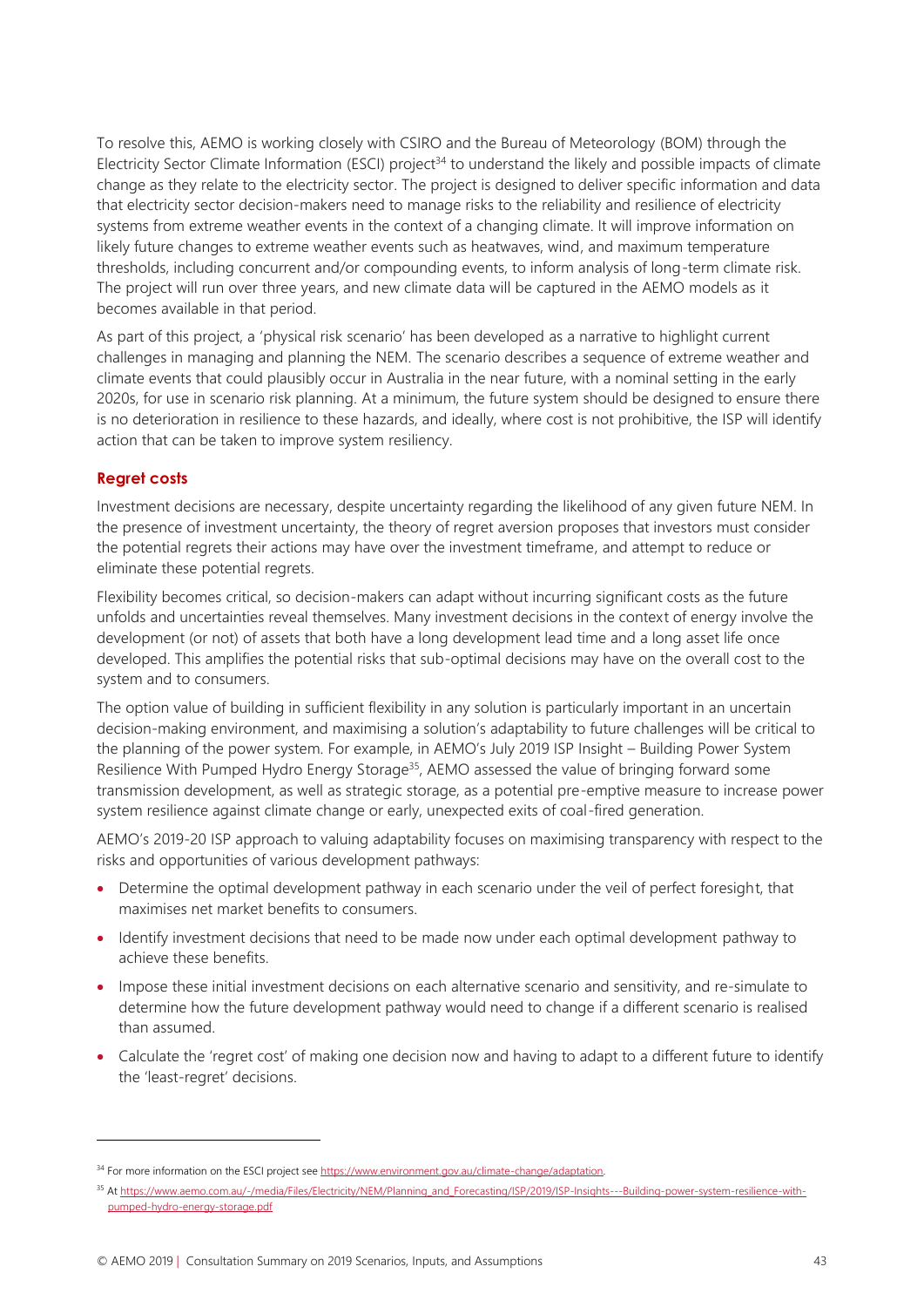Network infrastructure ageing and replacement is not currently modelled within the ISP. The modelling AEMO will conduct, particularly in evolving the generation supplies, will treat the existing network and any optimal network augmentations as available throughout the planning horizon. However, known replacement decisions of major network assets may be included if identified in discussion with NSPs.

### 6.1.3 AEMO's conclusion

**AEMO will consider the resilience that various future development options provide, and the option value of solutions to allow for change in an uncertain decision-making environment. Where possible, solutions that maximise a solution's economic adaptability to future challenges will be critical to the planning of the power system.** 

**While a resilience framework has not yet been determined for the electricity industry that covers all future vulnerabilities, for the 2019-20 ISP, AEMO will apply a methodology that starts to identify the system resilience provided by each solution. By transparently investigating a broad suite of scenarios and sensitivities, AEMO can support informed decision-making to actively mitigate future risks.**

AEMO has outlined several sensitivities in the 2019 Scenarios Report that will be examined to inform the degree of resilience that the integrated gas and electricity system may require and the whole-of-system plan may provide. These do not solely focus on HILP events, but on risks that are becoming increasingly likely, due to interdependencies of gas and electricity, and ageing generation assets.

AEMO is incorporating multiple historical weather patterns into its assessments and applying initial CSIRO/BOM data from the energy sector climate information (ESCI) project<sup>36</sup> to capture increases in extreme temperature, hydro inflow variance, and decline in accordance with the climate scenarios. AEMO will publish this information on its Inputs and Assumptions webpage<sup>37</sup> and/or the Inputs and Assumptions Workbook when available.

## <span id="page-43-0"></span>6.2 Sector coupling

AEMO applies an integrated approach to modelling energy developments, particularly focusing on the interaction between the gas and electricity markets and the influence gas availability may have on electricity developments (and vice versa). The growing interest in hydrogen generation and the integration of an emerging hydrogen economy was outlined in the Consultation Paper as an area of development and research required before it could be incorporated into AEMO's planning and forecasting models. The Consultation Paper proposed that an emerging hydrogen sector not be included in the 2019-20 ISP.

#### 6.2.1 Issue summary and submissions

#### **Hydrogen sector development**

Stakeholders noted that:

- **TransGrid** recommended that AEMO consider the development of a hydrogen industry over the medium to long term, noting significant activity in Australia in recent months to investigate and demonstrate the potential role of hydrogen as a clean fuel and export commodity.
- **Snowy Hydro** proposed that AEMO's planning should focus primarily on proven technologies that work in mass markets across the NEM or around the world, saying that if assumptions are made on a technology

<sup>&</sup>lt;sup>36</sup> The Australian Government is providing funding to improve climate and extreme weather information for the electricity sector. The energy sector climate information (ESCI) project will deliver specific information and data that can support decision making surrounding risks to the reliability and resilience to electricity systems in the context of a changing climate. See<https://www.environment.gov.au/climate-change/adaptation>*.*

<sup>37</sup> AEMO Planning and Forecasting inputs, assumptions and methodologies, a[t https://www.aemo.com.au/Electricity/National-Electricity-Market-](https://www.aemo.com.au/Electricity/National-Electricity-Market-NEM/Planning-and-forecasting/Inputs-Assumptions-and-Methodologies)[NEM/Planning-and-forecasting/Inputs-Assumptions-and-Methodologies.](https://www.aemo.com.au/Electricity/National-Electricity-Market-NEM/Planning-and-forecasting/Inputs-Assumptions-and-Methodologies)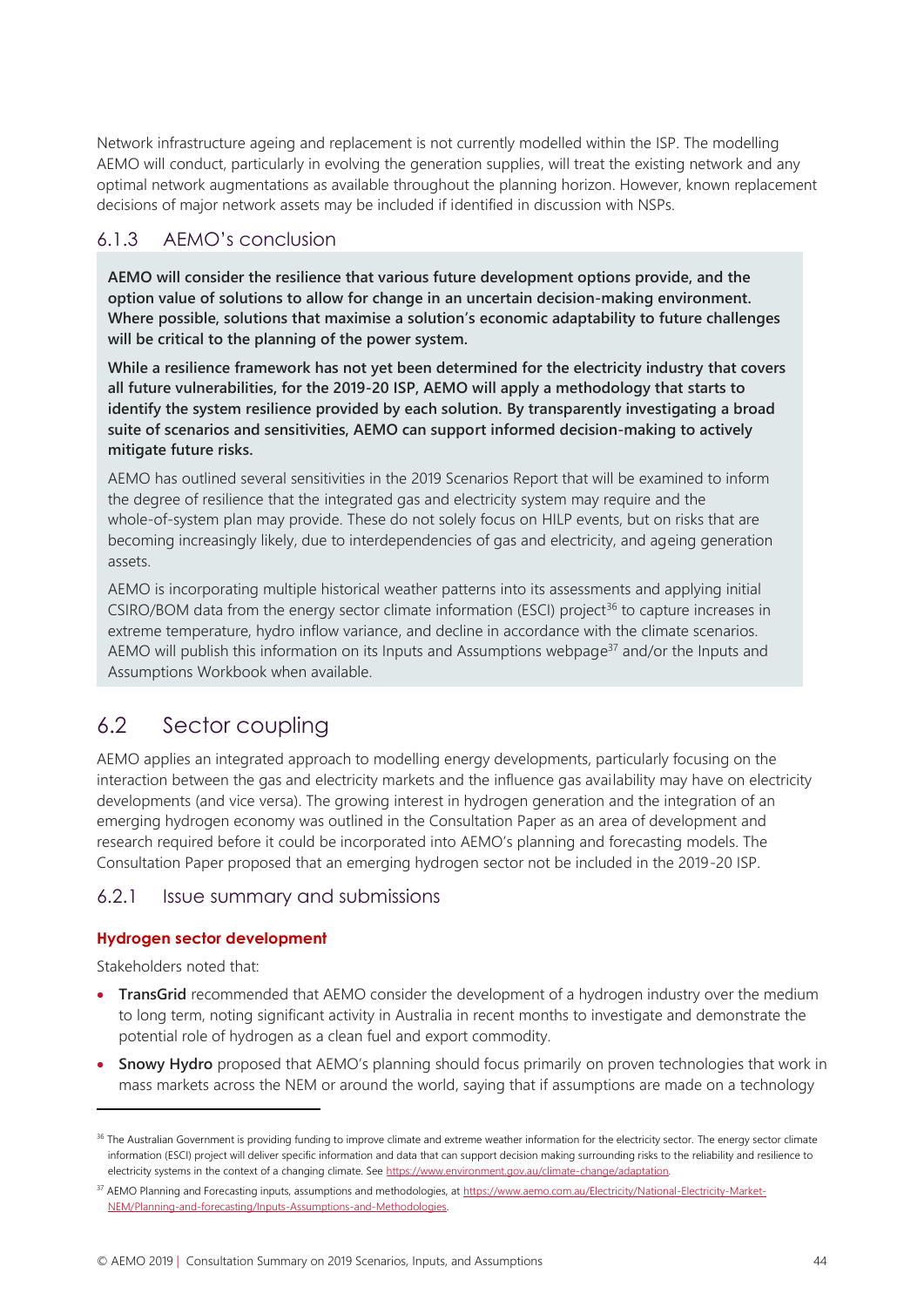which is not understood, the risks associated with implementation are high. Snowy Hydro therefore supported AEMO's view that "further research and development is required before hydrogen can be included as an ISP scenario".

- **Hydro Tasmania** suggested that a move to include a hydrogen-export economy is relevant in terms of present planning. Commentary on how international drivers may change the security, reliability, and price of our electricity system should be included.
- **ENGIE** urged AEMO to include hydrogen vehicles and hydrogen production in the EV mix instead of 'betting' only on battery EV technologies, saying that the impact of hydrogen vehicles on the electrical system will be very different to the impacts of battery-powered EVs, and will include different network utilisation and network locations, time of use, and amount of electricity used/stored (hydrogen is a form of energy storage with much higher capacity than EV batteries).

#### **Gas sector coupling**

• **EnergyAustralia** suggested that AEMO's range of gas prices were not broad enough to consider the possible influence of the gas sector and the potential for liquefied natural gas (LNG) import terminals to influence domestic prices. EnergyAustralia requested further clarity on the natural gas scenarios in the scenarios, and what developments it includes.

#### 6.2.2 AEMO's assessment

#### **Sector coupling**

Increasingly complex co-dependencies between multiple sectors – such as gas, heating, electricity and transport (EVs), water, and hydrogen – will have a significant impact on how best to evolve a power system that meets Australia's future needs.

In particular, gas networks are being disrupted with economic and competition reforms, as well as price impacts from exports and supply tightening in some jurisdictions. These impact the capability of the gas network to deliver affordable gas for heating, industrial processing and power generation.

As outlined in the Consultation Paper and AEMO's Market Modelling Methodology paper, AEMO applies an integrated model to determine the co-optimised development of electricity and gas sector developments, including the consideration of gas production facilities, pipelines, and gas fields. This model is used to ensure an optimal outcome for both gas and electricity sectors, determining the appropriate mix of development of new gas fields and infrastructure along with electricity transmission and generation. This modelling includes gas sector development options investigated in the 2019 GSOO.

In the case of EVs, an integrated electricity and transport model had not yet been developed, but AEMO has also held several cross-sector workshops to test assumptions on uptake, charging, and discharging profiles.

#### **Hydrogen sector development**

AEMO has ensured that fuel cell vehicles, such as those which may be hydrogen-fuelled, are captured in the EV forecasts, as suggested by ENGIE.

This ISP will include references to the potential for hydrogen to meet some of the requirements (for example, storage) identified in the ISP. It is too early to integrate more detailed consideration in the modelling. AEMO continues to support and work with the Commonwealth taskforce that is developing advice to support future policy in hydrogen, and decarbonisation of the gas sector more generally. This further research and development is required before hydrogen can be integrated into AEMO's models, or into an ISP scenario.

#### 6.2.3 AEMO's conclusion

**AEMO appreciates the potential opportunity that an electrolyser-powered green hydrogen industry may have in Australia, however the data and modelling methods to integrate this are not sufficiently refined to enable inclusion in the 2019-20 ISP.**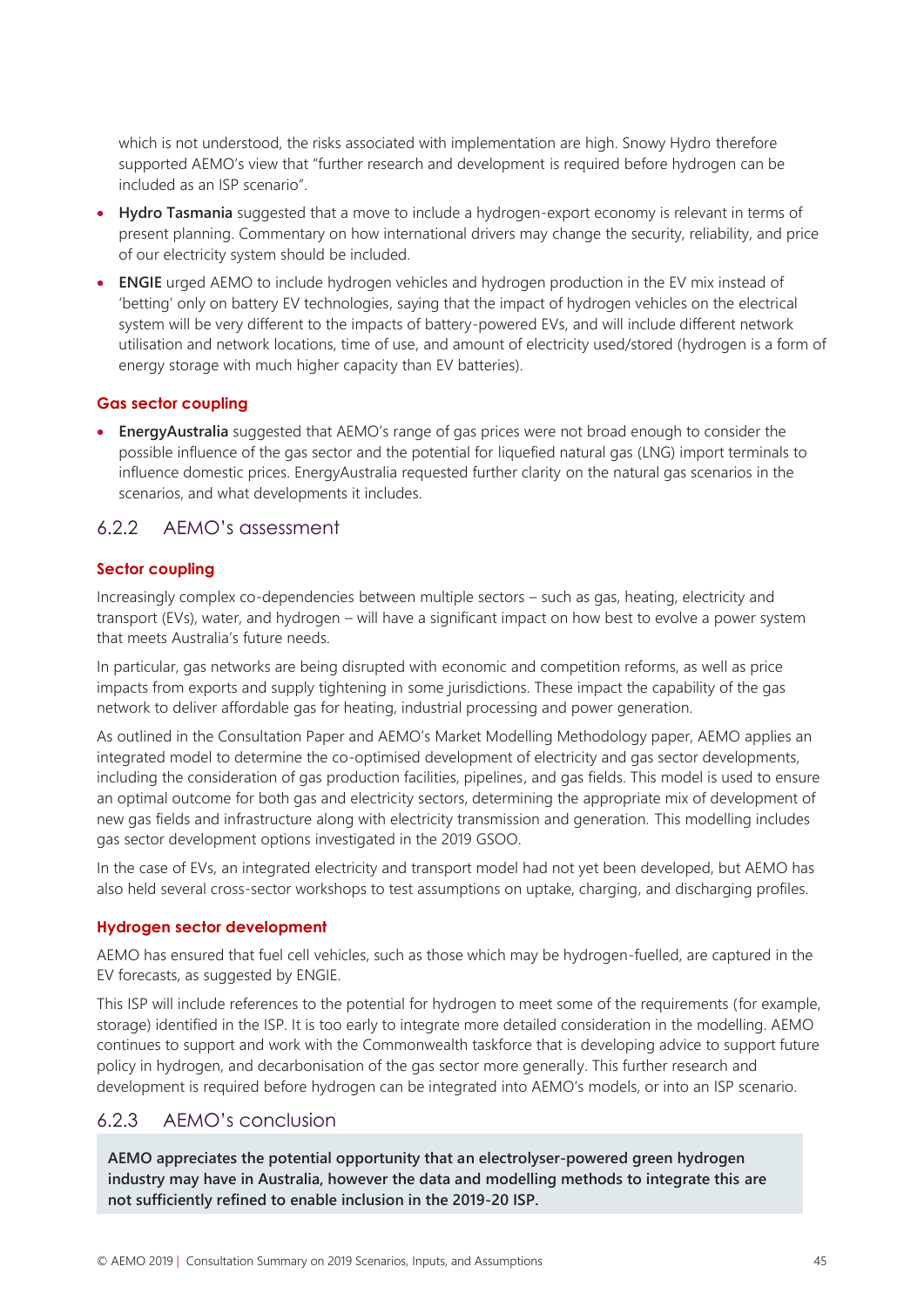**AEMO's 2019 Inputs and Assumptions Workbook has been amended to include greater clarity on assumptions within the gas sector of AEMO's integrated model, and now outlines the technical capabilities of the existing network and all development options considered in its gas-electricity integrated model.**

## <span id="page-45-0"></span>6.3 Ancillary services

#### 6.3.1 Issue summary and submissions

Stakeholders raised questions around the role ancillary services and future value streams from ancillary service markets may have in the ISP:

- **Tesla** recommended that AEMO provide clarity on the consideration of the total contribution from battery storages across not just energy storage, but flexibility provided, such as ancillary services and system security benefits. Tesla also questioned the extent to which inertia contributions are captured, as batteries may be capable of providing 'virtual inertia'.
- **Stanwell, AGL,** and the **CEC** also suggested that ancillary services need to be considered in any retirement assumptions and replacement decisions, noting the value from generation extends beyond just the energy that is provided.
- **ERM Power** and **Hydro Tasmania** requested the inclusion of alternative peaking technologies to improve model granularity and reflect trends in technology types being developed**.**

## 6.3.2 AEMO's assessment

AEMO's optimisation models determining the generation developments for the ISP do not currently have sufficient granularity to consider the co-optimised settlement of energy and ancillary service markets. These markets require strong consideration of dispatch and market dynamics within an intra-hour time-scale. Dynamic fluctuations in intra-hourly supply is currently not captured in AEMO's forecasting models due to modelling being conducted on an hourly basis. AEMO considers that these alternative technologies would not materially change the fuel or network development requirements, and therefore modelling intra-hour for capacity expansion planning does not warrant the added computational burden.

As such, OCGTs are included in AEMO's capacity outlook models to represent the peaking generation class of generation. As the capacity mix changes, the scale of ancillary services required, and the source of these services, will require re-analysis.

#### 6.3.3 AEMO's conclusion

**AEMO continues to develop its methodologies to analyse and develop future power system requirements, and will incorporate this information in an iterative approach with generation development modelling. As stated, the current implementation of the ISP models do not allow for the sub-hourly modelling required to consider ancillary services in detail.**

## <span id="page-45-1"></span>6.4 Inertia, system strength, and synchronous condensers

#### 6.4.1 Issue summary and submissions

Stakeholders provided the following feedback:

• **TasNetworks** suggested that, rather than having no representation of inertia or fault level effects in the generation expansion models, some simplified representation of either fault level or inertia be introduced. For example, AEMO could model inertia and system strength on a power station, power scheme, or REZ basis, as opposed to an individual generating unit basis. Such a representation would not be perfect, but it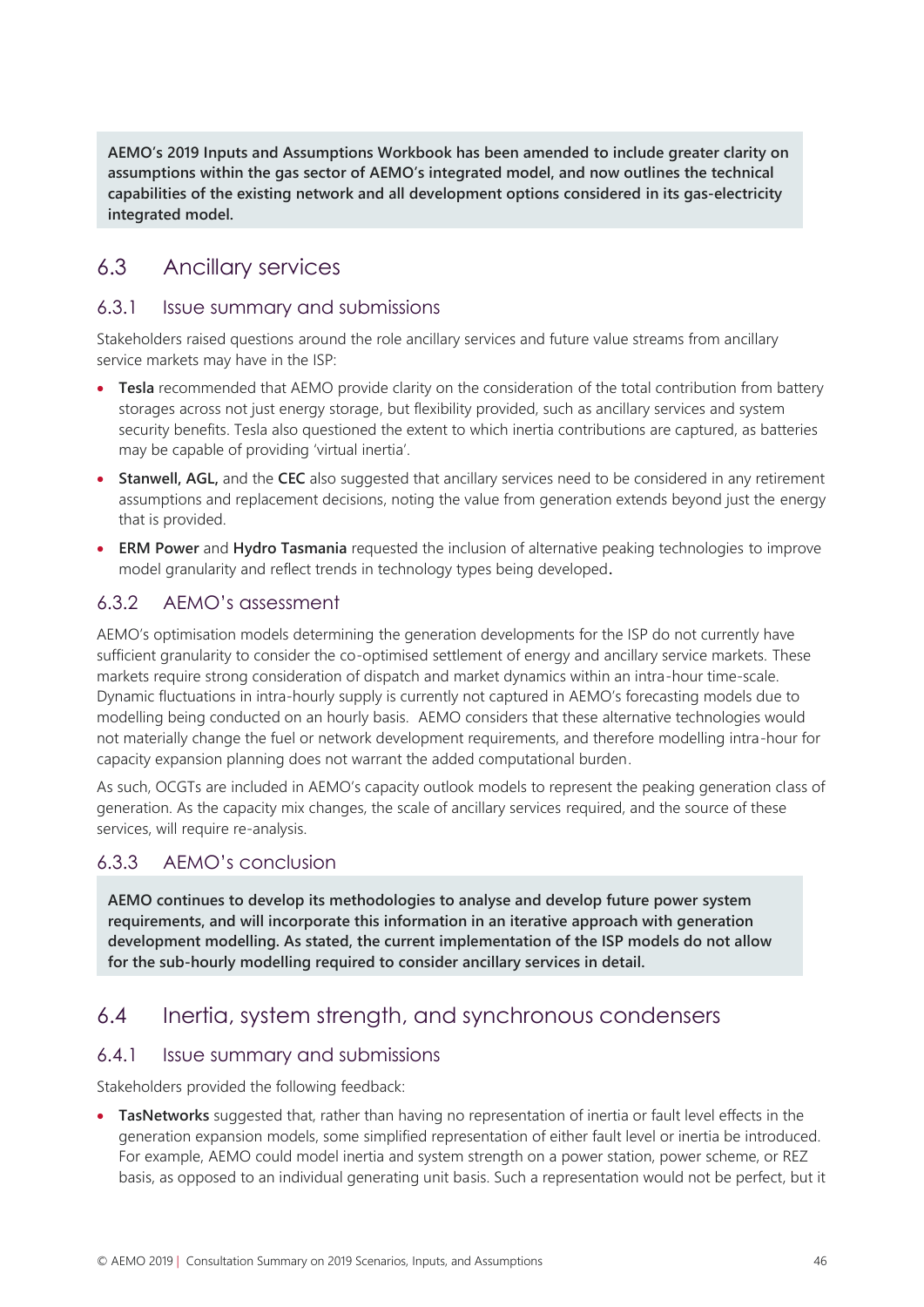would provide an initial attempt to ensure plainly implausible dispatch outcomes could not be predicted by the capacity outlook models.

- The CEC proposed that AEMO provide specific commentary on the South Australian synchronous condensers solution, in particular for managing system security constraints.
- The **CEC** also noted that, under current Rules, AEMO must report on potential inertia and system strength gaps, and indicated it will continue to explore and report on efficient solutions to deliver these system services.
- **ERM Power** commented that system strength and inertia services could be provided by dual-purpose gas turbines or pumped hydro designed to also operate in synchronous condenser mode, as opposed to the current trend for NSPs to provide this as an additional regulated service paid for by consumers. ERM questioned whether markets for the provision of power system support services ultimately deliver these services at lower costs than the current provision of these support services as a regulated network service.

#### 6.4.2 AEMO's assessment

AEMO is exploring the means for reporting on potential inertia and system strength gaps, and will provide information and guidance as required, and in a timely fashion.

AEMO notes that, regarding synchronous condenser operations, ElectraNet has published an Economic Evaluation Report<sup>38</sup> which has specific commentary on this issue. This report was reviewed by AEMO. Additionally, the AER has an open contingent project on their website with further relevant information<sup>39</sup>.

#### 6.4.3 AEMO's conclusion

**AEMO is continuing to develop its methodologies to ensure, to the extent possible, models are informed of inertia/system strength requirements, to at least reduce the iterative nature of the traditional approach.** 

**In the absence of a more elegant solution, the iterative approach will still be applied, and consideration for which generators may provide these services, or whether other solutions are required, will be included in that iterative approach.** 

## <span id="page-46-0"></span>6.5 Revenue sufficiency

#### 6.5.1 Issue summary and submissions

Stakeholders broadly agreed that the proposed consideration of economic retirement due to revenue insufficiency would be a useful addition to the ISP analysis. **AGL Energy**, **AusNet Services**, **Snowy Hydro**, **ERM Power**, **ENGIE**, **Stanwell**, **Energy Australia**, **Hydro Tasmania**, the **CEC**, and the **AEC** all provided submissions regarding the usefulness of this approach.

Several participants pointed out that retirement decisions are influenced by a number of different factors, and not all these factors are included in market models:

• **AGL** highlighted that several factors impact plant closure decision-making – including but not limited to technical end of life, economic viability, fuel availability, jurisdictional retailer of last resort obligations, and the effects of contract markets – not just revenue adequacy: "Most participants operate a portfolio of assets, and utilise these assets on a portfolio basis, rather than as standalone generators. A single generator does not rise and fall on its own limited economics, but on how it fits into a participant's book."

<sup>&</sup>lt;sup>38</sup> ElectraNet, 2019, Addressing the System Strength Gap in SA, a[t https://www.aer.gov.au/system/files/ElectraNet%20-%20System%20Strength%20](https://www.aer.gov.au/system/files/ElectraNet%20-%20System%20Strength%20Economic%20Evaluation%20Report%20-%2018%20February%202018.PDF) [Economic%20Evaluation%20Report%20-%2018%20February%202018.PDF](https://www.aer.gov.au/system/files/ElectraNet%20-%20System%20Strength%20Economic%20Evaluation%20Report%20-%2018%20February%202018.PDF)*.*

<sup>39</sup> A[t https://www.aer.gov.au/networks-pipelines/determinations-access-arrangements/contingent-projects/electranet-main-grid-system-strength](https://www.aer.gov.au/networks-pipelines/determinations-access-arrangements/contingent-projects/electranet-main-grid-system-strength-contingent-project)[contingent-project](https://www.aer.gov.au/networks-pipelines/determinations-access-arrangements/contingent-projects/electranet-main-grid-system-strength-contingent-project)*.*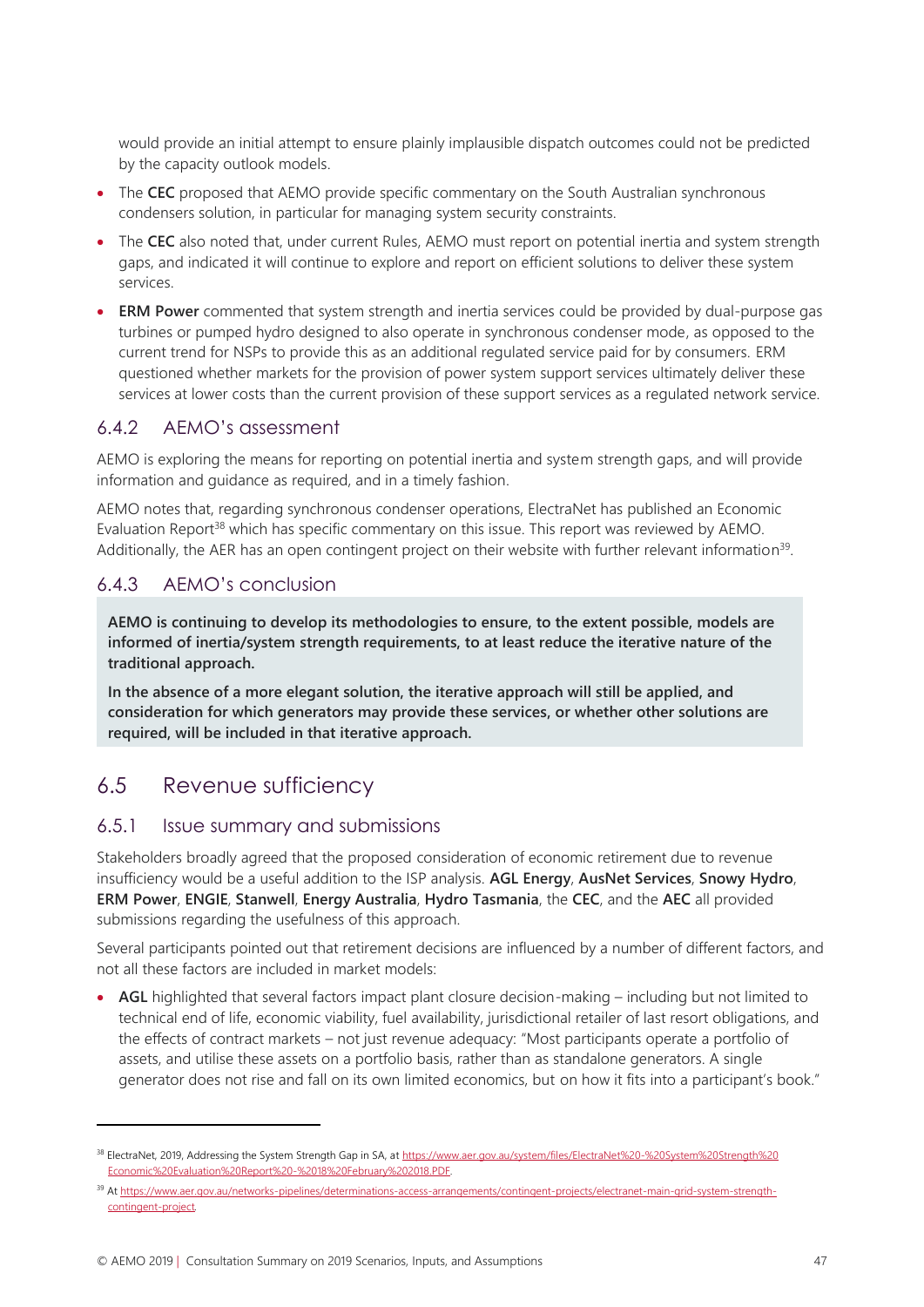- **AGL** also urged AEMO to consider commercial implications in its modelling and assumptions to form an appropriate basis for the ISP and/or ESOO, for example, considering how customer load can be hedged in a scenario where there are low volumes of in-regional dispatchable generation, and the implications for cap contract revenues.
- **AusNet Services** stressed the underlying importance of the coal retirement trajectory in influencing the ISP development and supported the assessment of revenue sufficiency as well as technical life, safety, and political factors in determining retirement timing.
- **CEC** noted the difficulty in accessing information required to make revenue sufficiency assessments, including details on individual businesses books, contracts, and futures positions, and understanding rehabilitation costs (especially for the Latrobe Valley).
- The AEC also noted the importance of considering revenues received from contract and ancillary service markets when assessing future revenue sufficiency.
- **Hydro Tasmania** noted that retirements earlier than end of technical life could be driven by factors including technical and safety issues, as well as financial viability.
- **ENGIE and ERM power** highlighted that generators would vary their unit commitment behaviour over time as required, potentially exploring two-shifting or reducing minimum loads and expressed concerns that maintaining must-run minimum generation levels in the modelling could underestimate revenue potential. They also suggested that the fixed operating and maintenance costs of plant should be allocated on an operating-hours-in-service basis, rather than a \$/kW of installed capacity/year, to reflect the fact that fixed costs as a portion of levelised costs of production would increase as capacity factor decreases.
- **Infigen** also noted potential for future coal plant operation changes, including reducing minimum generation and utilising more efficient warm-start technologies.
- **Stanwell Corporation** suggested that AEMO should use the retirement dates provided by generators, as these already take into account forecast revenue adequacy, asset management, portfolio considerations, and other factors.

#### 6.5.2 AEMO's assessment

As outlined in Section [5.1,](#page-19-1) AEMO acknowledges that earlier coal capacity exit could be triggered by a range of market and policy conditions, not least the competitive dynamics affecting generation operations, portfolio management, and operational flexibility, and the impact the changing generation mix may have on financial markets for financial derivative contracts to hedge risk.

Without significant additional information on the specific commercial arrangements of generators and/or generation portfolios, fuel delivery constraints, or the technical feasibility of changing operating regime of traditionally inflexible plant, revenue sufficiency assessments cannot provide definitive conclusions regarding the optimal closure timings, and should be treated with caution so as not to misinform decision-makers.

Assessing these factors would be a valuable inclusion for the methodology of determining coal retirements. However, due to confidentially concerns, lack of transparency on commercial positions and capital history, and limited available datasets on technical capabilities of individual plant, these elements will not be included in the 2019-20 ISP.

With respect to changes in how fixed operating and maintenance costs should be input, the market modelling does not rely on levelised costs to assess revenue sufficiency, but instead explicitly captures fixed and variable costs within the assessment of generator revenue. If generators are exhibiting declining capacity factors over time, the modelling will automatically assess that the fixed costs, as a proportion of total costs, are increasing. No adjustments are therefore considered to be necessary. However, it is noted that changes in capital expenditure could change over time as plant ages, and this is not currently captured in the modelling.